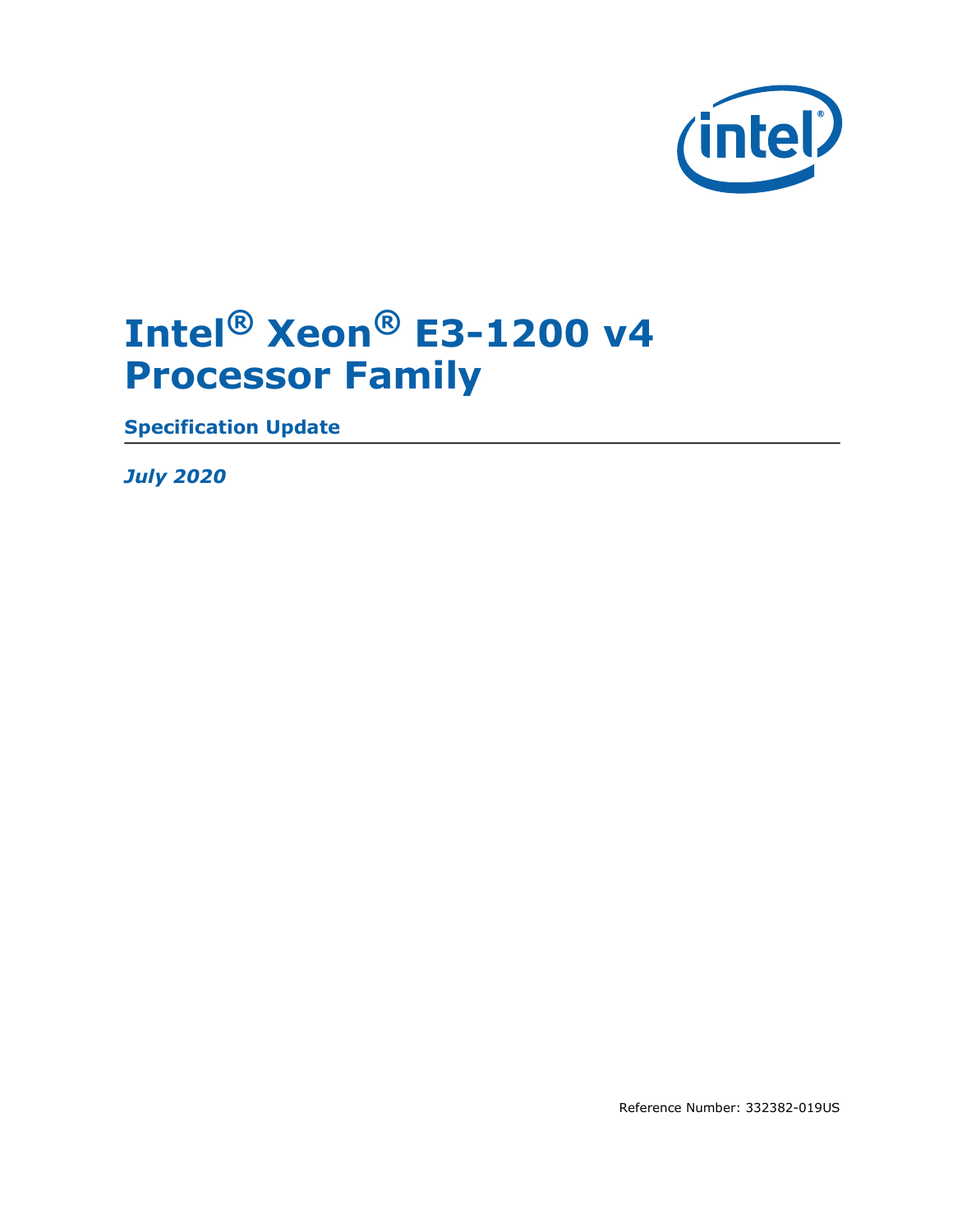

Intel technologies' features and benefits depend on system configuration and may require enabled hardware, software or service activation. Learn more at Intel.com, or from the OEM or retailer.

No computer system can be absolutely secure. Intel does not assume any liability for lost or stolen data or systems or any damages resulting from such losses.

You may not use or facilitate the use of this document in connection with any infringement or other legal analysis concerning Intel products described herein. You agree to grant Intel a non-exclusive, royalty-free license to any patent claim thereafter drafted which includes subject matter disclosed herein.

No license (express or implied, by estoppel or otherwise) to any intellectual property rights is granted by this document.

The products described may contain design defects or errors known as errata which may cause the product to deviate from published specifications. Current characterized errata are available on request.

Intel disclaims all express and implied warranties, including without limitation, the implied warranties of merchantability, fitness for a particular purpose, and non-infringement, as well as any warranty arising from course of performance, course of dealing, or usage in trade.

Intel® Turbo Boost Technology requires a PC with a processor with Intel Turbo Boost Technology capability. Intel Turbo Boost Technology performance varies depending on hardware, software and overall system configuration. Check with your PC manufacturer on whether your system delivers Intel Turbo Boost Technology. For more information, see http://www.intel.com/ content/www/us/en/architecture-and-technology/turbo-boost/turbo-boost-technology.html

Copies of documents which have an order number and are referenced in this document may be obtained by calling 1-800-548- 4725 or by visiting [www.intel.com/design/literature.htm.](http://www.intel.com/design/literature.htm)

Intel, Pentium, Celeron, Intel Core, Intel Xeon, Enhanced Intel SpeedStep Technology, Intel Software Guard Extensions (Intel SGX), Intel Processor Trace (Intel PT), Intel TSX (Intel Transactional Synchronization Extensions), Intel Memory Protection Extensions (Intel MPX), Intel Advanced Vector Extensions (Intel AVX), Intel Virtualization Technology for Directed I/O (Intel VT-d), Thermal Design Power (TDP), Intel Smart Sound Technology (Intel SST), Intel Graphics Driver and the Intel logo are trademarks of Intel Corporation in the U.S. and/or other countries.

\*Other names and brands may be claimed as the property of others.

Copyright © 2020, Intel Corporation. All rights reserved.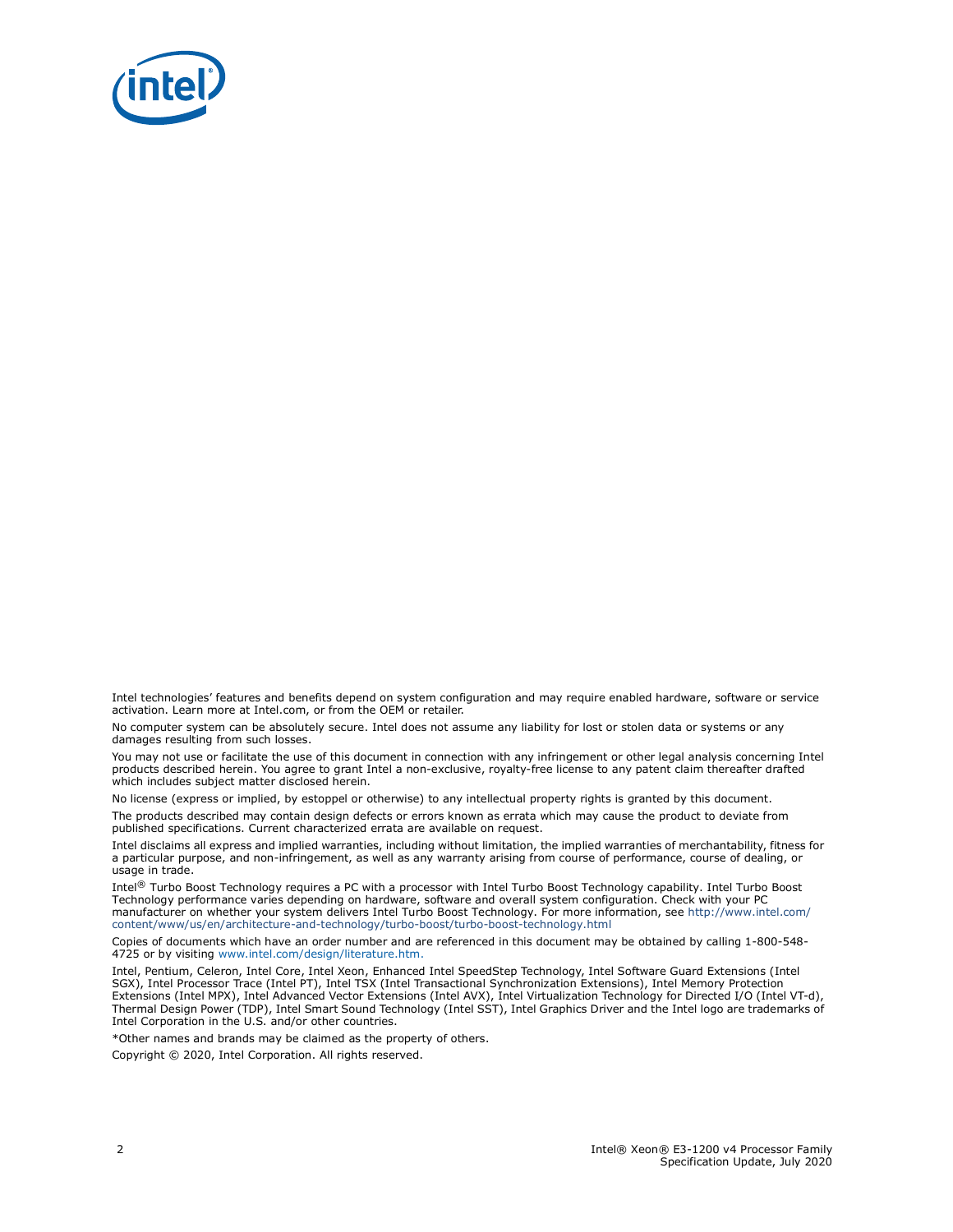

## **Content**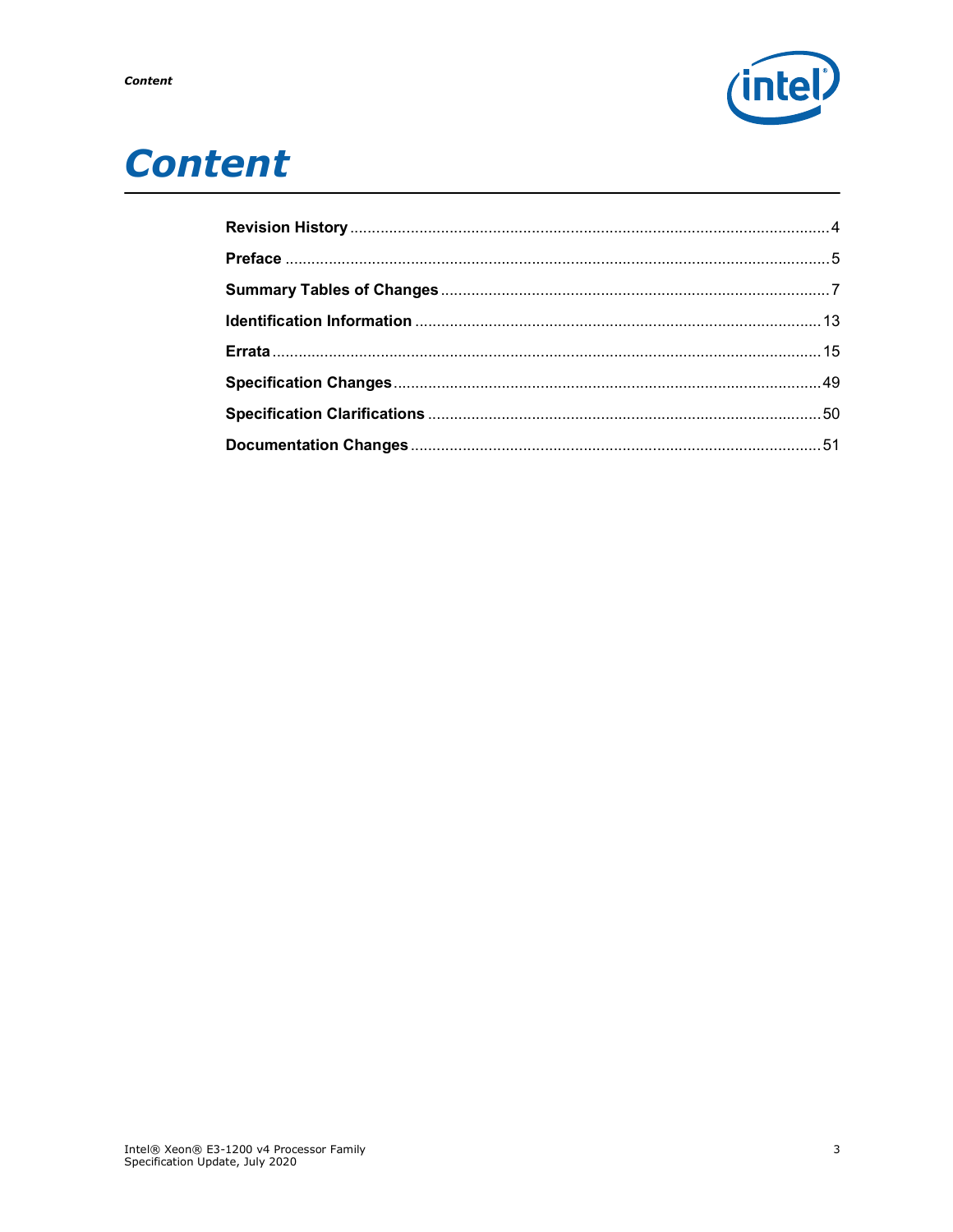# <span id="page-3-0"></span>*(intel)* **Revision History**

 $\overline{\phantom{a}}$ 

| <b>Date</b>      | <b>Revision</b> | <b>Description</b>                                                                    |
|------------------|-----------------|---------------------------------------------------------------------------------------|
| <b>July 2020</b> | 019             | Added erratum BDW129                                                                  |
| April 2020       | 018             | Added erratum BDW128                                                                  |
| March 2020       | 017             | Added erratum BDW127                                                                  |
| February 2020    | 016             | Added erratum BDW126<br>Revised erratum BDW72                                         |
| August 2019      | 015             | Added errata BDW124 and BDW125                                                        |
| February 2019    | 014             | Added erratum BDW123                                                                  |
| August 2018      | 013             | Added erratum BDW122                                                                  |
| <b>July 2018</b> | 012             | Added erratum BDW121                                                                  |
| June 2018        | 011             | Added erratum BDW120                                                                  |
| April 2018       | 010             | Updated erratum BDW117                                                                |
| February 2018    | 009             | Added erratum BDW119                                                                  |
| March 2017       | 008             | Updated erratum BDW109<br>Added errata BDW116 - BDW118<br>Removed errata BDW13, BDW51 |
| November 2016    | 007             | Updated errata BDW85, BDW100<br>Added errata BDW114 - BDW115                          |
| October 2016     | 006             | Updated errata BDW29, BDW90<br>Added errata BDW102 - BDW113                           |
| April 2016       | 005             | Updated erratum BDW64<br>Added errata BDW96 - BDW101                                  |
| January 2016     | 004             | Updated Table 3. Product Family SKUs<br>Added errata BDW94 - BDW95                    |
| October 2015     | 003             | Added errata BDW89 - BDW93                                                            |
| August 2015      | 002             | Added errata BDW84 - BDW88                                                            |
| June 2015        | 001             | <b>Initial Release</b>                                                                |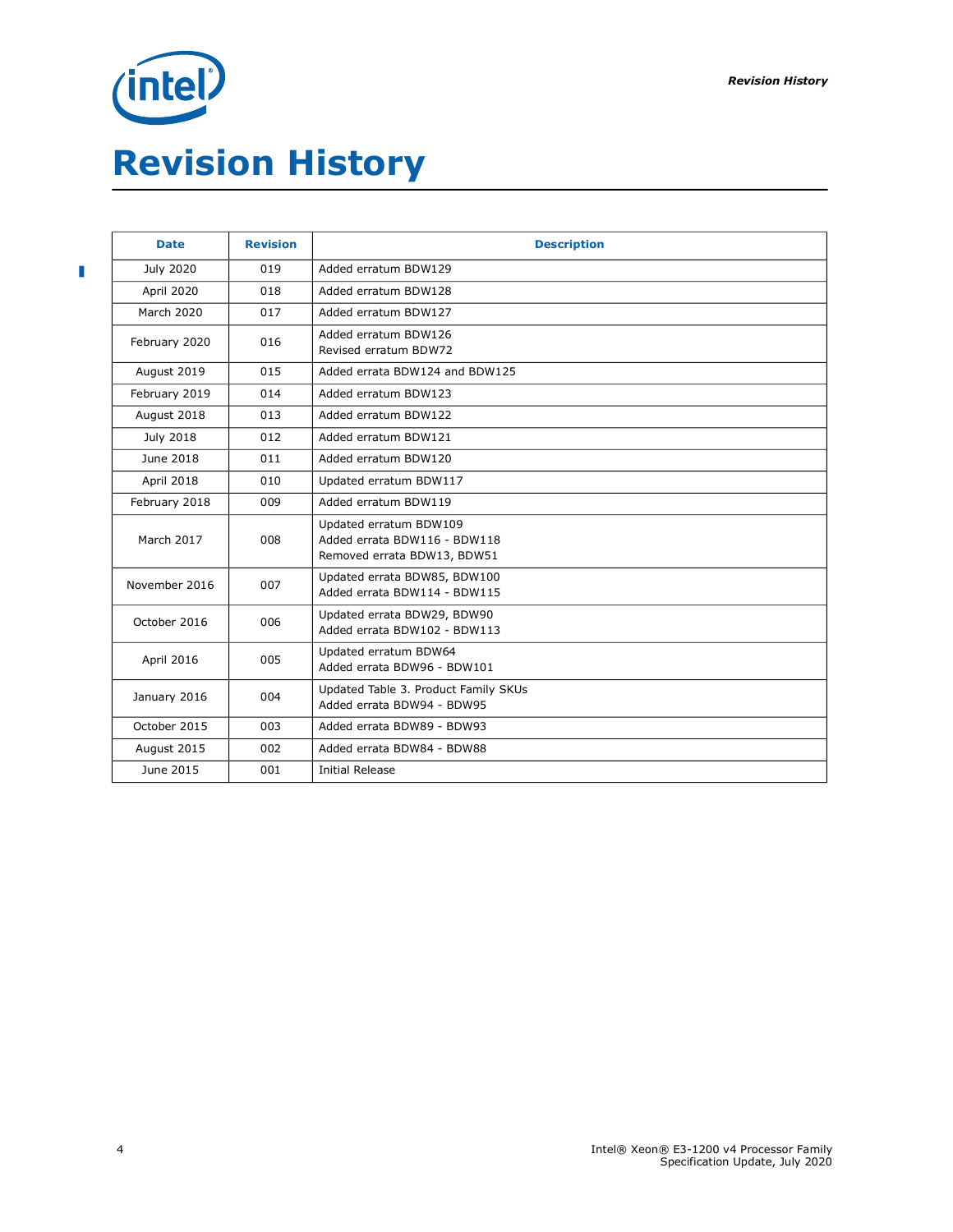

## <span id="page-4-0"></span>**Preface**

This document is an update to the specifications contained in the Affected Documents table below. This document is a compilation of device and documentation errata, specification clarifications and changes. It is intended for hardware system manufacturers and software developers of applications, operating systems, or tools.

Information types defined in Nomenclature are consolidated into the specification update and are no longer published in other documents.

This document may also contain information that was not previously published.

### **Affected Documents**

| <b>Document Title</b>                                                                                      | <b>Document Number</b> |
|------------------------------------------------------------------------------------------------------------|------------------------|
| $_1$ Intel $^{\circledR}$ Xeon $^{\circledR}$ Processor E3-1200 v4 Product Family Datasheet, Volume 1 of 2 | 332374                 |
| Intel <sup>®</sup> Xeon® Processor E3-1200 v4 Product Family Datasheet, Volume 2 of 2                      | 332375                 |

### **Related Documents**

| <b>Document Title</b>                                                                                                                                                                                                                                                                                                                                                                                                                                                                                                                                                                                                                                                                                                                                                      | <b>Document Number/</b><br><b>Location</b>                                                                           |
|----------------------------------------------------------------------------------------------------------------------------------------------------------------------------------------------------------------------------------------------------------------------------------------------------------------------------------------------------------------------------------------------------------------------------------------------------------------------------------------------------------------------------------------------------------------------------------------------------------------------------------------------------------------------------------------------------------------------------------------------------------------------------|----------------------------------------------------------------------------------------------------------------------|
| Intel® 64 and IA-32 Architectures Software Developer's Manual Volume 2A: Instruction Set<br>Reference, A-L -- Refer to section "AP-485, Intel® Processor Identification and the CPUID Instruction"                                                                                                                                                                                                                                                                                                                                                                                                                                                                                                                                                                         | http://www.intel.com/<br>design/processor/<br>applnots/241618.htm                                                    |
| Intel <sup>®</sup> 64 and IA-32 Architectures Software Developer's Manual, Volume 1: Basic Architecture<br>Intel® 64 and IA-32 Architectures Software Developer's Manual, Volume 2A: Instruction set<br>reference, A-L<br>Intel® 64 and IA-32 Architectures Software Developer's Manual, Volume 2B: Instruction set<br>reference, M-U<br>Intel® 64 and IA-32 Architectures Software Developer's Manual, Volume 2C: Instruction set<br>reference, V-Z<br>Intel® 64 and IA-32 Architectures Software Developer's Manual, Volume 3A: System programming<br>quide, part 1<br>Intel® 64 and IA-32 Architectures Software Developer's Manual, Volume 3B: System programming<br>quide, part 2<br>Intel <sup>®</sup> 64 and IA-32 Intel Architecture Optimization Reference Manual | http://www.intel.com/<br>products/processor/<br>manuals/index.htm                                                    |
|                                                                                                                                                                                                                                                                                                                                                                                                                                                                                                                                                                                                                                                                                                                                                                            |                                                                                                                      |
| Intel <sup>®</sup> 64 and IA-32 Architectures Software Developer's Manual Documentation Changes                                                                                                                                                                                                                                                                                                                                                                                                                                                                                                                                                                                                                                                                            | http://www.intel.com/<br>content/www/us/en/<br>processors/architec-<br>tures-software-<br>developer-<br>manuals.html |
| Advanced Configuration Power Interface (ACPI) Specifications                                                                                                                                                                                                                                                                                                                                                                                                                                                                                                                                                                                                                                                                                                               | www.acpi.info                                                                                                        |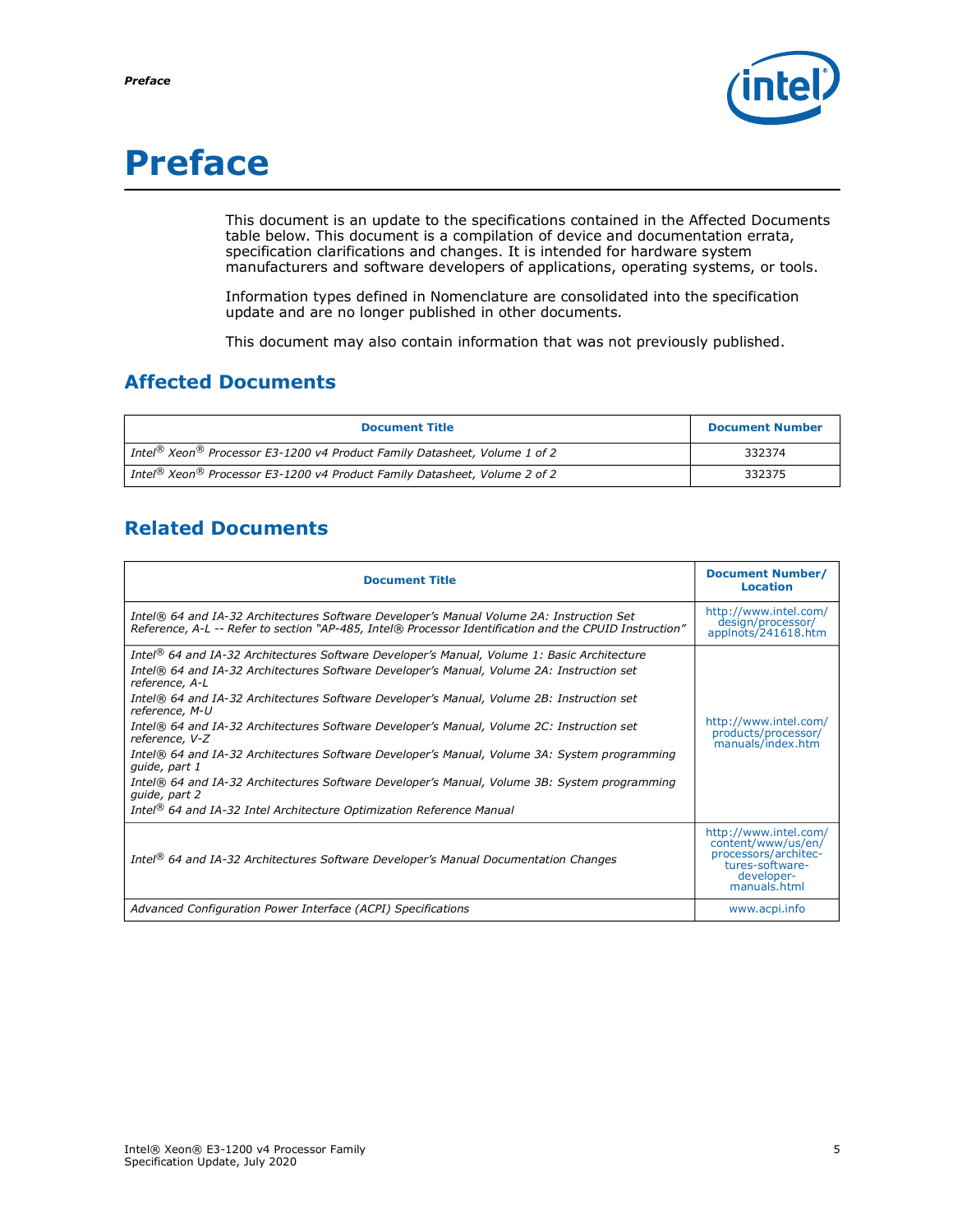

### **Nomenclature**

**Errata** are design defects or errors. These may cause the processor behavior to deviate from published specifications. Hardware and software designed to be used with any given stepping must assume that all errata documented for that stepping are present on all devices.

**S-Spec Number** is a five-digit code used to identify products. Products are differentiated by their unique characteristics such as, core speed, L2 cache size, package type, etc. as described in the processor identification information table. Read all notes associated with each S-Spec number.

**Specification Clarifications** describe a specification in greater detail or further highlight a specification's impact to a complex design situation. These clarifications will be incorporated in any new release of the specification.

**Documentation Changes** include typos, errors, or omissions from the current published specifications. These will be incorporated in any new release of the specification.

*Note:* Errata remain in the specification update throughout the product's lifecycle, or until a particular stepping is no longer commercially available. Under these circumstances, errata removed from the specification update are archived and available upon request. Specification changes, specification clarifications and documentation changes are removed from the specification update when the appropriate changes are made to the appropriate product specification or user documentation (datasheets, manuals, and so on).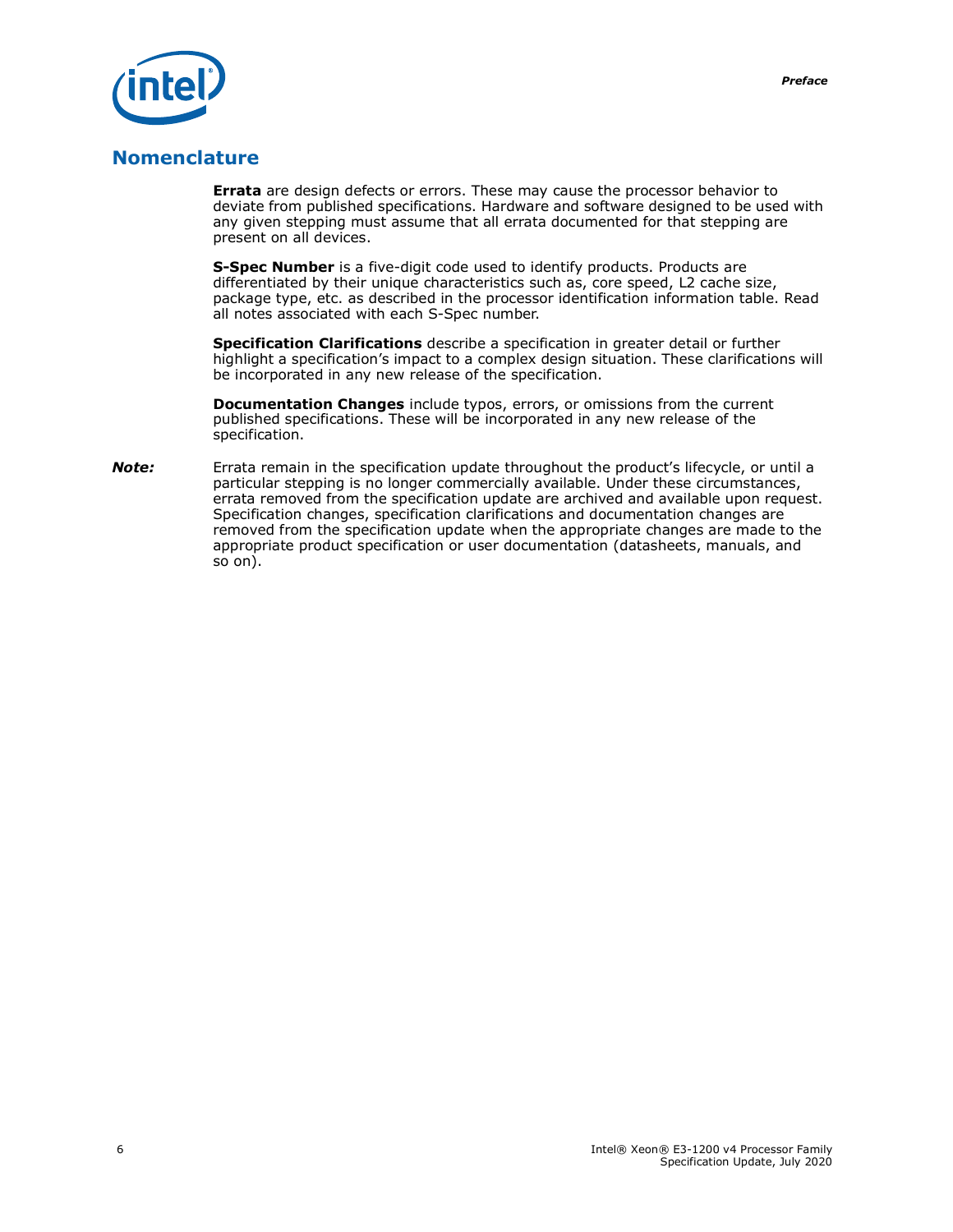

## <span id="page-6-0"></span>**Summary Tables of Changes**

The following tables indicate the errata, specification changes, specification clarifications, or documentation changes which apply to the processor. Intel may fix some of the errata in a future stepping of the component, and account for the other outstanding issues through documentation or specification changes as noted. These tables uses the following notations.

### **Codes Used in Summary Tables**

#### **Stepping**

| X:              | Errata exists in the stepping indicated. Specification Change or<br>Clarification that applies to this stepping. |
|-----------------|------------------------------------------------------------------------------------------------------------------|
| (No mark)       |                                                                                                                  |
| or (Blank box): | This erratum is fixed in listed stepping or specification change<br>does not apply to listed stepping.           |
|                 |                                                                                                                  |
| (Page):         | Page location of item in this document.                                                                          |
|                 |                                                                                                                  |
| Doc:            | Document change or update will be implemented.                                                                   |
| Plan Fix:       | This erratum may be fixed in a future stepping of the product.                                                   |
| Fixed:          | This erratum has been previously fixed.                                                                          |
| No Fix:         | There are no plans to fix this erratum.                                                                          |
|                 |                                                                                                                  |

#### **Row**

**Page**

**Status**

Change bar to left of a table row indicates this erratum is either new or modified from the previous version of the document.

### **Errata (Sheet 1 of 5)**

| <b>Number</b>    | <b>Steppings</b> | <b>Status</b> | <b>Errata</b>                                                                                                                                                                                               |
|------------------|------------------|---------------|-------------------------------------------------------------------------------------------------------------------------------------------------------------------------------------------------------------|
|                  | $G - O$          |               |                                                                                                                                                                                                             |
| BDW1             | X                | No Fix        | Last Branch Record (LBR), Branch Trace Store (BTS), Branch Trace Message (BTM) May<br>Report a Wrong Address when an Exception/Interrupt Occurs in 64-bit Mode                                              |
| BDW <sub>2</sub> | X                | No Fix        | EFLAGS Discrepancy on Page Faults and on Extended Page Table (EPT)-Induced Virtual<br>Machine (VM) Exits after a Translation Change                                                                         |
| BDW3             | X                | No Fix        | MCi_Status Overflow Bit May Be Incorrectly Set on a Single Instance of a Data Translation<br>Look Aside Buffer (DTLB) ErrorLast Exception Record (LER) Model-Specific Registers<br>(MSRs) May Be Unreliable |
| BDW4             | x                | No Fix        | Last Exception Record (LER) Model-Specific Registers (MSRs) May Be Unreliable                                                                                                                               |
| BDW <sub>5</sub> | x                | No Fix        | MONITOR or CLFLUSH on the Local XAPIC's Address Space Results in Hang                                                                                                                                       |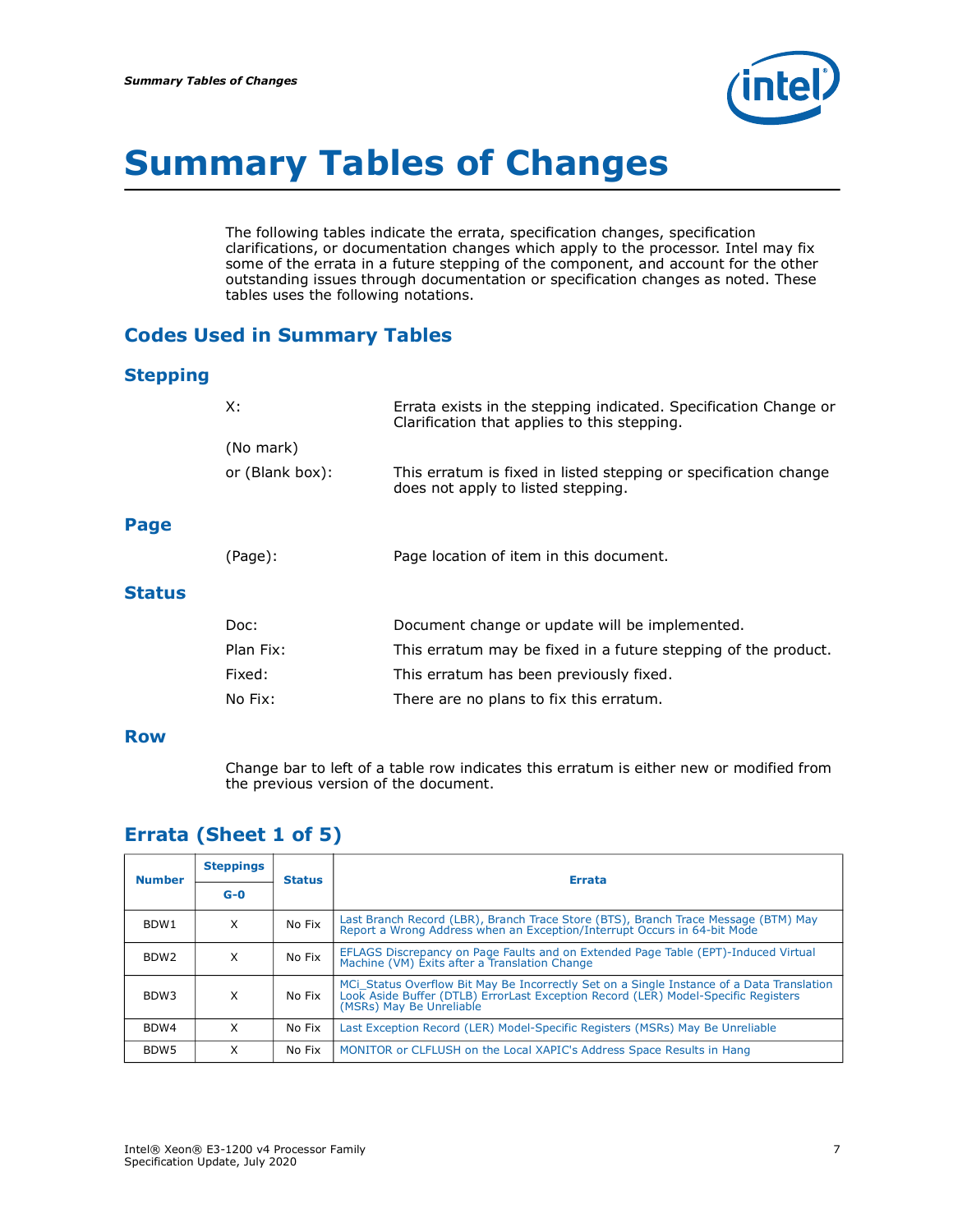



## **Errata (Sheet 2 of 5)**

|                  | <b>Steppings</b> |               |                                                                                                                                                     |
|------------------|------------------|---------------|-----------------------------------------------------------------------------------------------------------------------------------------------------|
| <b>Number</b>    | $G - O$          | <b>Status</b> | <b>Errata</b>                                                                                                                                       |
| BDW <sub>6</sub> | X                | No Fix        | An Uncorrectable Error Logged in IA32 CR_MC2_STATUS May also Result in a System<br>Hang                                                             |
| BDW7             | X                | No Fix        | General Protection Exception (#GP) on Segment Selector Descriptor that Straddles<br>Canonical Boundary May Not Provide Correct Exception Error Code |
| BDW <sub>8</sub> | X                | No Fix        | FREEZE_WHILE_SMM Does Not Prevent Event From Pending Precise Event Based<br>Sampling (PEBS) During SMM                                              |
| BDW9             | X                | No Fix        | Advanced Programmable Interrupt Controller (APIC) Error "Received Illegal Vector"<br>May be Lost                                                    |
| BDW10            | X                | No Fix        | Changing the Memory Type for an In-Use Page Translation May Lead to Memory-Ordering<br><b>Violations</b>                                            |
| <b>BDW11</b>     | X                | No Fix        | Performance Monitor Precise Instruction Retired Event May Present Wrong Indications                                                                 |
| BDW12            | X                | No Fix        | CRO.CD Is Ignored in Virtual Machine Extensions (VMX) Operation                                                                                     |
| BDW13            | X                | No Fix        | Erratum has been Removed                                                                                                                            |
| BDW14            | X                | No Fix        | Execution of VAESIMC or VAESKEYGENASSIST With An Illegal Value for VEX. vvvv May<br>Produce a Device-Not-Available (#NM) Exception                  |
| BDW15            | X                | No Fix        | Processor May Fail to Acknowledge a Transaction Layer Packet (TLP) Request                                                                          |
| BDW16            | X                | No Fix        | Interrupt From Local APIC Timer May Not Be Detectable While Being Delivered                                                                         |
| BDW17            | X                | No Fix        | PCIe* Root-port Initiated Compliance State Transmitter Equalization Settings May be<br><b>Incorrect</b>                                             |
| BDW18            | X                | No Fix        | PCIe* Controller May Incorrectly Log Errors on Transition to RxL0s                                                                                  |
| BDW19            | X                | No Fix        | Unused PCIe* Lanes May Report Correctable Errors                                                                                                    |
| <b>BDW20</b>     | X                | No Fix        | PCIe* Root Port May Not Initiate Link Speed Change                                                                                                  |
| BDW21            | X                | No Fix        | Pending x87 FPU Exceptions (#MF) May be Signaled Earlier Than Expected                                                                              |
| BDW22            | X                | No Fix        | DR6.B0-B3 May Not Report All Breakpoints Matched When a MOV/POP SS is Followed by a Store or an MMX Instruction                                     |
| BDW23            | X                | No Fix        | VEX.L is Not Ignored with VCVT*2SI Instructions                                                                                                     |
| BDW24            | X                | No Fix        | PCIe* Atomic Transactions From Two or More PCIe* Controllers May Cause Starvation                                                                   |
| BDW25            | X                | No Fix        | The Corrected Error Count Overflow Bit in IA32_MC0_STATUS is Not Updated When The<br>Uncorrected (UC) Bit is Set                                    |
| BDW26            | X                | No Fix        | PCIe* Controller May Initiate Speed Change While in DL_Init State Causing Certain PCIe*<br>Devices to Fail to Train                                 |
| BDW27            | X                | No Fix        | Spurious Intel® Virtualization Technology (Intel® VT) Interrupts May Occur When the PFO<br><b>Bit is Set</b>                                        |
| <b>BDW28</b>     | X                | No Fix        | Processor May Livelock During On Demand Clock Modulation                                                                                            |
| BDW29            | X                | No Fix        | Internal Parity Errors May Incorrectly Report Overflow in The IA32_MC2_STATUS MSR                                                                   |
| <b>BDW30</b>     | X                | No Fix        | Performance Monitor Events OTHER_ASSISTS.AVX_TO_SSE And<br>OTHER ASSISTS.SSE TO AVX May Over Count                                                  |
| BDW31            | X                | No Fix        | Performance Monitor Event DSB2MITE SWITCHES.COUNT May Over Count                                                                                    |
| <b>BDW32</b>     | X                | No Fix        | Timed MWAIT May Use Deadline of a Previous Execution                                                                                                |
| BDW33            | X                | No Fix        | IA32_VMX_VMCS_ENUM MSR (48AH) Does Not Properly Report The Highest Index Value<br>Used For Virtual-Machine Control Structure (VMCS) Encoding        |
| BDW34            | X                | No Fix        | Incorrect FROM IP Value For an RTM Abort in BTM or BTS May be Observed                                                                              |
| BDW35            | X                | No Fix        | Locked Load Performance Monitoring Events May Under Count                                                                                           |
| BDW36            | X                | No Fix        | Transactional Abort May Produce an Incorrect Branch Record                                                                                          |
| BDW37            | X                | No Fix        | SMRAM State-Save Area Above the 4GB Boundary May Cause Unpredictable System<br><b>Behavior</b>                                                      |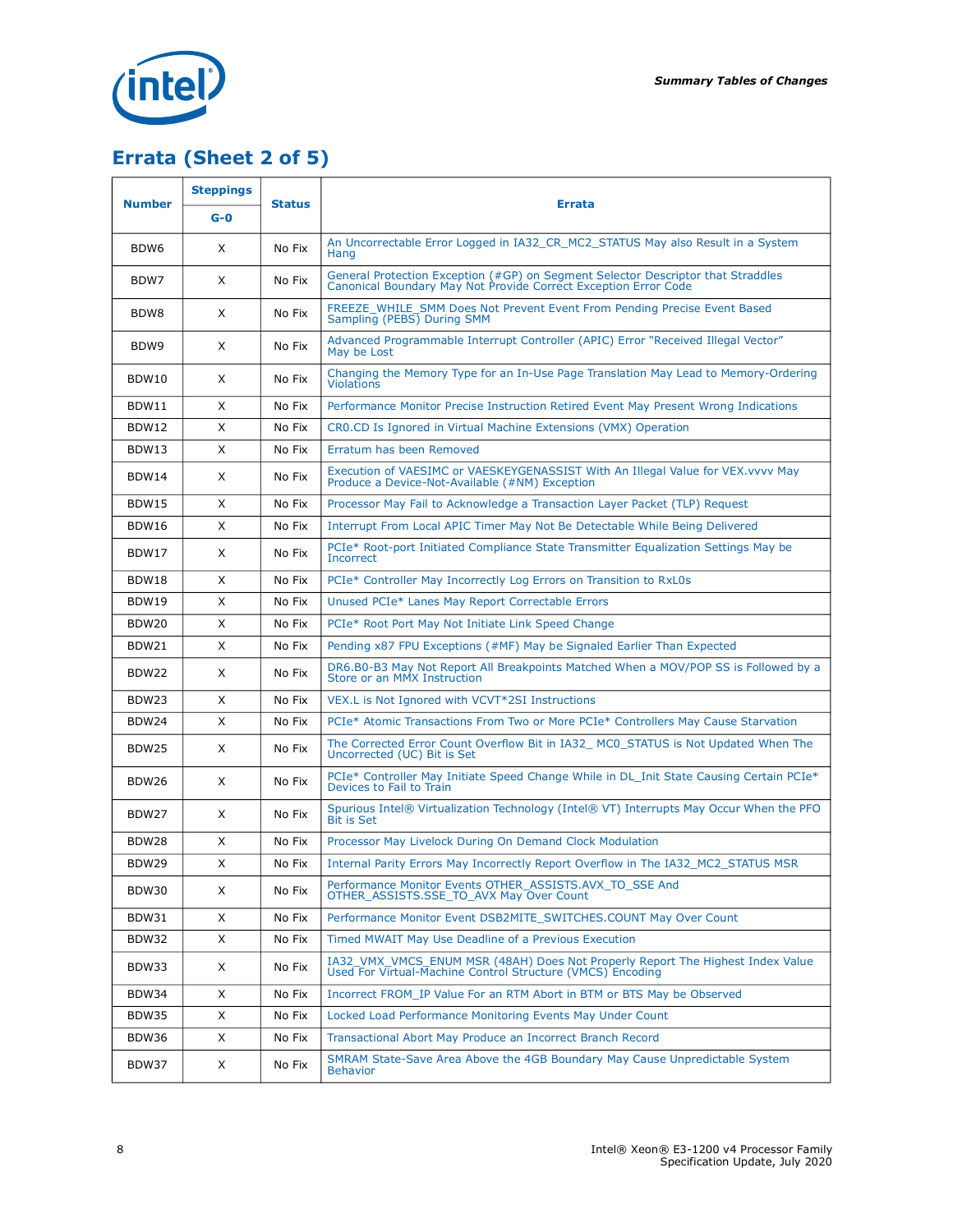

## **Errata (Sheet 3 of 5)**

| <b>Number</b> | <b>Steppings</b> | <b>Status</b> |                                                                                                                                                                                                                                                                 |
|---------------|------------------|---------------|-----------------------------------------------------------------------------------------------------------------------------------------------------------------------------------------------------------------------------------------------------------------|
|               | $G - O$          |               | <b>Errata</b>                                                                                                                                                                                                                                                   |
| BDW38         | X                | No Fix        | Performance Monitoring Interrupt (PMI) May be Signaled More Than Once For Performance<br><b>Monitor Counter Overflow</b>                                                                                                                                        |
| <b>BDW39</b>  | X                | No Fix        | Execution of FXSAVE or FXRSTOR With the VEX Prefix May Produce a #NM Exception                                                                                                                                                                                  |
| BDW40         | X                | No Fix        | Intel <sup>®</sup> Turbo Boost Technology May be Incorrectly Reported as Supported on 5th Generation Intel <sup>®</sup> Core <sup>™</sup> i3 U-series, and select Mobile Intel Pentium <sup>®</sup> processors and Mobile Intel Celeron <sup>®</sup> processors |
| BDW41         | X                | No Fix        | The SAMPLE/PRELOAD JTAG Command Does Not Sample The Display Transmit Signals                                                                                                                                                                                    |
| BDW42         | X                | No Fix        | VM Exit May Set IA32 EFER.NXE When IA32 MISC ENABLE Bit 34 is Set to 1                                                                                                                                                                                          |
| BDW43         | X                | No Fix        | Opcode Bytes F3 0F BC May Execute As TZCNT Even When TZCNT Not Enumerated by<br>Cpuid                                                                                                                                                                           |
| BDW44         | X                | No Fix        | Back to Back Updates of the Intel® Virtualization Technology for Directed I/O (Intel® VT-d) Root Table Pointer May Lead to an Unexpected DMA Remapping Fault                                                                                                    |
| BDW45         | X                | No Fix        | A MOV to CR3 When the EPT is Enabled May Lead to an Unexpected Page Fault or an Incorrect Page Translation                                                                                                                                                      |
| BDW46         | Χ                | No Fix        | Peer I/O Device Writes to The Graphics Memory Address range (GMADR) May Lead to a<br><b>System Hang</b>                                                                                                                                                         |
| <b>BDW47</b>  | X                | No Fix        | Spurious Corrected Errors May be Reported                                                                                                                                                                                                                       |
| BDW48         | X                | No Fix        | Intel <sup>®</sup> Processor Trace (Intel® PT) Packet Generation May Stop Sooner Than Expected                                                                                                                                                                  |
| BDW49         | X                | No Fix        | PEBS Eventing IP Field May be Incorrect After Not-Taken Branch                                                                                                                                                                                                  |
| BDW50         | X                | No Fix        | Reading The Memory Destination of an Instruction That Begins an HLE Transaction May<br>Return The Original Value                                                                                                                                                |
| BDW51         | X                | Fixed         | Erratum has been Removed                                                                                                                                                                                                                                        |
| BDW52         | X                | No Fix        | Spurious Corrected Errors May be Reported                                                                                                                                                                                                                       |
| BDW53         | X                | No Fix        | Performance Monitoring Event INSTR_RETIRED.ALL May Generate Redundant PEBS<br>Records For an Overflow                                                                                                                                                           |
| <b>BDW54</b>  | X                | No Fix        | Concurrent Core And Graphics Operation at Turbo Ratios May Lead to System Hang                                                                                                                                                                                  |
| <b>BDW55</b>  | X                | No Fix        | The System May Hang on First Package C6 or deeper C-State                                                                                                                                                                                                       |
| BDW56         | X                | No Fix        | Using The FIVR Spread Spectrum Control Mailbox May Not Produce The Requested Range                                                                                                                                                                              |
| <b>BDW57</b>  | X                | No Fix        | Intel <sup>®</sup> PT MODE. Exec, PIP, and CBR Packets Are Not Generated as Expected                                                                                                                                                                            |
| BDW58         | X                | No Fix        | Performance Monitor Instructions Retired Event May Not Count Consistently                                                                                                                                                                                       |
| <b>BDW59</b>  | X                | No Fix        | General-Purpose Performance Counters May be Inaccurate with Any Thread                                                                                                                                                                                          |
| <b>BDW60</b>  |                  | No Fix        | An Incorrect LBR or Intel® PT Packet May Be Recorded Following a Transactional Abort                                                                                                                                                                            |
| <b>BDW61</b>  | X                | No Fix        | Executing an RSM Instruction With Intel <sup>®</sup> PT Enabled Will Signal a #GP                                                                                                                                                                               |
| BDW62         | X                | Fixed         | Intel <sup>®</sup> Processor Trace PIP May be Unexpectedly Generated                                                                                                                                                                                            |
| BDW63         | X                | Fixed         | A Virtualization Exception (#VE) May Not Invalidate Cached Translation Information                                                                                                                                                                              |
| BDW64         | X                | Fixed         | Some Performance Monitor Events May Overcount During TLB Misses                                                                                                                                                                                                 |
| BDW65         | X                | No Fix        | Intel <sup>®</sup> PT PSB+ Packets May Contain Unexpected Packets                                                                                                                                                                                               |
| BDW66         | X                | No Fix        | Writing Non-Zero Value to IA32 RTIT CR3 MATCH [63:48] Will Cause #GP                                                                                                                                                                                            |
| BDW67         | X                | Fixed         | Core C6 May Cause Interrupts to be Serviced Out of Order                                                                                                                                                                                                        |
| BDW68         | X                | Fixed         | LPDDR3 Memory Training May Cause Platform Boot Failure                                                                                                                                                                                                          |
| BDW69         | X                | No Fix        | Aggressive Ramp Down of Voltage May Result in Unpredictable Behavior                                                                                                                                                                                            |
| BDW70         | X                | No Fix        | Performance Monitor Event For Outstanding Offcore Requests And Snoop Requests May be<br>Incorrect                                                                                                                                                               |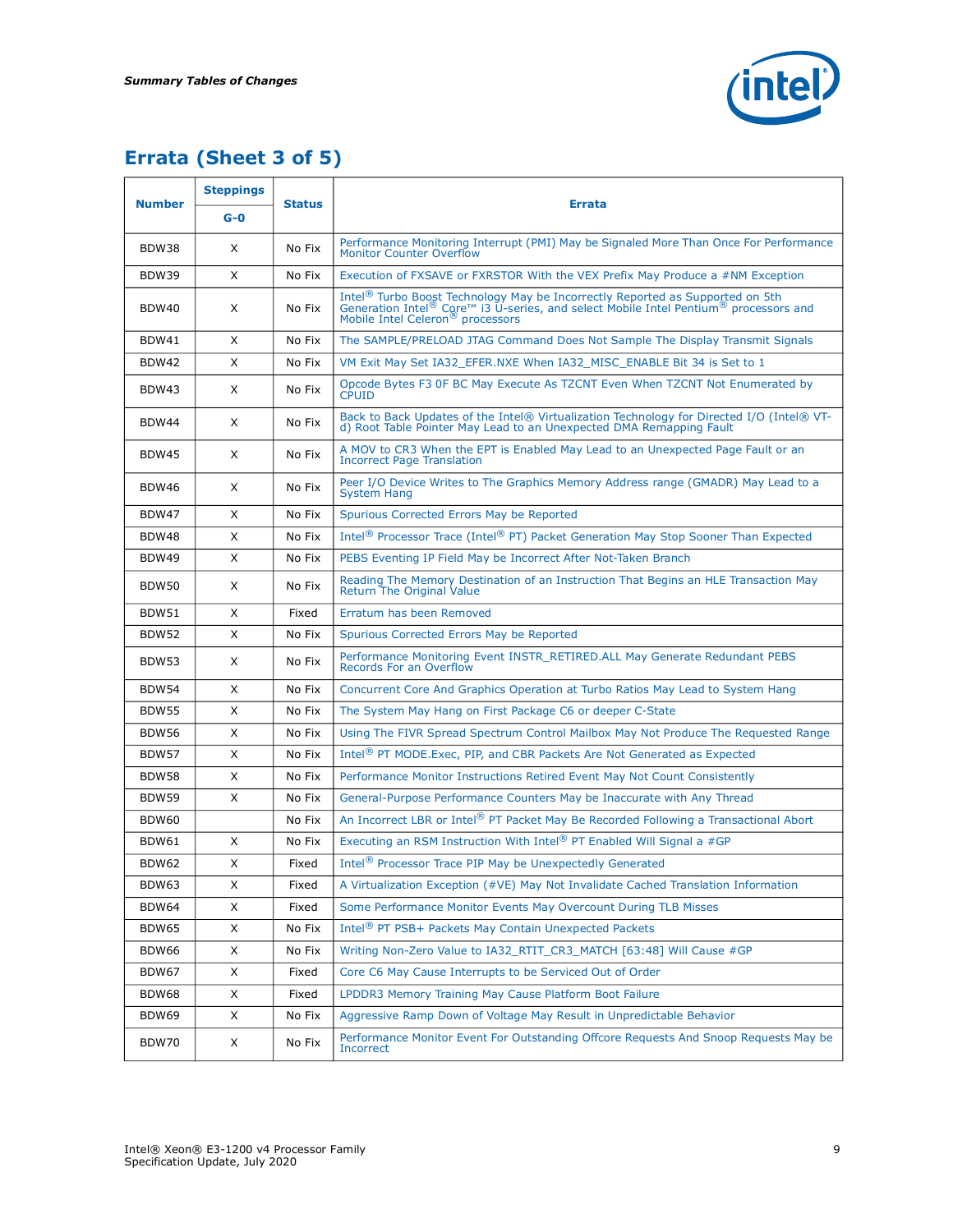

## **Errata (Sheet 4 of 5)**

|               | <b>Steppings</b> |               |                                                                                                                            |
|---------------|------------------|---------------|----------------------------------------------------------------------------------------------------------------------------|
| <b>Number</b> | $G - O$          | <b>Status</b> | <b>Errata</b>                                                                                                              |
| BDW71         | X                | No Fix        | DR6 Register May Contain an Incorrect Value When a MOV to SS or POP SS Instruction is<br>Followed by an XBEGIN Instruction |
| BDW72         | X                | No Fix        | Instruction Fetch May Cause Machine Check if Page Size Was Changed Without Invalidation                                    |
| BDW73         | X                | No Fix        | The Corrected Error Count Overflow Bit in IA32_MC0_STATUS is Not Updated After a UC<br>Error is Logged                     |
| <b>BDW74</b>  | X                | No Fix        | Operand-Size Override Prefix Causes 64-bit Operand Form of MOVBE Instruction to Cause<br>$a \#UD$                          |
| <b>BDW75</b>  | X                | No Fix        | Processor Operation at Turbo Frequencies Above 3.2 GHz May Cause The Processor to<br>Hang                                  |
| <b>BDW76</b>  | X                | No Fix        | DDR-1600 With a Reference Clock of 100Mhz May Cause S3 Entry Failure                                                       |
| BDW77         | X                | No Fix        | POPCNT Instruction May Take Longer to Execute Than Expected                                                                |
| BDW78         | X                | No Fix        | System May Hang or Video May be Distorted After Graphics RC6 Exit                                                          |
| BDW79         | X                | No Fix        | Certain Embedded DisplayPort* (eDP*) Displays May Not Function as Expected                                                 |
| <b>BDW80</b>  | X                | No Fix        | Instruction Fetch Power Saving Feature May Cause Unexpected Instruction Execution                                          |
| BDW81         | X                | No Fix        | IA Core Ratio Change Coincident With Outstanding Read to the Display Engine (DE) May<br>Cause a System Hang                |
| BDW82         | X                | No Fix        | PL3 Power Limit Control Mechanism May Not Release Frequency Restrictions                                                   |
| <b>BDW83</b>  | X                | No Fix        | I/O Subsystem Clock Gating May Cause a System Hang                                                                         |
| <b>BDW84</b>  | X                | No Fix        | PAGE WALKER LOADS Performance Monitoring Event May Count Incorrectly                                                       |
| <b>BDW85</b>  | X                | No Fix        | Some DRAM And L3 Cache Performance Monitoring Events May Undercount                                                        |
| <b>BDW86</b>  | X                | No Fix        | The System May Hang When Executing a Complex Sequence of Locked Instructions                                               |
| <b>BDW87</b>  | X                | No Fix        | Certain Settings of VM-Execution Controls May Result in Incorrect Linear-Address<br><b>Translations</b>                    |
| <b>BDW88</b>  | X                | No Fix        | An IRET Instruction That Results in a Task Switch Does Not Serialize The Processor                                         |
| BDW89         | X                | No Fix        | Attempts to Retrain a PCIe* Link May be Ignored                                                                            |
| BDW90         | X                | No Fix        | Attempting Concurrent Enabling of Intel® PT With LBR, BTS, or BTM Results in a #GP                                         |
| <b>BDW91</b>  | X                | No Fix        | Setting TraceEn While Clearing BranchEn in IA32 RTIT CTL Causes a #GP                                                      |
| BDW92         | X                | No Fix        | Processor Graphics I/O Memory Management Unit (IOMMU) Unit May Not Mask DMA<br>Remapping Faults                            |
| BDW93         | X                | No Fix        | Processor Graphics IOMMU Unit May Report Spurious Faults                                                                   |
| BDW94         | X                | No Fix        | PECI Frequency Limited to 1 MHz                                                                                            |
| <b>BDW95</b>  | X                | No Fix        | Reads or Writes to LBRs with Intel® PT Enabled Will Result in a #GP                                                        |
| <b>BDW96</b>  | X                | No Fix        | Frequency Difference Between Intel Architecture (IA) Core(s) and Ring Domains May<br>Cause Unpredictable System Behavior   |
| BDW97         | X                | No Fix        | Back-to-Back Page Walks Due to Instruction Fetches May Cause a System Hang                                                 |
| BDW98         | X                | No Fix        | Performance Monitoring Counters May Produce Incorrect Results for BR INST RETIRED<br>Event on Logical Processor            |
| BDW99         | X                | No Fix        | PEBS Record May Be Generated After Being Disabled                                                                          |
| <b>BDW100</b> | X                | No Fix        | Some OFFCORE_RESPONSE Performance Monitoring Events Related to RFO Request Types<br><b>May Count Incorrectly</b>           |
| <b>BDW101</b> | X                | No Fix        | MOVNTDQA From Write Combining (WC) Memory May Pass Earlier Locked Instructions                                             |
| <b>BDW102</b> | X                | No Fix        | Data Breakpoint Coincident With a Machine Check Exception May be Lost                                                      |
| BDW103        | X                | No Fix        | Internal Parity Errors May Incorrectly Report Overflow in the IA32 MC0 STATUS MSR                                          |
| <b>BDW104</b> | X                | No Fix        | Software Using Intel® TSX May Behave Unpredictably                                                                         |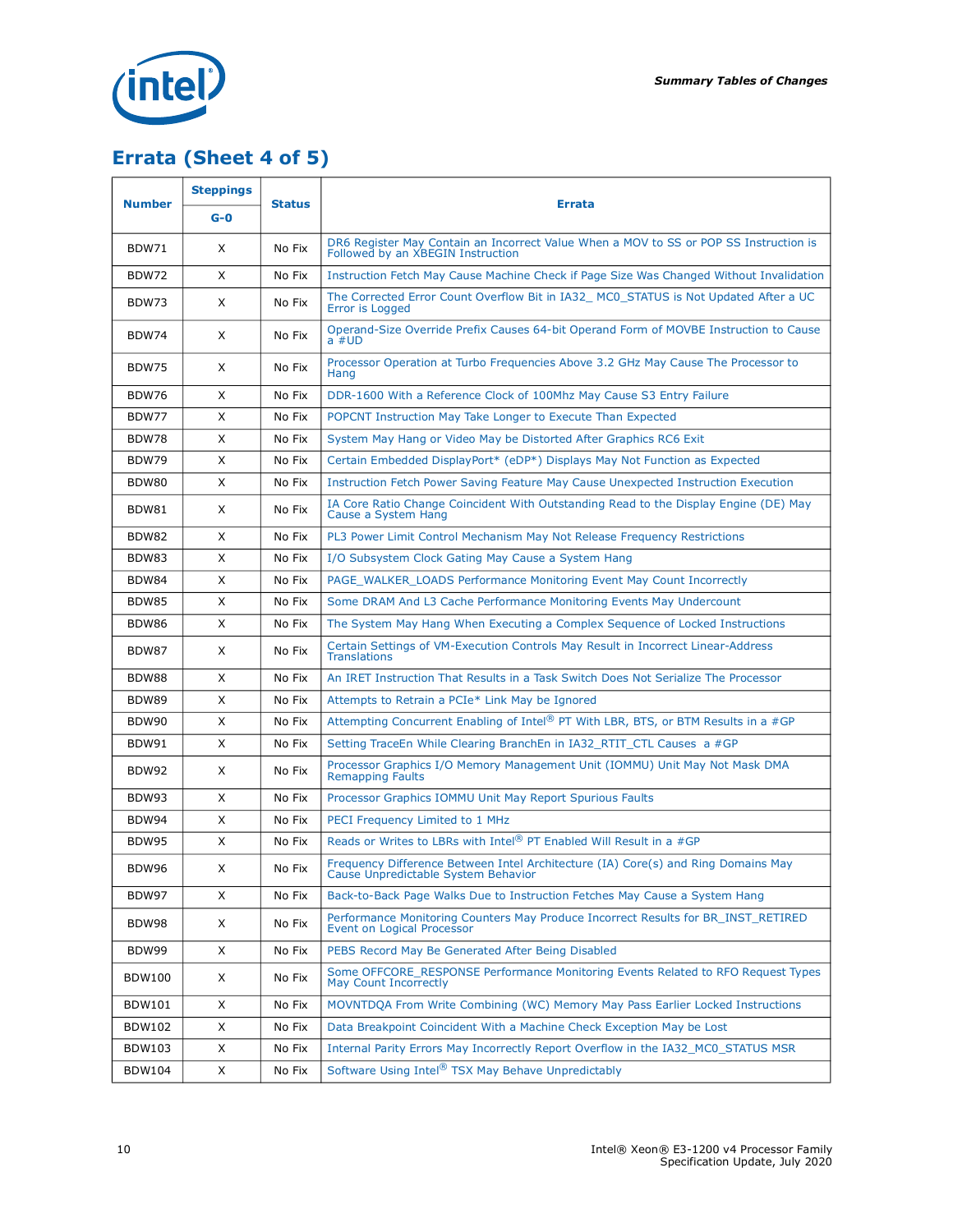

## **Errata (Sheet 5 of 5)**

| <b>Number</b> | <b>Steppings</b> | <b>Status</b> | <b>Errata</b>                                                                                                                                                                |
|---------------|------------------|---------------|------------------------------------------------------------------------------------------------------------------------------------------------------------------------------|
|               | $G - O$          |               |                                                                                                                                                                              |
| <b>BDW105</b> | X                | No Fix        | Incorrect VMCS Used for Page Modification Log (PML)-Index field on VMX Transitions Into<br>and Out of SMM                                                                    |
| <b>BDW106</b> | X                | No Fix        | An APIC Timer Interrupt During Core C6 Entry May be Lost                                                                                                                     |
| <b>BDW107</b> | X                | No Fix        | An Intel <sup>®</sup> Hyper-Threading Technology (Intel <sup>®</sup> HT Technology) Enabled Processor May<br>Exhibit Internal Parity Errors or Unpredictable System Behavior |
| <b>BDW108</b> | X                | No Fix        | Data Breakpoint Coincident With a Machine Check Exception May be Lost                                                                                                        |
| <b>BDW109</b> | X                | No Fix        | Performance Monitoring Counters May Undercount When Using a CPL Filtering                                                                                                    |
| <b>BDW110</b> | X                | No Fix        | An Intel <sup>®</sup> HT Technology Enabled Processor May Exhibit Internal Parity Errors or<br>Unpredictable System Behavior                                                 |
| <b>BDW111</b> | X                | No Fix        | PEBS Eventing IP Field May Be Incorrect Under Certain Conditions                                                                                                             |
| <b>BDW112</b> | X                | No Fix        | RF May be Incorrectly Set in The EFLAGS That is Saved on a Fault in PEBS or BTS                                                                                              |
| <b>BDW113</b> | X                | No Fix        | Some Memory Performance Monitoring Events May Produce Incorrect Results When Filtering on Either OS or USR Modes                                                             |
| <b>BDW114</b> | X                | No Fix        | An x87 Store Instruction Which Pends Precision Exception (#PE) While EPT is Enabled May<br>Lead to an Unexpected Machine Check and/or Incorrect x87 State Information        |
| <b>BDW115</b> | X                | No Fix        | Load Latency Performance Monitoring Facility May Stop Counting                                                                                                               |
| <b>BDW116</b> | X                | No Fix        | General-Purpose Performance Monitoring Counters 4-7 Do Not Count With USR Mode Only<br><b>Filtering</b>                                                                      |
| <b>BDW117</b> | X                | No Fix        | Writing MSR LASTBRANCH x FROM IP and MSR LER FROM LIP May #GP When Intel <sup>®</sup><br><b>TSX is Not Supported</b>                                                         |
| <b>BDW118</b> | X                | No Fix        | APIC Timer Interrupt May Not be Generated at The Correct Time In TSC-Deadline Mode                                                                                           |
| <b>BDW119</b> | X                | No Fix        | Precise Performance Monitoring May Generate Redundant PEBS Records                                                                                                           |
| <b>BDW120</b> | X                | No Fix        | Reads From MSR LER TO LIP May Not Return a Canonical Address                                                                                                                 |
| <b>BDW121</b> | X                | No Fix        | In eMCA2 Mode, When The Retirement Watchdog Timeout Occurs CATERR# May be<br><b>Asserted</b>                                                                                 |
| <b>BDW122</b> | X                | No Fix        | VCVTPS2PH To Memory May Update MXCSR in The Case of a Fault on The Store                                                                                                     |
| <b>BDW123</b> | X                | No Fix        | Using Intel <sup>®</sup> TSX Instructions May Lead to Unpredictable System Behavior                                                                                          |
| <b>BDW124</b> | X                | No Fix        | Graphics Intel® VT-d Hardware May Cache Invalid Entries                                                                                                                      |
| <b>BDW125</b> | X                | No Fix        | Gen9 Graphics Intel® VT-d Hardware May Cache Invalid Entries                                                                                                                 |
| <b>BDW126</b> | X                | No Fix        | <b>System May Hang Under Complex Conditions</b>                                                                                                                              |
| <b>BDW127</b> | X                | Fixed         | Incorrect CPUID Reporting For Intel® Turbo Boost Max Technology 3.0 Capability                                                                                               |
| <b>BDW128</b> | X                | No Fix        | PMU MSR UNC PERF FIXED CTR is Cleared After Pkg C7 or Deeper                                                                                                                 |
| <b>BDW129</b> | X                | No Fix        | A Pending Fixed Interrupt May Be Dispatched Before an Interrupt of The Same Priority<br>Completes                                                                            |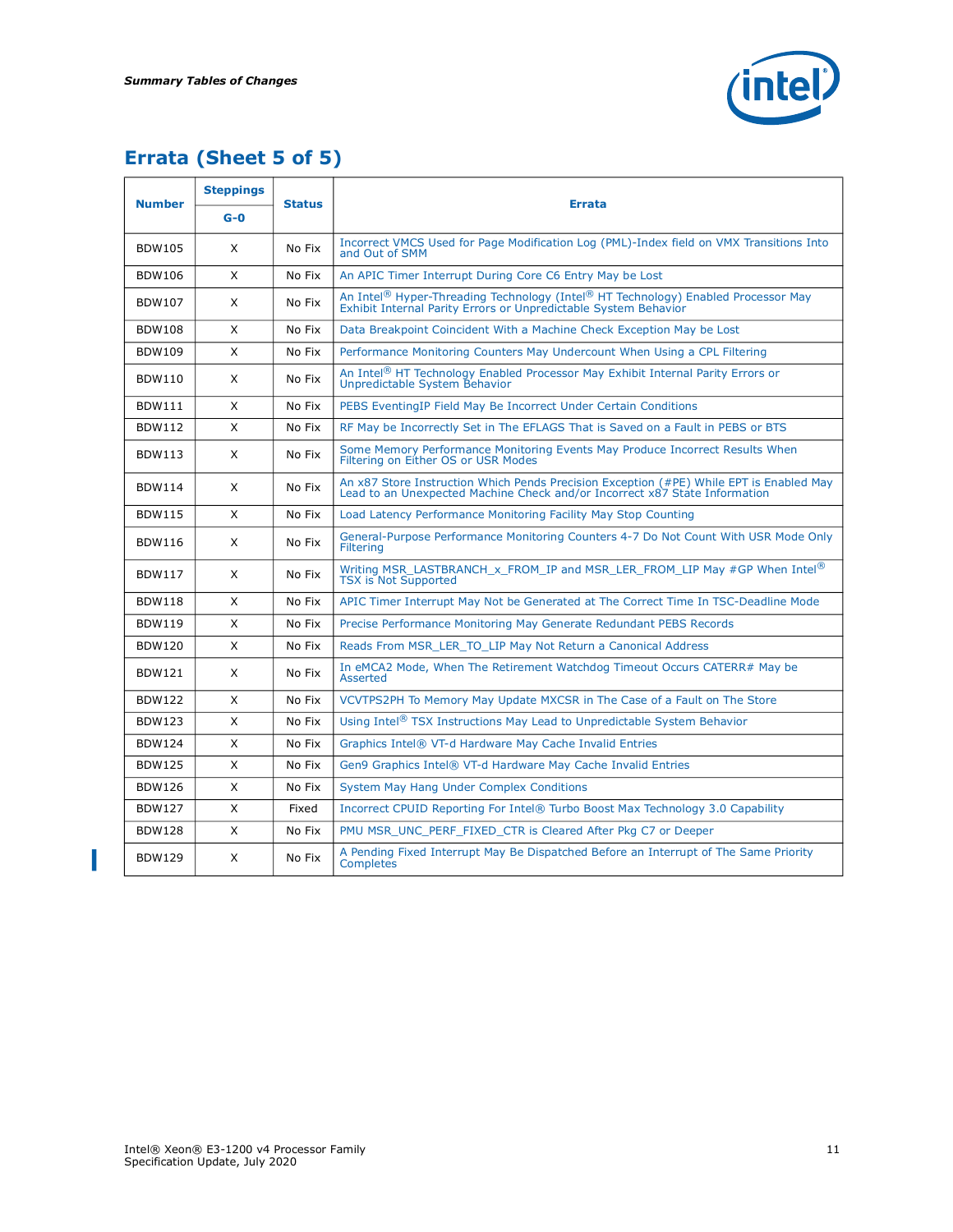

## **Specification Changes**

| <b>Number</b> | <b>Specification Changes</b>                         |
|---------------|------------------------------------------------------|
| N/A           | None for this revision of this specification update. |

## **Specification Clarifications**

| <b>Number</b> | <b>Specification Clarifications</b>                  |
|---------------|------------------------------------------------------|
| N/A           | None for this revision of this specification update. |

### **Documentation Changes**

| <b>Number</b> | <b>Documentation Changes</b>                         |
|---------------|------------------------------------------------------|
| N/A           | None for this revision of this specification update. |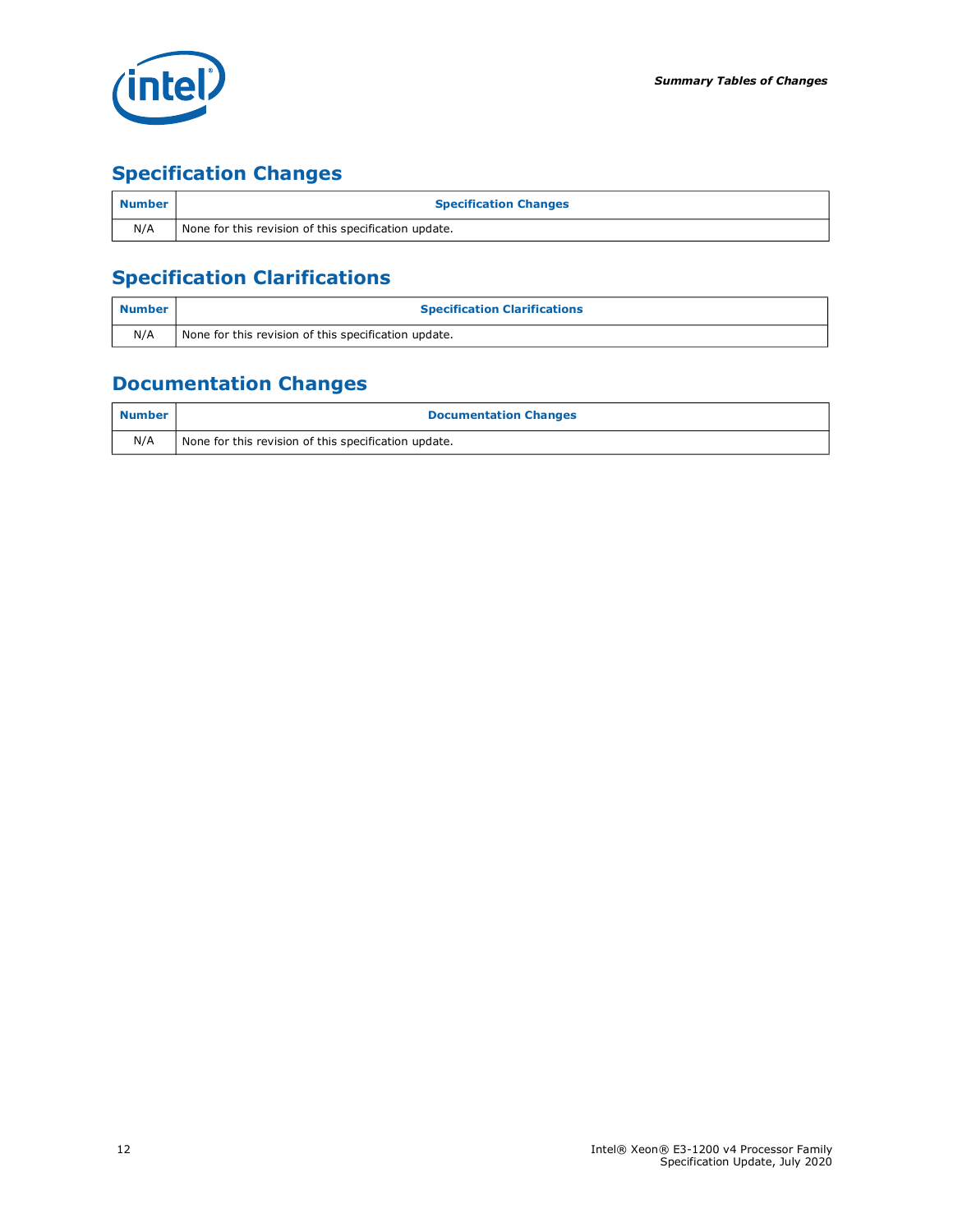

## <span id="page-12-0"></span>**Identification Information**

### **Component Identification using Programming Interface**

The processor stepping can be identified by the following register contents.

#### **Table 1. Component Identification**

| <b>Reserved</b> | <b>Extended</b><br>Family | <b>Extended</b><br><b>Model</b> | <b>Reserved</b> | <b>Processor</b><br><b>Type</b> | Family<br>Code | <b>Model</b><br><b>Number</b> | <b>Stepping</b><br>ΙD |
|-----------------|---------------------------|---------------------------------|-----------------|---------------------------------|----------------|-------------------------------|-----------------------|
| 31:28           | 27:20                     | 19:16                           | 15:14           | 13:12                           | 11:8           | 7:4                           | 3:0                   |
|                 | 00000000b                 | 0100b                           |                 | 00 <sub>b</sub>                 | 0110b          | 0111b                         | xxxxb                 |

#### *Notes:*

- 1. The Extended Family, Bits [27:20] are used in conjunction with the Family Code, specified in Bits[11:8], to indicate whether the processor belongs to the Intel386™, Intel486™, Pentium®, Pentium 4, or Intel® Core™ processor family.
- 2. The Extended Model, Bits [19:16] in conjunction with the Model Number, specified in Bits [7:4], are used to identify the model of the processor within the processor's family.

3. The Family Code corresponds to Bits [11:8] of the Extended Data Register (EDX) register after RESET, Bits [11:8] of the Extended Accumulator Register (EAX) register after the CPUID instruction is executed with a 1 in the EAX register, and the generation field of the Device ID register accessible through Boundary Scan.

- 4. The Model Number corresponds to Bits [7:4] of the EDX register after RESET, Bits [7:4] of the EAX register after the CPUID instruction is executed with a 1 in the EAX register, and the model field of the Device ID register accessible through Boundary Scan.
- 5. The Stepping ID in Bits [3:0] indicates the revision number of that model. See the processor Identification table for the processor stepping ID number in the CPUID information.

When EAX is initialized to a value of '1', the CPUID instruction returns the Extended Family, Extended Model, Processor Type, Family Code, Model Number and Stepping ID value in the EAX register. Note that the EDX processor signature value after reset is equivalent to the processor signature output value in the EAX register.

The cache and Translation Lookaside Buffer (TLB) descriptor parameters are provided in the EAX, Extended Base Register (EBX), Extended Count Register (ECX) and EDX registers after the CPUID instruction is executed with a 2 in the EAX register.

The processor can be identified by the following register contents.

#### **Table 2. Processor Identification by Register Contents**

| <b>Processor Line</b> | <b>Stepping</b> | <b>Vendor</b><br>ΙD | <b>Host</b><br><b>Device ID</b> | <b>Processor</b><br><b>Graphics</b><br><b>Device ID</b> | <b>Revision</b><br>ΙD | <b>Compatibility</b><br><b>Revision ID</b> |
|-----------------------|-----------------|---------------------|---------------------------------|---------------------------------------------------------|-----------------------|--------------------------------------------|
| H-Processor Line      | $G-0$           | 8086h               | 1618h                           | $GT3 = 162Ah$                                           | 0Ah                   | 0Ah                                        |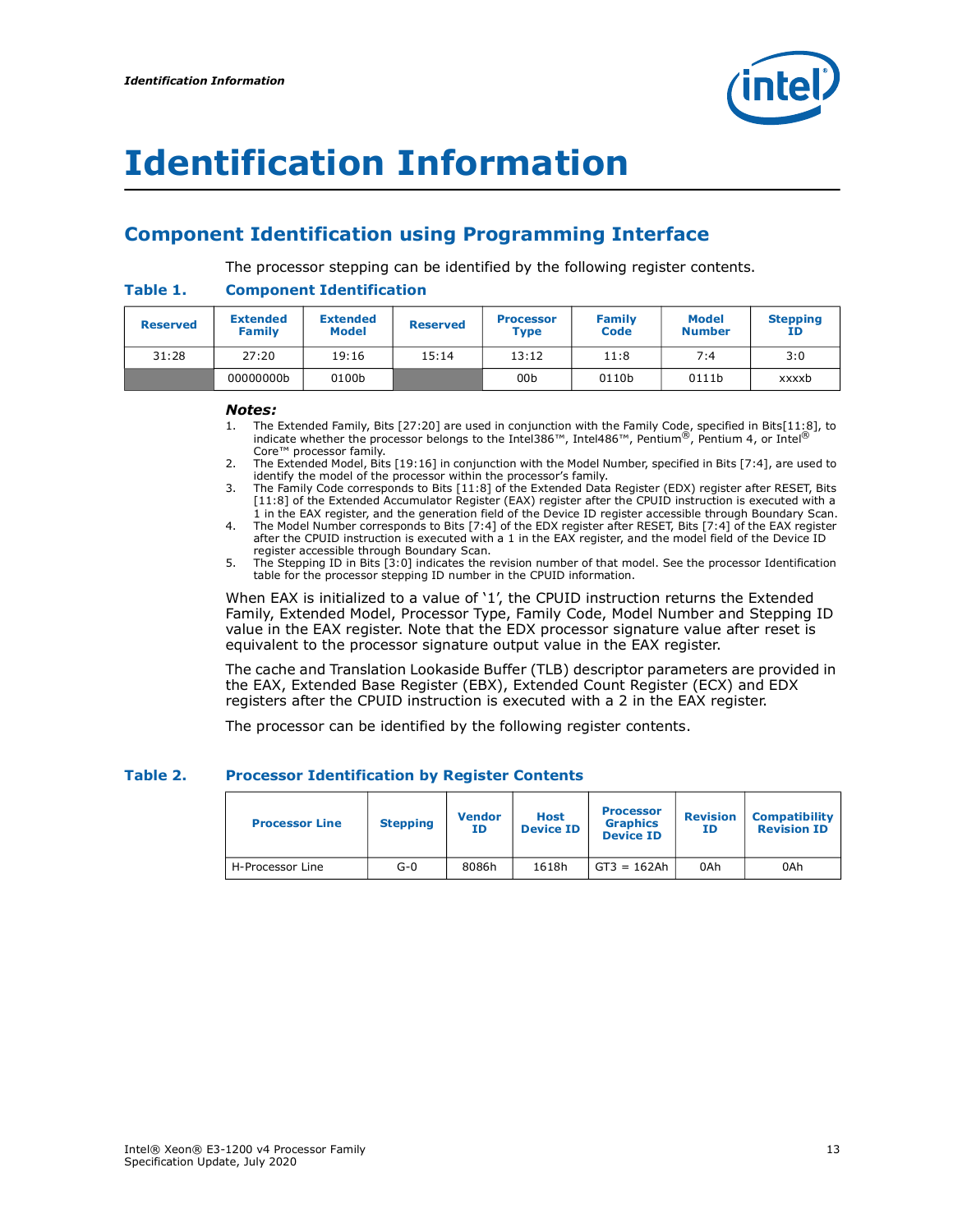

### **Component Marking Information**

The processor stepping can be identified by the following component markings.

#### **Figure 1. Intel® Xeon® Processor E3-1200 v4 Product Family LGA Top-Side Markings**



Pin Count: 1150 Package Size: 37.5 mm x 37.5 mm

For Intel® Xeon® Processor E3-1200 v4 Product Family SKUs, see: https:// ark.intel.com/content/www/us/en/ark/products/series/87722/intel-xeon-processor-e3 v4-family.html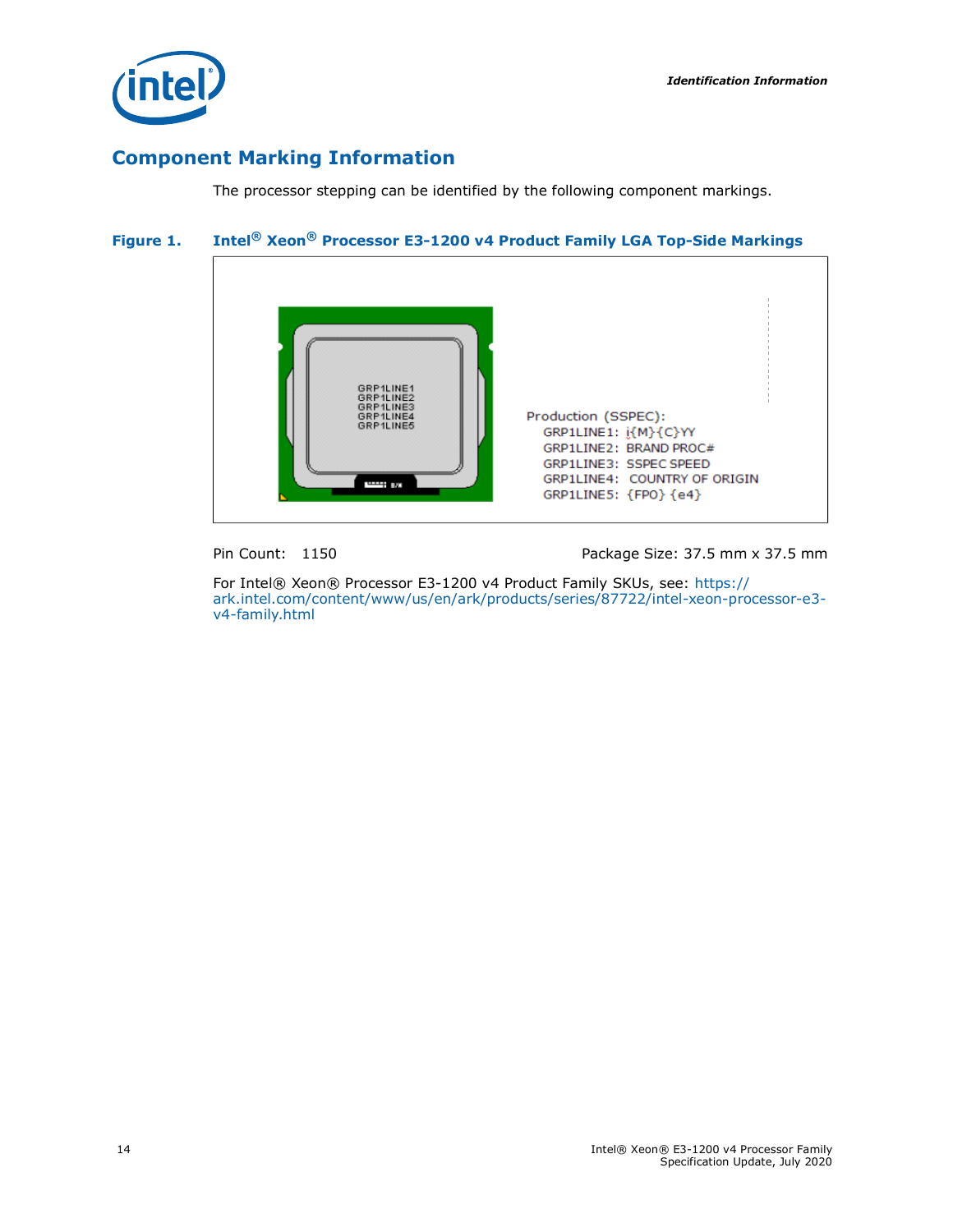

## <span id="page-14-0"></span>**Errata**

#### <span id="page-14-1"></span>**BDW1. Last Branch Record (LBR), Branch Trace Store (BTS), Branch Trace Message (BTM) May Report a Wrong Address when an Exception/ Interrupt Occurs in 64-bit Mode**

- Problem: An exception/interrupt event should be transparent to the LBR, BTS and BTM mechanisms. However, during a specific boundary condition where the exception/ interrupt occurs right after the execution of an instruction at the lower canonical boundary (0x00007FFFFFFFFFFF) in 64-bit mode, the LBR return registers will save a wrong return address with bits 63 to 48 incorrectly sign extended to all 1's. Subsequent BTS and BTM operations which report the LBR will also be incorrect.
- Implication: LBR, BTS and BTM may report incorrect information in the event of an exception/ interrupt.
- Workaround: None identified.
- Status: For the steppings affected, see the *[Summary Tables of Changes](#page-6-0)*.

#### <span id="page-14-2"></span>**BDW2. EFLAGS Discrepancy on Page Faults and on Extended Page Table (EPT)-Induced Virtual Machine (VM) Exits after a Translation Change**

- Problem: This erratum is regarding the case where paging structures are modified to change a linear address from writable to non-writable without software performing an appropriate Translation Lookaside Buffer (TLB) invalidation. When a subsequent access to that address by a specific instruction (ADD, AND, BTC, BTR, BTS, CMPXCHG, DEC, INC, NEG, NOT, OR, ROL/ROR, SAL/SAR/SHL/SHR, SHLD, SHRD, SUB, XOR, and XADD) causes a page fault or an EPT-induced VM exit, the value saved for EFLAGS may incorrectly contain the arithmetic flag values that the EFLAGS register would have held had the instruction completed without fault or VM exit. For page faults, this can occur even if the fault causes a VM exit or if its delivery causes a nested fault.
- Implication: None identified. Although the EFLAGS value saved by an affected event (a page fault or an EPT-induced VM exit) may contain incorrect arithmetic flag values, Intel has not identified software that is affected by this erratum. This erratum will have no further effects once the original instruction is restarted because the instruction will produce the same results as if it had initially completed without fault or VM exit.
- Workaround: If the handler of the affected events inspects the arithmetic portion of the saved EFLAGS value, then system software should perform a synchronized paging structure modification and TLB invalidation.
- Status: For the steppings affected, see the *[Summary Tables of Changes](#page-6-0)*.

#### <span id="page-14-3"></span>**BDW3. MCi\_Status Overflow Bit May Be Incorrectly Set on a Single Instance of a Data Translation Look Aside Buffer (DTLB) Error**

- Problem: A single DTLB error can incorrectly set the Overflow (bit [62]) in the MCi\_Status register. A DTLB error is indicated by MCA error code (bits [15:0]) appearing as binary value, 000x 0000 0001 0100, in the MCi\_Status register.
- Implication: Due to this erratum, the Overflow bit in the MCi Status register may not be an accurate indication of multiple occurrences of DTLB errors. There is no other impact to normal processor functionality.

Workaround: None identified.

Status: For the steppings affected, see the *[Summary Tables of Changes](#page-6-0)*.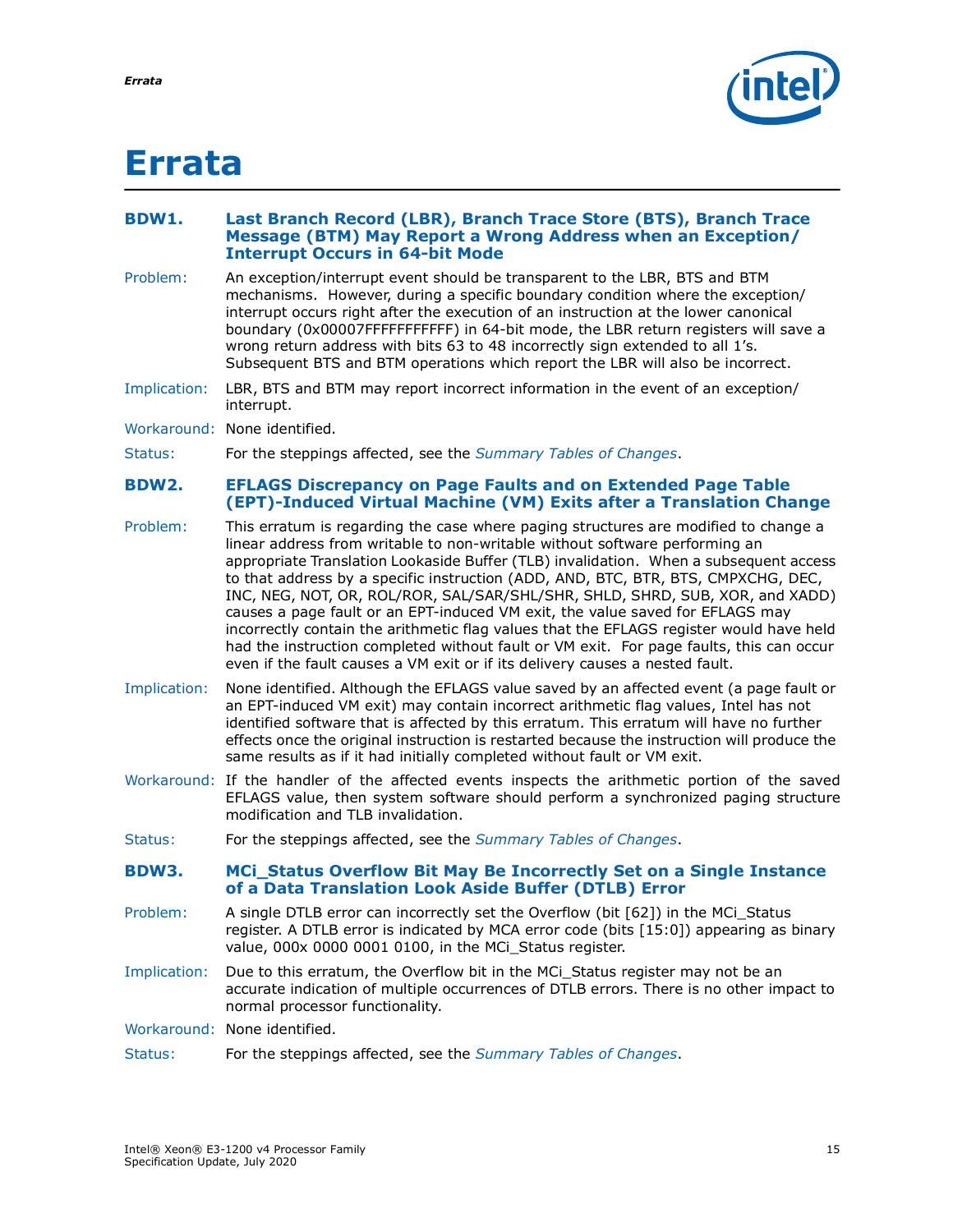

<span id="page-15-1"></span><span id="page-15-0"></span>

| BDW4.        | Last Exception Record (LER) Model-Specific Registers (MSRs) May Be<br><b>Unreliable</b>                                                                                                                                                                                                                                                            |
|--------------|----------------------------------------------------------------------------------------------------------------------------------------------------------------------------------------------------------------------------------------------------------------------------------------------------------------------------------------------------|
| Problem:     | Due to certain internal processor events, updates to the LER MSRs,<br>MSR_LER_FROM_LIP (1DDH) and MSR_LER_TO_LIP (1DEH), may happen when no<br>update was expected.                                                                                                                                                                                |
| Implication: | The values of the LER MSRs may be unreliable.                                                                                                                                                                                                                                                                                                      |
|              | Workaround: None identified.                                                                                                                                                                                                                                                                                                                       |
| Status:      | For the steppings affected, see the Summary Tables of Changes.                                                                                                                                                                                                                                                                                     |
| <b>BDW5.</b> | <b>MONITOR or CLFLUSH on the Local XAPIC's Address Space Results in</b><br><b>Hang</b>                                                                                                                                                                                                                                                             |
| Problem:     | If the target linear address range for a MONITOR or CLFLUSH is mapped to the local<br>xAPIC's address space, the processor will hang.                                                                                                                                                                                                              |
| Implication: | When this erratum occurs, the processor will hang. The local xAPIC's address space<br>must be uncached. The MONITOR instruction only functions correctly if the specified<br>linear address range is of the type write-back. CLFLUSH flushes data from the cache.<br>Intel has not observed this erratum with any commercially available software. |
|              | Workaround: Do not execute MONITOR or CLFLUSH instructions on the local xAPIC address space.                                                                                                                                                                                                                                                       |
| Status:      | For the steppings affected, see the Summary Tables of Changes.                                                                                                                                                                                                                                                                                     |
|              |                                                                                                                                                                                                                                                                                                                                                    |
| BDW6.        | An Uncorrectable Error Logged in IA32_CR_MC2_STATUS May also<br><b>Result in a System Hang</b>                                                                                                                                                                                                                                                     |
| Problem:     | Uncorrectable errors logged in IA32_CR_MC2_STATUS MSR (409H) may also result in a<br>system hang causing an Internal Timer Error (MCACOD = $0x0400h$ ) to be logged in<br>another machine check bank (IA32_MCi_STATUS).                                                                                                                            |
| Implication: | Uncorrectable errors logged in IA32_CR_MC2_STATUS can further cause a system hang<br>and an Internal Timer Error to be logged.                                                                                                                                                                                                                     |
|              | Workaround: None identified.                                                                                                                                                                                                                                                                                                                       |
| Status:      | For the steppings affected, see the Summary Tables of Changes.                                                                                                                                                                                                                                                                                     |
| BDW7.        | <b>General Protection Exception (#GP) on Segment Selector Descriptor</b><br>that Straddles Canonical Boundary May Not Provide Correct Exception<br><b>Error Code</b>                                                                                                                                                                               |
| Problem:     | During a #GP, the processor pushes an error code on to the exception handler's stack.<br>If the segment selector descriptor straddles the canonical boundary, the error code<br>pushed onto the stack may be incorrect.                                                                                                                            |
| Implication: | An incorrect error code may be pushed onto the stack. Intel has not observed this<br>erratum with any commercially available software.                                                                                                                                                                                                             |
|              | Workaround: None identified.                                                                                                                                                                                                                                                                                                                       |

<span id="page-15-3"></span><span id="page-15-2"></span>Status: For the steppings affected, see the *[Summary Tables of Changes](#page-6-0)*.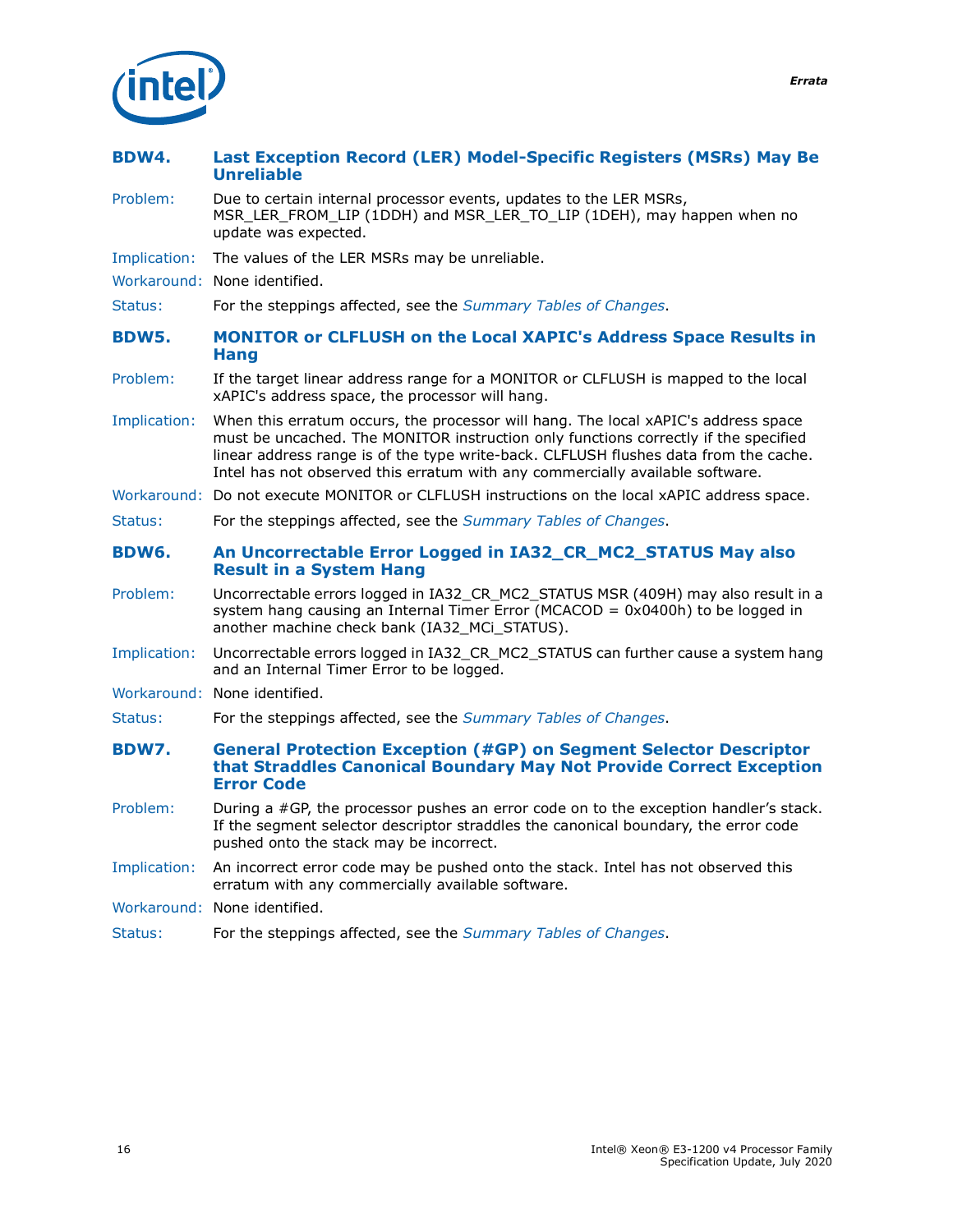*Errata*

#### <span id="page-16-2"></span>**BDW8. FREEZE\_WHILE\_SMM Does Not Prevent Event From Pending Precise Event Based Sampling (PEBS) During SMM**

- Problem: In general, a PEBS record should be generated on the first count of the event after the counter has overflowed. However, IA32\_DEBUGCTL\_MSR.FREEZE\_WHILE\_SMM (MSR 1D9H, bit [14]) prevents performance counters from counting during the System Management Model (SMM). Due to this erratum, if
	- 1. A performance counter overflowed before a System Management Interrupt (SMI).
	- 2. A PEBS record has not yet been generated because another count of the event has not occurred
	- 3. The monitored event occurs during SMM.

then a PEBS record will be saved after the next RSM instruction.

When FREEZE\_WHILE\_SMM is set, a PEBS should not be generated until the event occurs outside of SMM.

- Implication: A PEBS record may be saved after an RSM instruction due to the associated performance counter detecting the monitored event during SMM; even when FREEZE\_WHILE\_SMM is set.
- Workaround: None identified.

Status: For the steppings affected, see the *[Summary Tables of Changes](#page-6-0)*.

#### <span id="page-16-1"></span>**BDW9. Advanced Programmable Interrupt Controller (APIC) Error "Received Illegal Vector" May be Lost**

- Problem: APIC may not update the Error Status Register (ESR) flag Received Illegal Vector bit [6] properly when an illegal vector error is received on the same internal clock that the ESR is being written (as part of the write-read ESR access flow). The corresponding error interrupt will also not be generated for this case.
- Implication: Due to this erratum, an incoming illegal vector error may not be logged into ESR properly and may not generate an error interrupt.
- Workaround: None identified.

Status: For the steppings affected, see the *[Summary Tables of Changes](#page-6-0)*.

#### <span id="page-16-0"></span>**BDW10. Changing the Memory Type for an In-Use Page Translation May Lead to Memory-Ordering Violations**

- Problem: Under complex microarchitectural conditions, if software changes the memory type for data being actively used and shared by multiple threads without the use of semaphores or barriers, software may see load operations execute out of order.
- Implication: Memory ordering may be violated. Intel has not observed this erratum with any commercially available software.
- Workaround: Software should ensure pages are not being actively used before requesting their memory type be changed.
- Status: For the steppings affected, see the *[Summary Tables of Changes](#page-6-0)*.

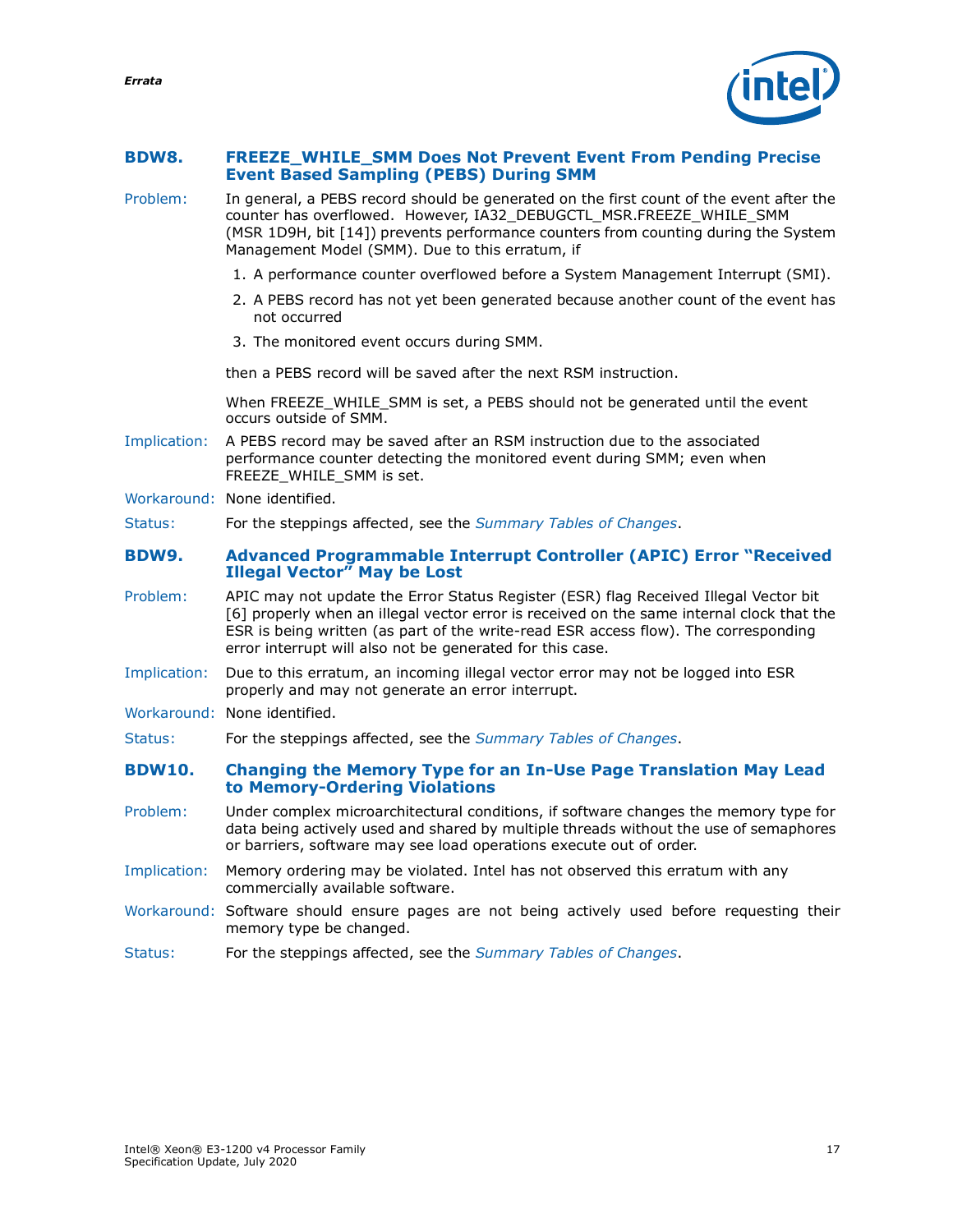

#### <span id="page-17-0"></span>**BDW11. Performance Monitor Precise Instruction Retired Event May Present Wrong Indications**

- Problem: When the Precise Distribution for Instructions Retired (PDIR) mechanism is activated (INST\_RETIRED.ALL (event C0H, umask value 00H) on Counter 1 programmed in PEBS mode), the processor may return wrong PEBS/PMI interrupts and/or incorrect counter values if the counter is reset with a SAV below 100 (Sample-After-Value is the counter reset value software programs in MSR IA32\_PMC1[47:0] in order to control interrupt frequency).
- Implication: Due to this erratum, when using low SAV values, the program may get incorrect PEBS or PMI interrupts and/or an invalid counter state.
- Workaround: The sampling driver should avoid using SAV<100.
- Status: For the steppings affected, see the *[Summary Tables of Changes](#page-6-0)*.

#### <span id="page-17-4"></span>**BDW12. CR0.CD Is Ignored in Virtual Machine Extensions (VMX) Operation**

- Problem: If CR0.CD=1, the Memory Type Range Registers (MTRRs) and PAT should be ignored and the UC memory type should be used for all memory accesses. Due to this erratum, a logical processor in VMX operation will operate as if CR0.CD=0 even if that bit is set to 1.
- Implication: Algorithms that rely on cache disabling may not function properly in VMX operation.
- Workaround: Algorithms that rely on cache disabling should not be executed in VMX root operation.
- Status: For the steppings affected, see the *[Summary Tables of Changes](#page-6-0)*.
- <span id="page-17-1"></span>**BDW13. Erratum has been Removed**

#### <span id="page-17-2"></span>**BDW14. Execution of VAESIMC or VAESKEYGENASSIST With An Illegal Value for VEX.vvvv May Produce a Device-Not-Available (#NM) Exception**

- Problem: The VAESIMC and VAESKEYGENASSIST instructions should produce a Invalid-Opcode (#UD) exception if the value of the vvvv field in the VEX prefix is not 1111b. Due to this erratum, if CR0.TS is "1", the processor may instead produce a #NM exception.
- Implication: Due to this erratum, some undefined instruction encodings may produce a #NM instead of a #UD exception.
- Workaround: Software should always set the vvvv field of the VEX prefix to 1111b for instances of the VAESIMC and VAESKEYGENASSIST instructions.
- Status: For the steppings affected, see the *[Summary Tables of Changes](#page-6-0)*.

#### <span id="page-17-3"></span>**BDW15. Processor May Fail to Acknowledge a Transaction Layer Packet (TLP) Request**

- Problem: When a PCI Express\* (PCIe\*) root port's receiver is in Receiver L0s power state and the port initiates a Recovery event, it will issue Training Sets to the link partner. The link partner will respond by initiating an L0s exit sequence. Prior to transmitting its own Training Sets, the link partner may transmit a TLP request. Due to this erratum, the root port may not acknowledge the TLP request.
- Implication: After completing the Recovery event, the PCIe\* link partner will replay the TLP request. The link partner may set a Correctable Error status bit, which has no functional effect.
- Workaround: None identified.
- Status: For the steppings affected, see the *[Summary Tables of Changes](#page-6-0)*.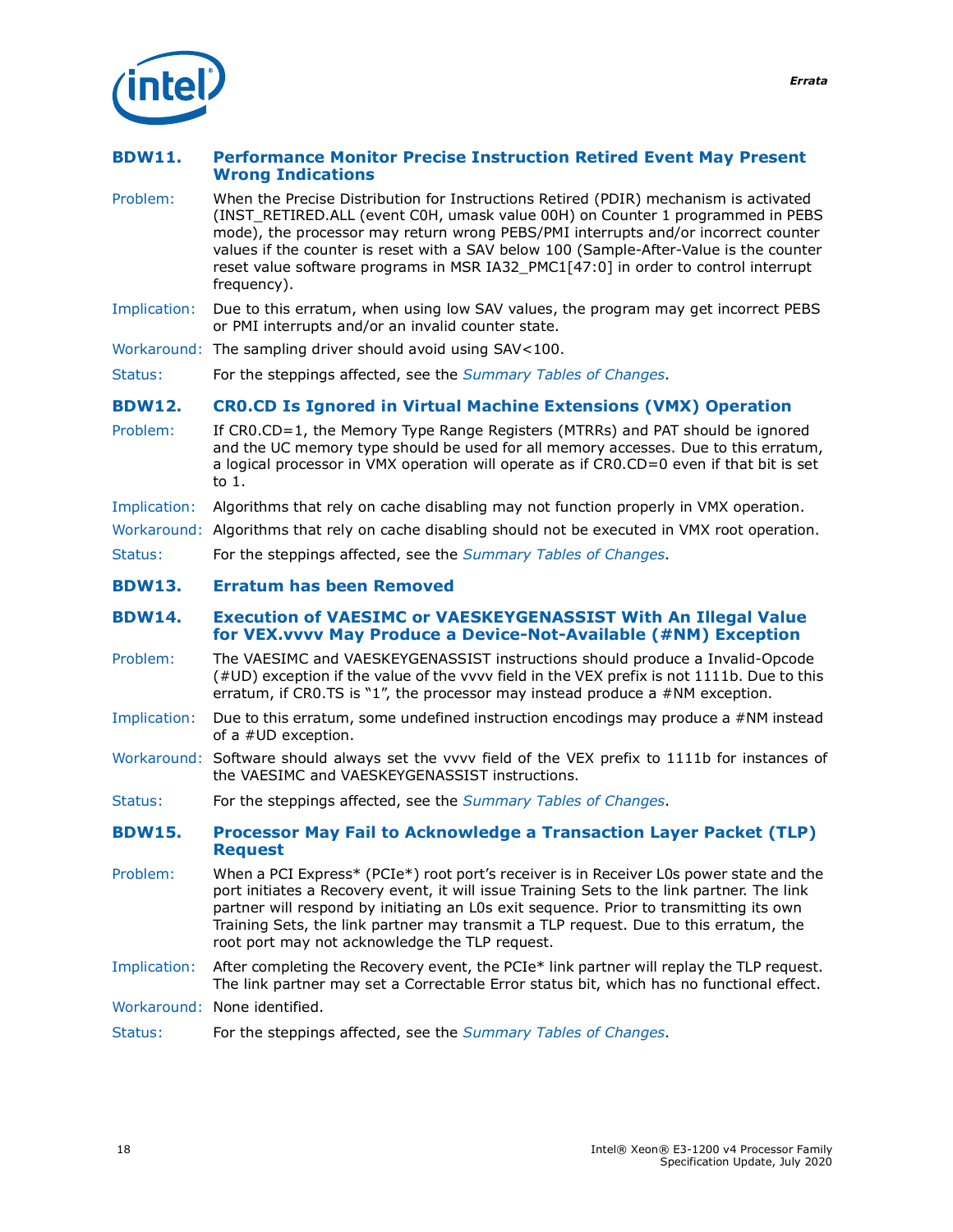*Errata*

#### <span id="page-18-0"></span>**BDW16. Interrupt From Local APIC Timer May Not Be Detectable While Being Delivered**

- Problem: If the local-APIC timer's Current-Count Register (CCR) is 0, software should be able to determine whether a previously generated timer interrupt is being delivered by first reading the delivery-status bit in the Logic and Validation Technology (LVT) timer register and then reading the bit in the Interrupt-Request Register (IRR) corresponding to the vector in the LVT timer register. If both values are read as 0, no timer interrupt should be in the process of being delivered. Due to this erratum, a timer interrupt may be delivered even if the CCR is 0 and the LVT and IRR bits are read as 0. This can occur only if the Divide Configuration Register (DCR) is greater than or equal to 4. The erratum does not occur if software writes zero to the Initial Count Register before reading the LVT and IRR bits.
- Implication: Software that relies on reads of the LVT and IRR bits to determine whether a timer interrupt is being delivered may not operate properly.
- Workaround: Software that uses the local-APIC timer must be prepared to handle the timer interrupts, even those that would not be expected based on reading CCR and the LVT and IRR bits; alternatively, software can avoid the problem by writing zero to the Initial Count Register before reading the LVT and IRR bits.
- Status: For the steppings affected, see the *[Summary Tables of Changes](#page-6-0)*.

#### <span id="page-18-1"></span>**BDW17. PCIe\* Root-port Initiated Compliance State Transmitter Equalization Settings May be Incorrect**

- Problem: If the processor is directed to enter PCIe\* Polling.Compliance at 5.0 GT/s or 8.0 GT/s transfer rates, it should use the Link Control 2 Compliance Preset/De-emphasis field (bits [15:12]) to determine the correct de-emphasis level. Due to this erratum, when the processor is directed to enter Polling.Compliance from 2.5 GT/s transfer rate, it retains 2.5 GT/s de-emphasis values.
- Implication: The processor may operate in Polling.Compliance mode with an incorrect transmitter de-emphasis level.
- Workaround: None identified.
- Status: For the steppings affected, see the *[Summary Tables of Changes](#page-6-0)*.

#### <span id="page-18-2"></span>**BDW18. PCIe\* Controller May Incorrectly Log Errors on Transition to RxL0s**

- Problem: Due to this erratum, if a link partner transitions to RxL0s state within 20 ns of entering L0 state, the PCIe\* controller may incorrectly log an error in "Correctable Error Status.Receiver Error Status" field (Bus 0, Device 2, Function 0, 1, 2 and Device 6, Function 0, offset 1D0H, bit 0).
- Implication: Correctable receiver errors may be incorrectly logged. Intel has not observed any functional impact due to this erratum with any commercially available add-in cards.
- Workaround: None identified.
- Status: For the steppings affected, see the *[Summary Tables of Changes](#page-6-0)*.

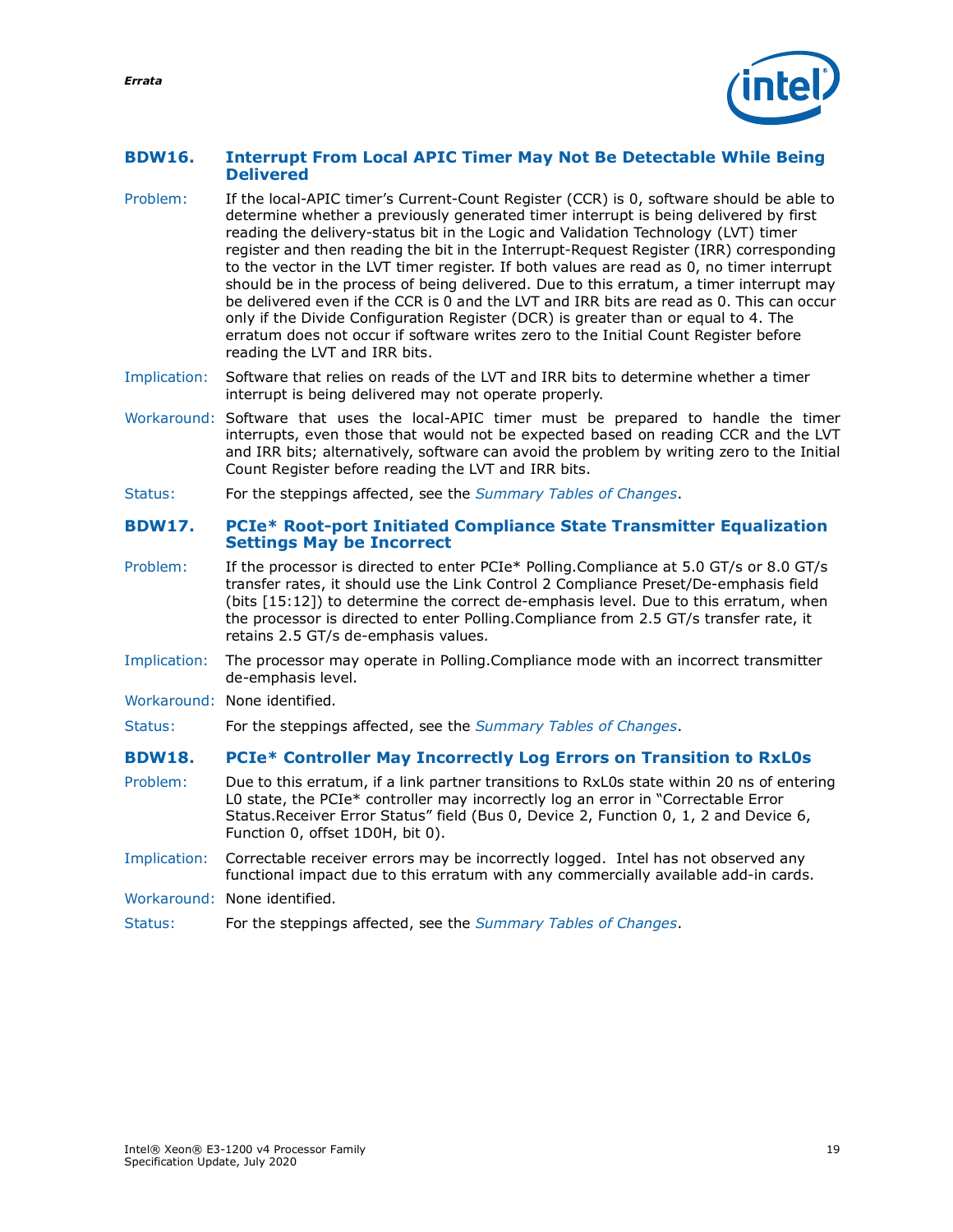

#### <span id="page-19-0"></span>**BDW19. Unused PCIe\* Lanes May Report Correctable Errors**

- Problem: Due to this erratum, during PCIe\* link down configuration, unused lanes may report a Correctable Error Detected in Bus 0, Device 1, Function 0-2, and Device 6, Function 0, Offset 158H, Bit 0.
- Implication: Correctable Errors may be reported by a PCIe\* controller for unused lanes.
- Workaround: None identified.

Status: For the steppings affected, see the *[Summary Tables of Changes](#page-6-0)*.

#### <span id="page-19-1"></span>**BDW20. PCIe\* Root Port May Not Initiate Link Speed Change**

- Problem: The PCIe\* Base specification requires the upstream component to maintain the PCIe\* link at the target link speed or the highest speed supported by both components on the link, whichever is lower. PCIe\* root port will not initiate the link speed change without being triggered by the software when the root port maximum link speed is configured to be 5.0 GT/s. System BIOS will trigger the link speed change under normal boot scenarios. However, the BIOS is not involved in some scenarios such as link disable/reenable or secondary bus reset and therefore the speed change may not occur unless initiated by the downstream component. This erratum does not affect the ability of the downstream component to initiate a link speed change. All known 5.0Gb/s-capable PCIe\* downstream components have been observed to initiate the link speed change without relying on the root port to do so.
- Implication: Due to this erratum, the PCIe\* root port may not initiate a link speed change during some hardware scenarios causing the PCIe\* link to operate at a lower than expected speed. Intel has not observed this erratum with any commercially available platform.
- Workaround: None identified.
- Status: For the steppings affected, see the *[Summary Tables of Changes](#page-6-0)*.

#### <span id="page-19-2"></span>**BDW21. Pending x87 FPU Exceptions (#MF) May be Signaled Earlier Than Expected**

- Problem: x87 instructions that trigger #MF normally service interrupts before the #MF. Due to this erratum, if an instruction that triggers #MF is executed while Enhanced Intel SpeedStep® Technology transitions, Intel® Turbo Boost Technology transitions, or Thermal Monitor events occur, the pending #MF may be signaled before pending interrupts are serviced.
- Implication: Software may observe #MF being-signaled before pending interrupts are serviced.
- Workaround: None identified.
- Status: For the steppings affected, see the *[Summary Tables of Changes](#page-6-0)*.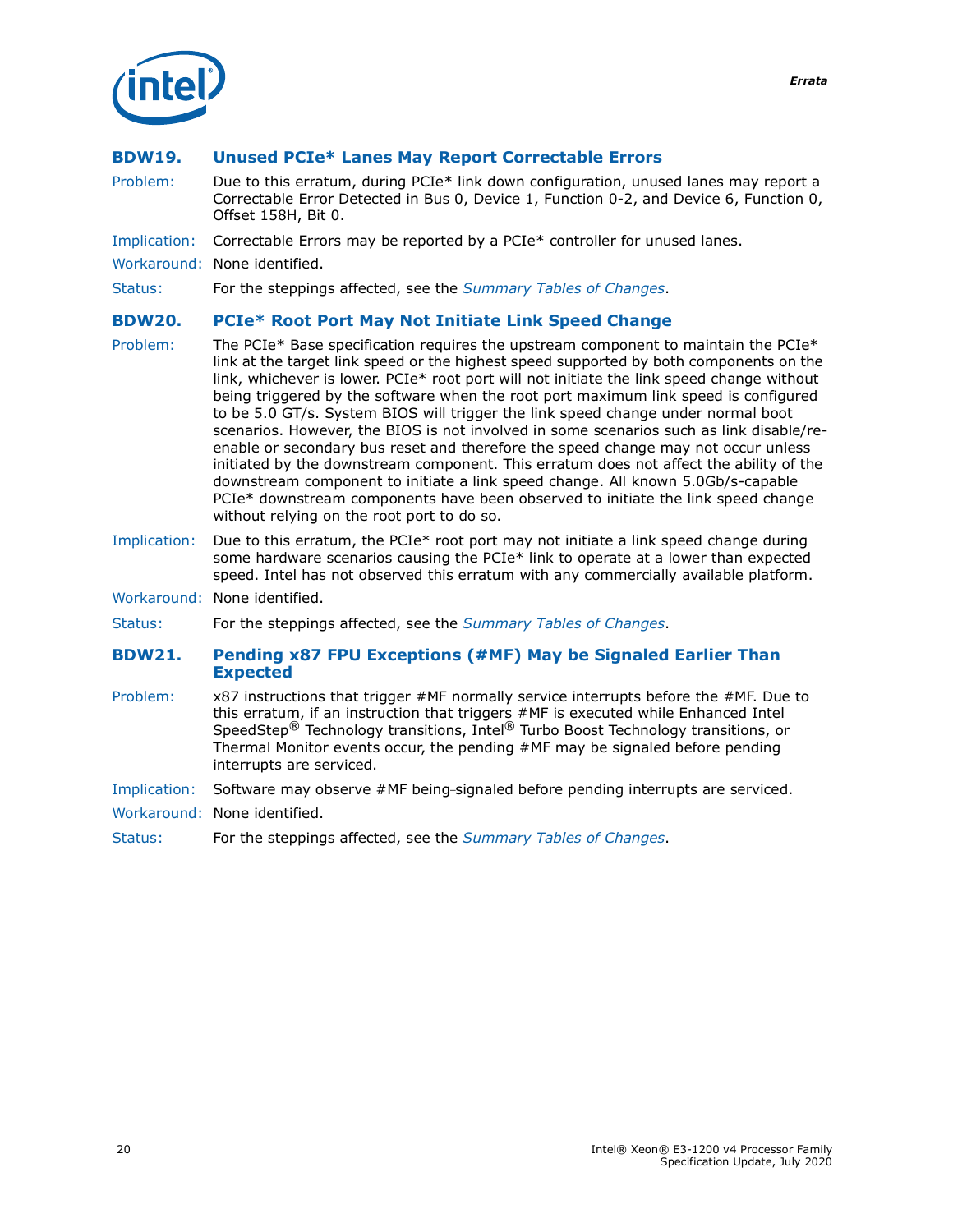*Errata*

#### <span id="page-20-0"></span>**BDW22. DR6.B0-B3 May Not Report All Breakpoints Matched When a MOV/POP SS is Followed by a Store or an MMX Instruction**

- Problem: Normally, data breakpoints matches that occur on a MOV SS, r/m or POP SS will not cause a debug exception immediately after MOV/POP SS but will be delayed until the instruction boundary following the next instruction is reached. After the debug exception occurs, DR6.B0-B3 bits will contain information about data breakpoints matched during the MOV/POP SS as well as breakpoints detected by the following instruction. Due to this erratum, DR6.B0-B3 bits may not contain information about data breakpoints matched during the MOV/POP SS when the following instruction is either an MMX instruction that uses a memory addressing mode with an index or a store instruction.
- Implication: When this erratum occurs, DR6 may not contain information about all breakpoints matched. This erratum will not be observed under the recommended usage of the MOV SS,r/m or POP SS instructions (that is, following them only with an instruction that writes (E/R)SP).
- Workaround: None identified.
- Status: For the steppings affected, see the *[Summary Tables of Changes](#page-6-0)*.

#### <span id="page-20-1"></span>**BDW23. VEX.L is Not Ignored with VCVT\*2SI Instructions**

- Problem: The VEX.L bit should be ignored for the VCVTSS2SI, VCVTSD2SI, VCVTTSS2SI, and VCVTTSD2SI instructions, however due to this erratum the VEX.L bit is not ignored and will cause a #UD.
- Implication: Unexpected #UDs will be seen when the VEX.L bit is set to 1 with VCVTSS2SI, VCVTSD2SI, VCVTTSS2SI, and VCVTTSD2SI instructions.
- Workaround: Software should ensure that the VEX.L bit is set to 0 for all scalar instructions.
- Status: For the steppings affected, see the *[Summary Tables of Changes](#page-6-0)*.
- <span id="page-20-2"></span>**BDW24. PCIe\* Atomic Transactions From Two or More PCIe\* Controllers May Cause Starvation**
- Problem: On a Processor PCIe\* controller configuration in which two or more controllers receive concurrent atomic transactions, a PCIe\* controller may experience starvation which eventually can lead to a completion timeout.
- Implication: Atomic transactions from two or more PCIe\* controllers may lead to a completion timeout. Atomic transactions from only one controller will not be affected by this erratum. Intel has not observed this erratum with any commercially available device.
- Workaround: None identified.
- Status: For the steppings affected, see the *[Summary Tables of Changes](#page-6-0)*.

#### <span id="page-20-3"></span>**BDW25. The Corrected Error Count Overflow Bit in IA32\_ MC0\_STATUS is Not Updated When The Uncorrected (UC) Bit is Set**

- Problem: After a UC error is logged in the IA32 MC0 STATUS MSR (401H), corrected errors will continue to be counted in the lower 14 bits (bits 51:38) of the Corrected Error Count. Due to this erratum, the sticky count overflow bit (bit 52) of the Corrected Error Count will not get updated when the UC bit (bit 61) is set to 1.
- Implication: The Corrected Error Count Overflow indication will be lost if the overflow occurs after an uncorrectable error has been logged.
- Workaround: None identified.
- Status: For the steppings affected, see the *[Summary Tables of Changes](#page-6-0)*.

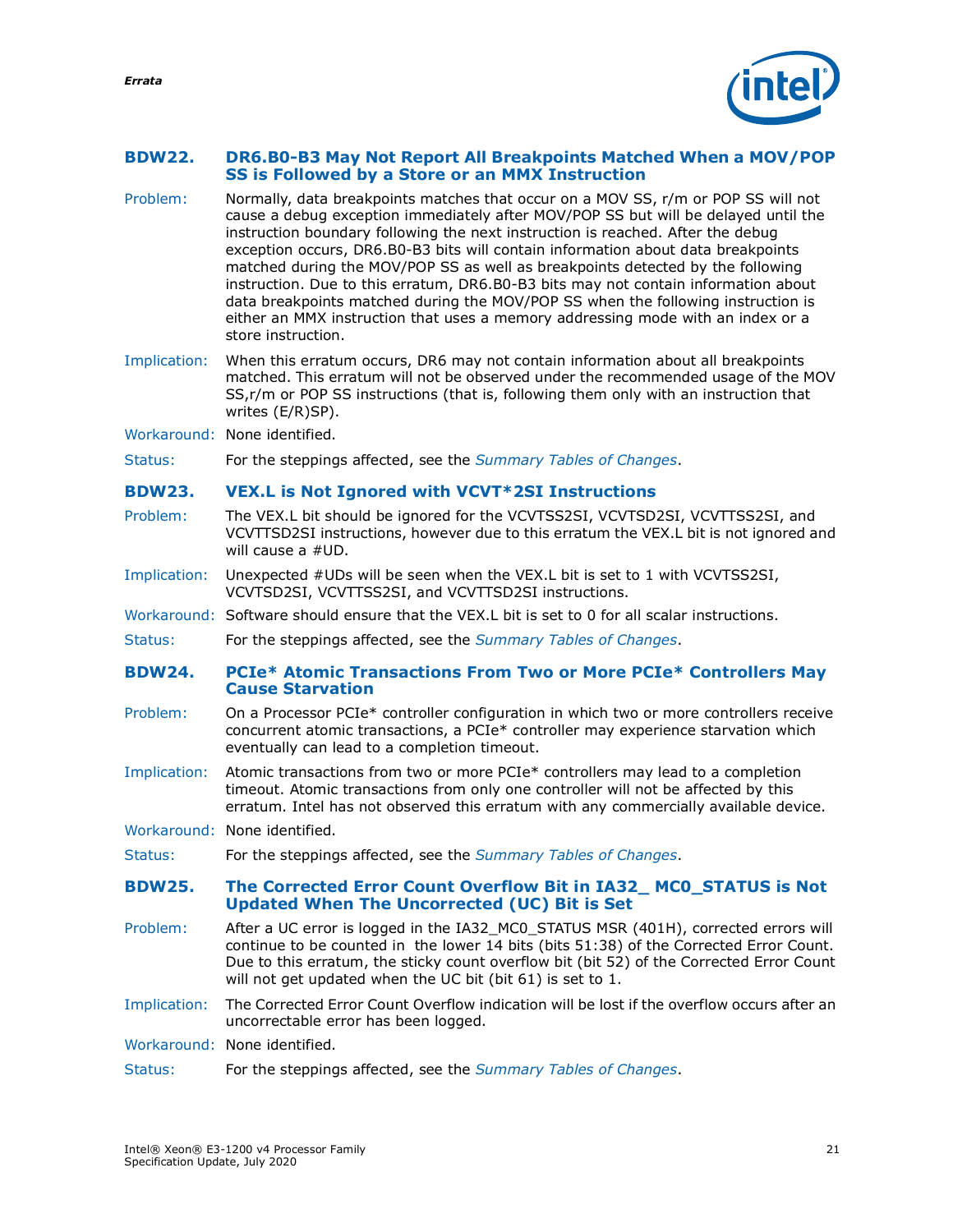

#### <span id="page-21-0"></span>**BDW26. PCIe\* Controller May Initiate Speed Change While in DL\_Init State Causing Certain PCIe\* Devices to Fail to Train**

- Problem: The PCIe\* controller supports hardware autonomous speed change capabilities. Due to this erratum, the PCIe\* controller may initiate speed change while in the DL Init state which may prevent link training for certain PCIe\* devices.
- Implication: Certain PCIe\* devices may fail to complete DL\_Init causing the PCIe\* link to fail to train.
- Workaround: It is possible for the BIOS to contain a workaround for this erratum.
- Status: For the steppings affected, see the *[Summary Tables of Changes](#page-6-0)*.

#### <span id="page-21-1"></span>**BDW27. Spurious Intel® Virtualization Technology (Intel® VT) Interrupts May Occur When the PFO Bit is Set**

- Problem: When the Primary Fault Overflow (PFO) field (bit [0] in the Intel® VT FSTS [Fault Status] register) is set to 1, further faults should not generate an interrupt. Due to this erratum, further interrupts may still occur.
- Implication: Unexpected Invalidation Queue Error interrupts may occur. Intel has not observed this erratum with any commercially available software.
- Workaround: Software should be written to handle spurious Intel VT-d fault interrupts.
- Status: For the steppings affected, see the *[Summary Tables of Changes](#page-6-0)*.

#### <span id="page-21-2"></span>**BDW28. Processor May Livelock During On Demand Clock Modulation**

- Problem: The processor may live-lock when (1) a processor thread has enabled on demand clock modulation via bit 4 of the IA32\_CLOCK\_MODULATION MSR (19AH) and the clock modulation duty cycle is set to 12.5% (02H in bits 3:0 of the same MSR), and (2) the other processor thread does not have on demand clock modulation enabled and that thread is executing a stream of instructions with the lock prefix that either split a cache line or access the UC memory.
- Implication: Program execution may stall on both threads of the core subject to this erratum.
- Workaround: This erratum will not occur if clock modulation is enabled on all threads when using on demand clock modulation or if the duty cycle programmed in the IA32\_CLOCK\_MODULATION MSR is 18.75% or higher.
- Status: For the steppings affected, see the *[Summary Tables of Changes](#page-6-0)*.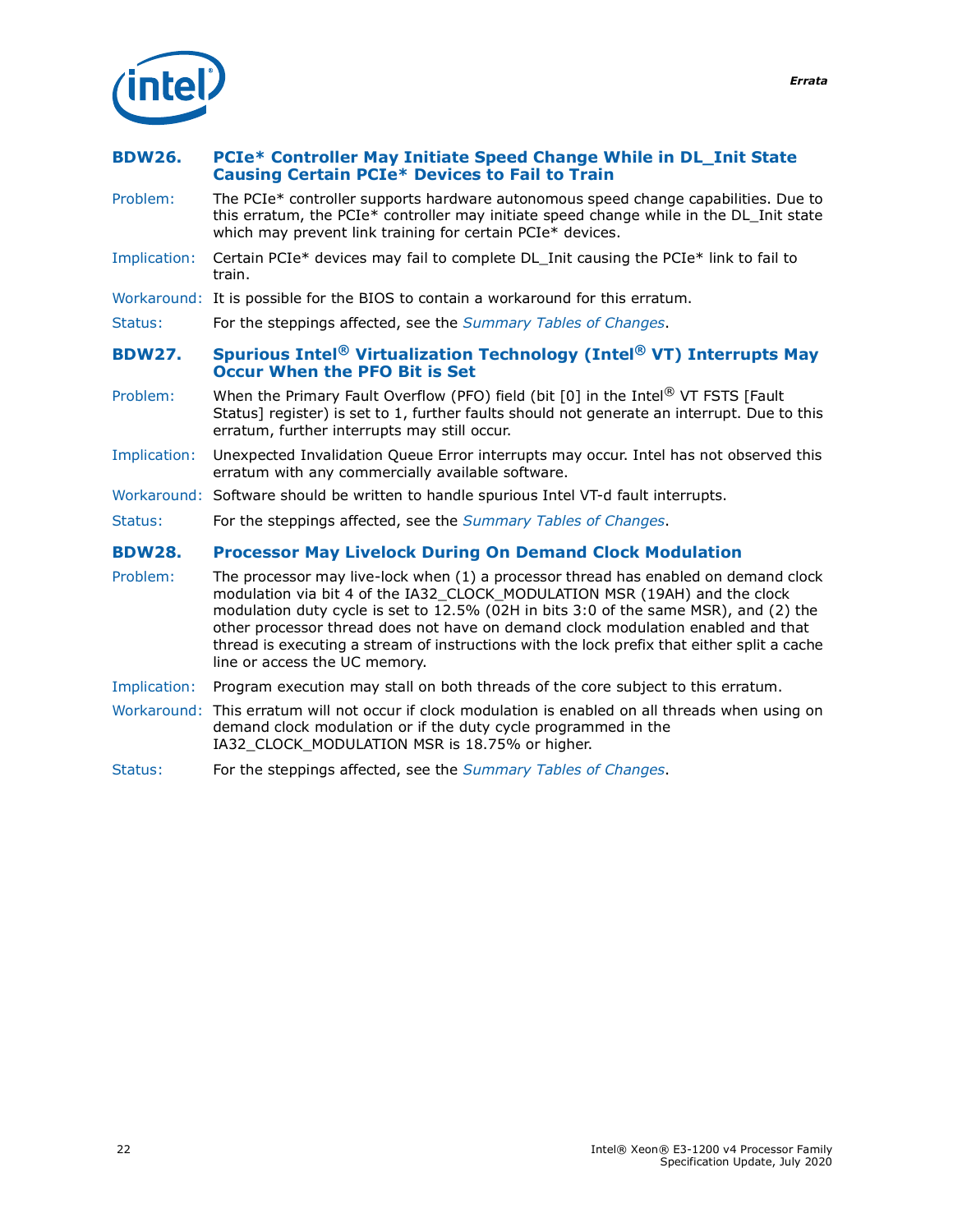*Errata*

#### <span id="page-22-0"></span>**BDW29. Internal Parity Errors May Incorrectly Report Overflow in The IA32\_MC2\_STATUS MSR**

- Problem: Due to this erratum, uncorrectable internal parity error reports with an IA32\_MC2\_STATUS.MCACOD (bits [15:0]) value of 0005H and an IA32\_MC2\_STATUS.MSCOD (bits [31:16]) value of 0004H may incorrectly set the IA32\_MC2\_STATUS.OVER flag (bit 62) indicating an overflow even when only a single error has been observed.
- Implication: IA32\_MC2\_STATUS.OVER may not accurately indicate multiple occurrences of uncorrectable internal parity errors. There is no other impact to normal processor functionality.

Workaround: None identified.

Status: For the steppings affected, see the *[Summary Tables of Changes](#page-6-0)*.

#### <span id="page-22-1"></span>**BDW30. Performance Monitor Events OTHER\_ASSISTS.AVX\_TO\_SSE And OTHER\_ASSISTS.SSE\_TO\_AVX May Over Count**

- Problem: The Performance Monitor events OTHER\_ASSISTS.AVX\_TO\_SSE (Event C1H; Umask 08H) and OTHER\_ASSISTS.SSE\_TO\_AVX (Event C1H; Umask 10H) incorrectly increment and over count when an Hardware Lock Elision (HLE) abort occurs.
- Implication: The Performance Monitor Events OTHER\_ASSISTS.AVX\_TO\_SSE And OTHER\_ASSISTS.SSE\_TO\_AVX may over count.
- Workaround: None identified.

Status: For the steppings affected, see the *[Summary Tables of Changes](#page-6-0)*.

#### <span id="page-22-2"></span>**BDW31. Performance Monitor Event DSB2MITE\_SWITCHES.COUNT May Over Count**

- Problem: The Performance Monitor Event DSB2MITE\_SWITCHES.COUNT (Event ABH; Umask 01H) should count the number of Decode Stream Buffer (DBS) to Macro Instruction Translation Engine (MITE) switches. Due to this erratum, the DSB2MITE\_SWITCHES.COUNT event will count speculative switches and cause the count to be higher than expected.
- Implication: The Performance Monitor Event DSB2MITE\_SWITCHES.COUNT may report count higher than expected.
- Workaround: None identified.

Status: For the steppings affected, see the *[Summary Tables of Changes](#page-6-0)*.

#### <span id="page-22-3"></span>**BDW32. Timed MWAIT May Use Deadline of a Previous Execution**

- Problem: A timed MWAIT instruction specifies a Time Stamp Counter (TSC) deadline for execution resumption. If a wake event causes execution to resume before the deadline is reached, a subsequent timed MWAIT instruction may incorrectly use the deadline of the previous timed MWAIT when that previous deadline is earlier than the new one.
- Implication: A timed MWAIT may end earlier than expected.
- Workaround: It is possible for the BIOS to contain a workaround for this erratum.
- Status: For the steppings affected, see the *[Summary Tables of Changes](#page-6-0)*.

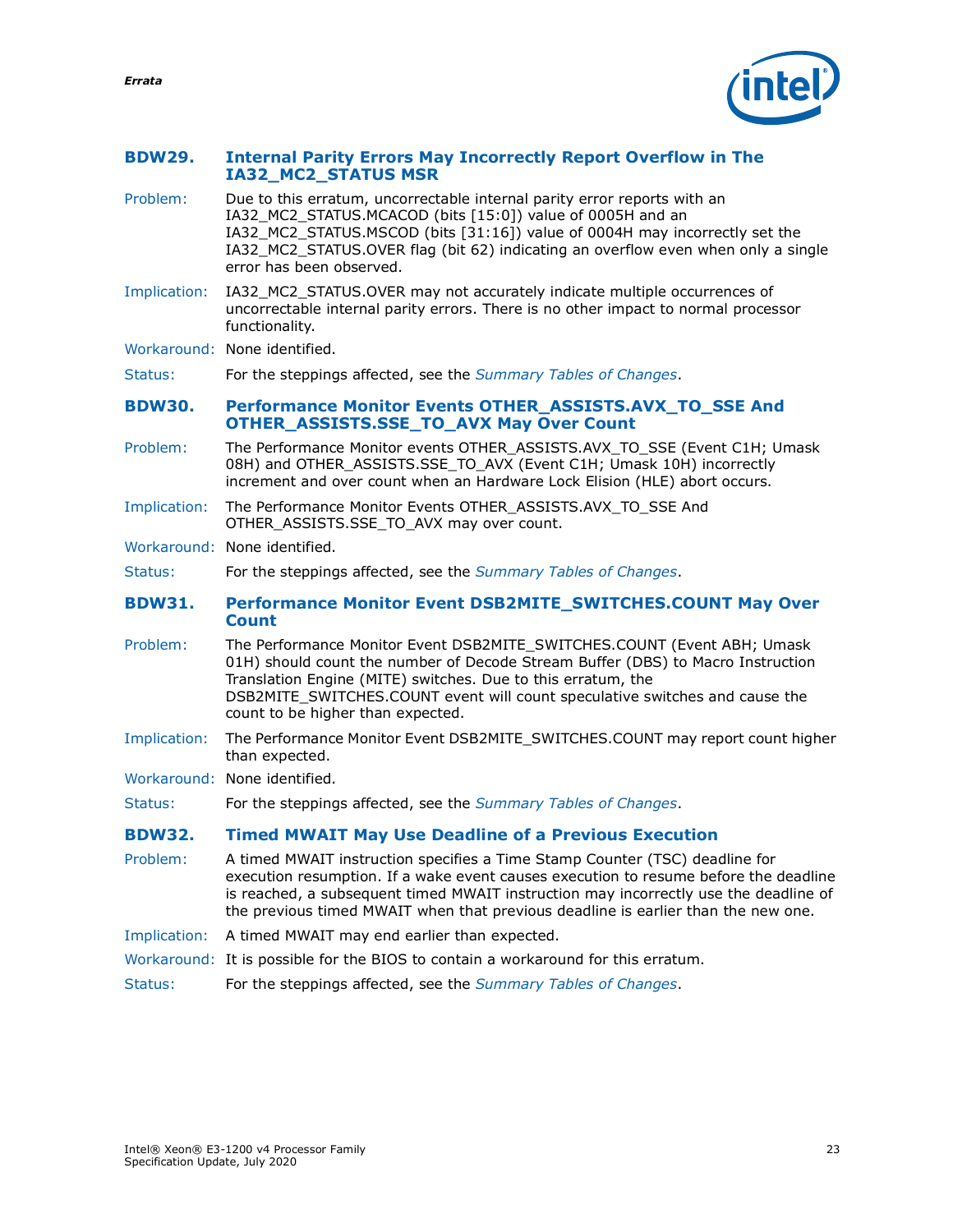

<span id="page-23-3"></span><span id="page-23-2"></span><span id="page-23-1"></span><span id="page-23-0"></span>

| <b>BDW33.</b> | IA32_VMX_VMCS_ENUM MSR (48AH) Does Not Properly Report The<br><b>Highest Index Value Used For Virtual-Machine Control Structure</b><br>(VMCS) Encoding                                                                                                                                                                                            |
|---------------|---------------------------------------------------------------------------------------------------------------------------------------------------------------------------------------------------------------------------------------------------------------------------------------------------------------------------------------------------|
| Problem:      | IA32_VMX_VMCS_ENUM MSR (48AH) bits 9:1 report the highest index value used for<br>any VMCS encoding. Due to this erratum, the value 21 is returned in bits 9:1 although<br>there is a VMCS field whose encoding uses the index value 23.                                                                                                          |
| Implication:  | Software that uses the value reported in IA32_VMX_VMCS_ENUM[9:1] to read and<br>write all VMCS fields may omit one field.                                                                                                                                                                                                                         |
|               | Workaround: None identified.                                                                                                                                                                                                                                                                                                                      |
| Status:       | For the steppings affected, see the Summary Tables of Changes.                                                                                                                                                                                                                                                                                    |
| <b>BDW34.</b> | <b>Incorrect FROM IP Value For an RTM Abort in BTM or BTS May be</b><br><b>Observed</b>                                                                                                                                                                                                                                                           |
| Problem:      | During Restricted Transactional Memory (RTM) operation when branch tracing is<br>enabled using the BTM or the BTS, the incorrect EIP value (From IP pointer) may be<br>observed for an RTM abort.                                                                                                                                                 |
| Implication:  | Due to this erratum, the From_IP pointer may be the same as that of the immediately<br>preceding taken branch.                                                                                                                                                                                                                                    |
|               | Workaround: None identified.                                                                                                                                                                                                                                                                                                                      |
| Status:       | For the steppings affected, see the Summary Tables of Changes.                                                                                                                                                                                                                                                                                    |
| <b>BDW35.</b> | <b>Locked Load Performance Monitoring Events May Under Count</b>                                                                                                                                                                                                                                                                                  |
| Problem:      | The performance monitoring events MEM_TRANS_RETIRED.LOAD_LATENCY (Event<br>CDH; Umask 01H), MEM_LOAD_RETIRED.L2_HIT (Event D1H; Umask 02H), and<br>MEM UOPS RETIRED.LOCKED (Event DOH; Umask 20H) should count the number of<br>locked loads. Due to this erratum, these events may under count for locked<br>transactions that hit the L2 cache. |
| Implication:  | The above event count will under count on locked loads hitting the L2 cache.                                                                                                                                                                                                                                                                      |
|               | Workaround: None identified.                                                                                                                                                                                                                                                                                                                      |
| Status:       | For the steppings affected, see the Summary Tables of Changes.                                                                                                                                                                                                                                                                                    |
| <b>BDW36.</b> | <b>Transactional Abort May Produce an Incorrect Branch Record</b>                                                                                                                                                                                                                                                                                 |
| Problem:      | If an Intel <sup>®</sup> Transactional Synchronization Extensions (Intel® TSX) transactional abort<br>event occurs during a string instruction, the From-IP in the LBR is not correctly<br>reported.                                                                                                                                              |
| Implication:  | Due to this erratum, an incorrect From-IP on the LBR stack may be observed.                                                                                                                                                                                                                                                                       |
|               | Workaround: None identified.                                                                                                                                                                                                                                                                                                                      |
| Status:       | For the steppings affected, see the Summary Tables of Changes.                                                                                                                                                                                                                                                                                    |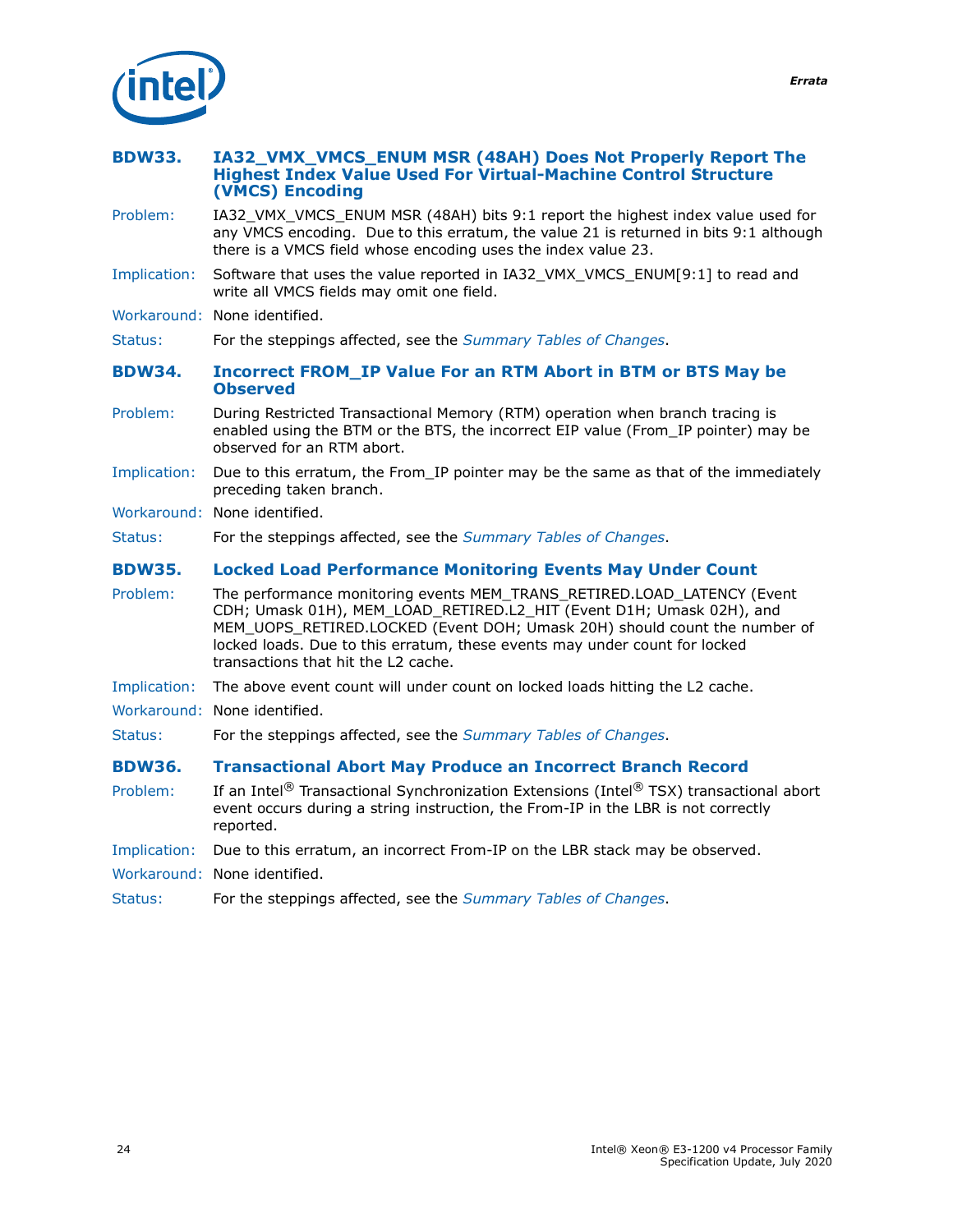*Errata*

- <span id="page-24-0"></span>**BDW37. SMRAM State-Save Area Above the 4GB Boundary May Cause Unpredictable System Behavior**
- Problem: If the BIOS uses the RSM instruction to load the SMBASE register with a value that would cause any part of the SMRAM state-save area to have an address above 4- GBytes, subsequent transitions into and out of the SMM might save and restore processor state from incorrect addresses.
- Implication: This erratum may cause unpredictable system behavior. Intel has not observed this erratum with any commercially available system.
- Workaround: Ensure that the SMRAM state-save area is located entirely below the 4GB address boundary.
- Status: For the steppings affected, see the *[Summary Tables of Changes](#page-6-0)*.

<span id="page-24-1"></span>**BDW38. Performance Monitoring Interrupt (PMI) May be Signaled More Than Once For Performance Monitor Counter Overflow**

- Problem: Due to this erratum, the PMI may be repeatedly issued until the counter overflow bit is cleared in the overflowing counter.
- Implication: Multiple PMIs may be received when a performance monitor counter overflows.
- Workaround: None identified. If the PMI is programmed to generate an NMI, software may delay the End-of-Interrupt (EOI) register write for the interrupt until after the overflow indications have been cleared.
- Status: For the steppings affected, see the *[Summary Tables of Changes](#page-6-0)*.
- <span id="page-24-2"></span>**BDW39. Execution of FXSAVE or FXRSTOR With the VEX Prefix May Produce a #NM Exception**
- Problem: Attempt to use FXSAVE or FXRSTOR with a VEX prefix should produce a #UD exception. If either the TS or EM flag bits in CR0 are set, a #NM exception will be raised instead of #UD exception.
- Implication: Due to this erratum a #NM exception may be signaled instead of a #UD exception on an FXSAVE or an FXRSTOR with a VEX prefix.
- Workaround: Software should not use FXSAVE or FXRSTOR with the VEX prefix.
- Status: For the steppings affected, see the *[Summary Tables of Changes](#page-6-0)*.

<span id="page-24-3"></span>**BDW40. Intel® Turbo Boost Technology May be Incorrectly Reported as Supported on 5th Generation Intel® Core™ i3 U-series, and select Mobile Intel Pentium® processors and Mobile Intel Celeron® processors**

- Problem: The 5th Generation Intel Core™ i3 U-series, and select Mobile Pentium® and Celeron® processors may incorrectly report support for Intel Turbo Boost Technology via CPUID.06H.EAX bit 1.
- Implication: The CPUID instruction may report Turbo Boost Technology as supported even though the processor does not permit operation above the Maximum Non-Turbo Frequency.
- Workaround: None identified.
- Status: For the steppings affected, see the *[Summary Tables of Changes](#page-6-0)*.

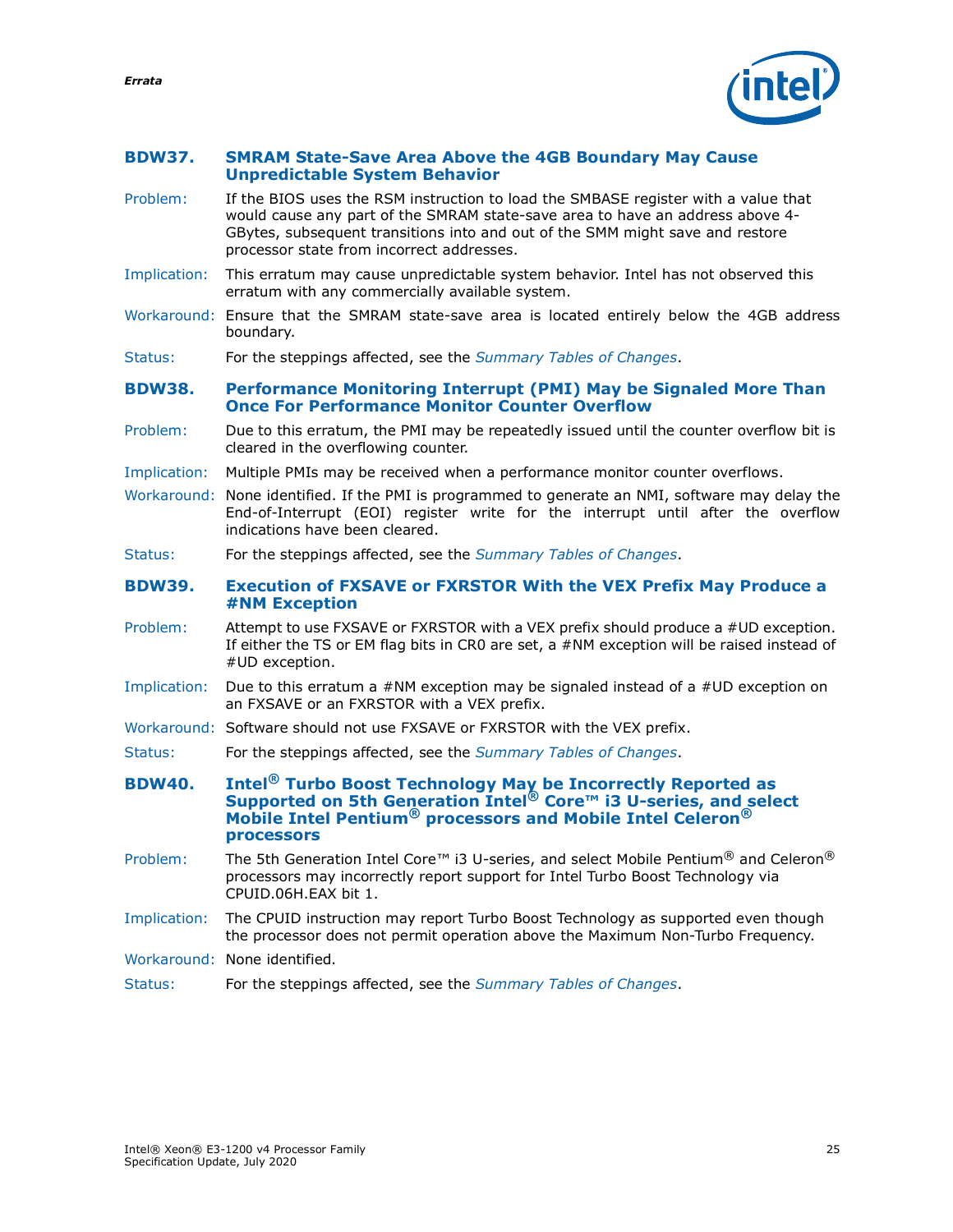

#### <span id="page-25-0"></span>**BDW41. The SAMPLE/PRELOAD JTAG Command Does Not Sample The Display Transmit Signals**

Problem: The Display Transmit signals are not correctly sampled by the SAMPLE/PRELOAD JTAG Command, violating the Boundary Scan specification (IEEE 1149.1).

Implication: The SAMPLE/PRELOAD command cannot be used to sample Display Transmit signals.

Workaround: None identified.

Status: For the steppings affected, see the *[Summary Tables of Changes](#page-6-0)*.

#### <span id="page-25-1"></span>**BDW42. VM Exit May Set IA32\_EFER.NXE When IA32\_MISC\_ENABLE Bit 34 is Set to 1**

- Problem: When "XD Bit Disable" in the IA32\_MISC\_ENABLE MSR (1A0H) bit 34 is set to 1, it should not be possible to enable the "execute disable" feature by setting IA32\_EFER.NXE. Due to this erratum, a VM exit that occurs with the 1-setting of the "load IA32\_EFER" VM-exit control may set IA32\_EFER.NXE even if IA32\_MISC\_ENABLE bit 34 is set to 1. This erratum can occur only if IA32 MISC\_ENABLE bit 34 was set by guest software in VMX non-root operation.
- Implication: Software in VMX root operation may execute with the "execute disable" feature enabled despite the fact that the feature should be disabled by the IA32\_MISC\_ENABLE MSR. Intel has not observed this erratum with any commercially available software.
- Workaround: A virtual-machine monitor should not allow guest software to write to the IA32\_MISC\_ENABLE MSR.
- Status: For the steppings affected, see the *[Summary Tables of Changes](#page-6-0)*.

#### <span id="page-25-2"></span>**BDW43. Opcode Bytes F3 0F BC May Execute As TZCNT Even When TZCNT Not Enumerated by CPUID**

- Problem: If CPUID.(EAX=07H, ECX=0):EBX.BMI1 (bit 3) is 1 then opcode bytes F3 0F BC should be interpreted as TZCNT otherwise they will be interpreted as REP BSF. Due to this erratum, opcode bytes F3 0F BC may execute as TZCNT even if CPUID.(EAX=07H,  $ECX=0$ : EBX.BMI1 (bit 3) is 0.
- Implication: Software that expects REP prefix before a BSF instruction to be ignored may not operate correctly since there are cases in which the BSF and the TZCNT differ with regard to the flags that are set and how the destination operand is established.
- Workaround: Software should use the opcode bytes F3 0F BC only if CPUID.(EAX=07H, ECX=0):EBX.BMI1 (bit 3) is 1 and only if the functionality of TZCNT (and not BSF) is desired.
- Status: For the steppings affected, see the *[Summary Tables of Changes](#page-6-0)*.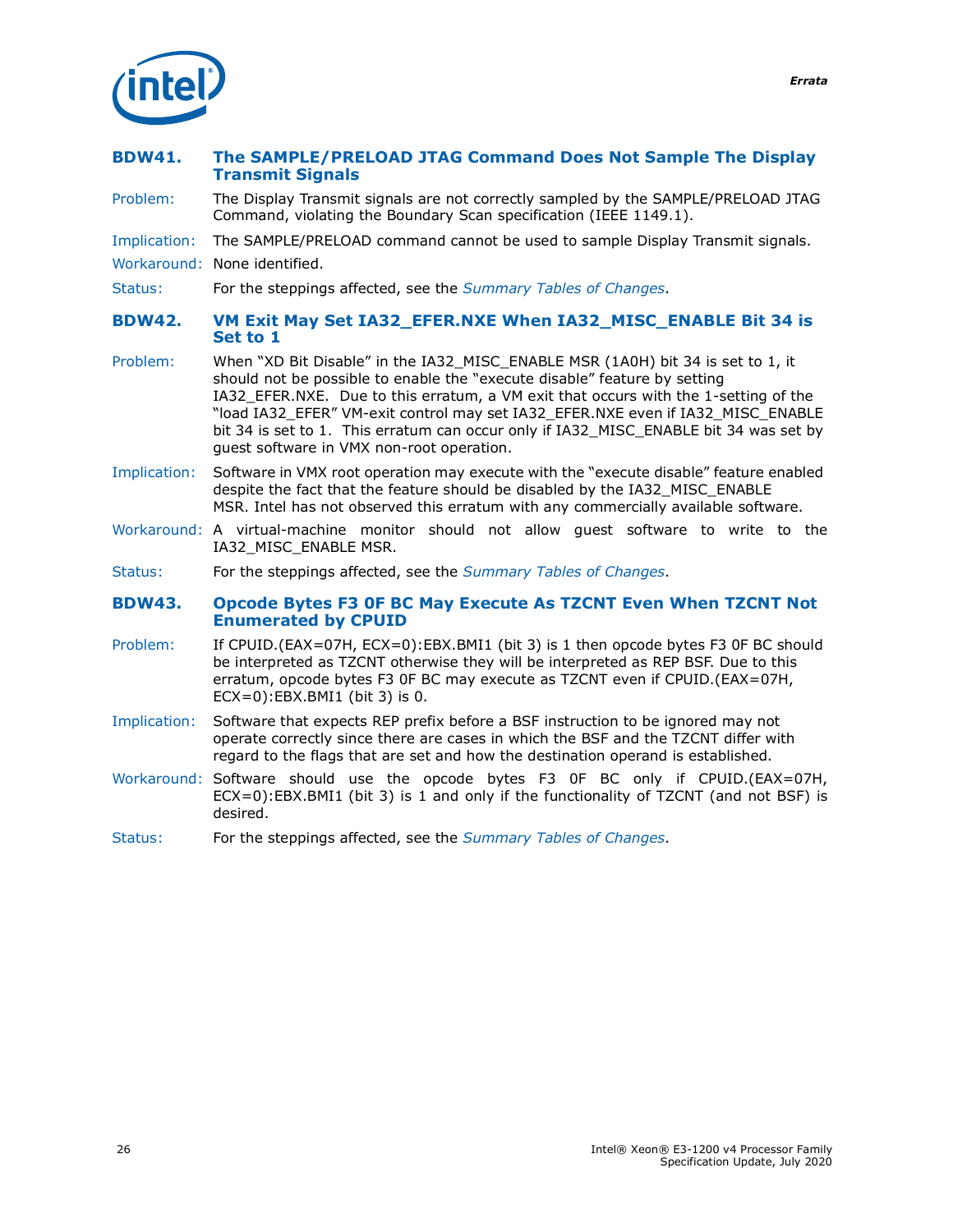- <span id="page-26-0"></span>**BDW44. Back to Back Updates of the Intel® Virtualization Technology for Directed I/O (Intel® VT-d) Root Table Pointer May Lead to an Unexpected DMA Remapping Fault**
- Problem: An Intel® VT-d Root Table Pointer update that completes followed by a second Root Table Pointer update that also completes, without performing a global invalidation of either the context-cache or the IOTLB between the two updates, may lead to an unexpected DMA remapping fault.
- Implication: Back to back Root Table Pointer updates may cause an unexpected DMA remapping fault. Intel has not observed this erratum with any commercially available software.
- Workaround: Software must not perform a second Root Table Pointer update before doing a global invalidation of either the context-cache or the IOTLB.

Status: For the steppings affected, see the *[Summary Tables of Changes](#page-6-0)*.

#### <span id="page-26-1"></span>**BDW45. A MOV to CR3 When the EPT is Enabled May Lead to an Unexpected Page Fault or an Incorrect Page Translation**

- Problem: If the EPT is enabled, a MOV to CR3 or VMFUNC may be followed by an unexpected page fault or the use of an incorrect page translation.
- Implication: Guest software may crash or experience unpredictable behavior as a result of this erratum.
- Workaround: It is possible for the BIOS to contain a workaround for this erratum.
- Status: For the steppings affected, see the *Summary Table of Changes*.

#### <span id="page-26-2"></span>**BDW46. Peer I/O Device Writes to The Graphics Memory Address range (GMADR) May Lead to a System Hang**

- Problem: The system may hang when a peer I/O device uses the peer aperture to directly write into the GMADR.
- Implication: Due to this erratum, the system may hang.
- Workaround: It is possible for the BIOS to contain a workaround for this erratum.
- Status: For the steppings affected, see the *[Summary Tables of Changes](#page-6-0)*.

#### <span id="page-26-3"></span>**BDW47. Spurious Corrected Errors May be Reported**

- Problem: Due this erratum, spurious corrected errors may be logged in the IA32\_MC0\_STATUS register with the valid field (bit 63) set, the uncorrected error field (bit 61) not set, a Model Specific Error Code (bits [31:16]) of 0x000F, and an Machine Check Architecture (MCA) Error Code (bits [15:0]) of 0x0005. If the CMCI is enabled, these spurious corrected errors also signal interrupts.
- Implication: When this erratum occurs, software may see corrected errors that are benign. These corrected errors may be safely ignored.
- Workaround: None identified.
- Status: For the steppings affected, see the *[Summary Tables of Changes](#page-6-0)*.

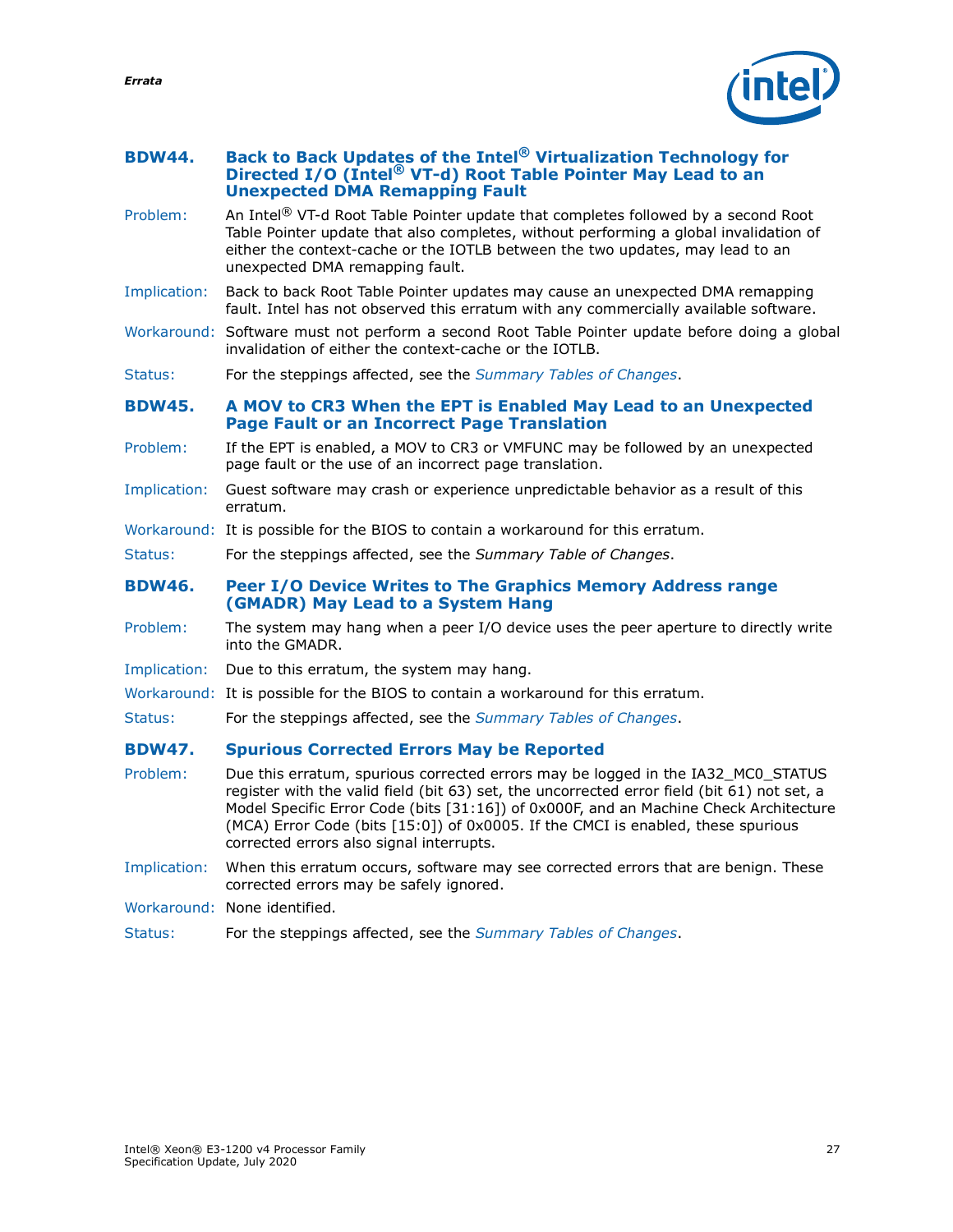

#### <span id="page-27-0"></span>**BDW48. Intel® Processor Trace (Intel® PT) Packet Generation May Stop Sooner Than Expected**

- Problem: Setting the STOP bit (bit 4) in a Table of Physical Addresses entry directs the processor to stop Intel<sup>®</sup> PT packet generation when the associated output region is filled. The processor indicates this has occurred by setting the Stopped bit (bit 5) of IA32\_RTIT\_STATUS MSR (571H). Due to this erratum, packet generation may stop earlier than expected.
- Implication: When this erratum occurs, the OutputOffset field (bits [62:32]) of the IA32\_RTIT\_OUTPUT\_MASK\_PTRS MSR (561H) holds a value that is less than the size of the output region which triggered the STOP condition; Intel® PT analysis software should not attempt to decode packet data bytes beyond the OutputOffset.
- Workaround: None identified.

Status: For the steppings affected, see the *[Summary Tables of Changes](#page-6-0)*.

#### <span id="page-27-1"></span>**BDW49. PEBS Eventing IP Field May be Incorrect After Not-Taken Branch**

- Problem: When a PEBS record is logged immediately after a not-taken conditional branch (Jcc instruction), the Eventing IP field should contain the address of the first byte of the Jcc instruction. Due to this erratum, it may instead contain the address of the instruction preceding the Jcc instruction.
- Implication: Performance monitoring software using PEBS may incorrectly attribute PEBS events that occur on a Jcc to the preceding instruction.
- Workaround: None identified.
- Status: For the steppings affected, see the *[Summary Tables of Changes](#page-6-0)*.

#### <span id="page-27-2"></span>**BDW50. Reading The Memory Destination of an Instruction That Begins an HLE Transaction May Return The Original Value**

- Problem: An HLE transactional region begins with an instruction with the XACQUIRE prefix. Due to this erratum, reads from within the transactional region of the memory destination of that instruction may return the value that was in memory before the transactional region began.
- Implication: Due to this erratum, unpredictable system behavior may occur.
- Workaround: It is possible for the BIOS to contain a workaround for this erratum.
- Status: For the steppings affected, see the *[Summary Tables of Changes](#page-6-0)*.
- <span id="page-27-3"></span>**BDW51. Erratum has been Removed**

#### <span id="page-27-4"></span>**BDW52. Spurious Corrected Errors May be Reported**

- Problem: Due this erratum, spurious corrected errors may be logged in the MC0\_STATUS register with the valid (bit 63) set, the uncorrected error (bit 61) not set, a Model Specific Error Code (bits  $[31:16]$ ) of 0x000F, and an MCA Error Code (bits  $[15:0]$ ) of 0x0005. If the CMCI is enabled, these spurious corrected errors also signal interrupts.
- Implication: When this erratum occurs, software may see corrected errors that are benign. These corrected errors may be safely ignored.
- Workaround: It is possible for the BIOS to contain a workaround for this erratum.
- Status: For the steppings affected, see the *[Summary Tables of Changes](#page-6-0)*.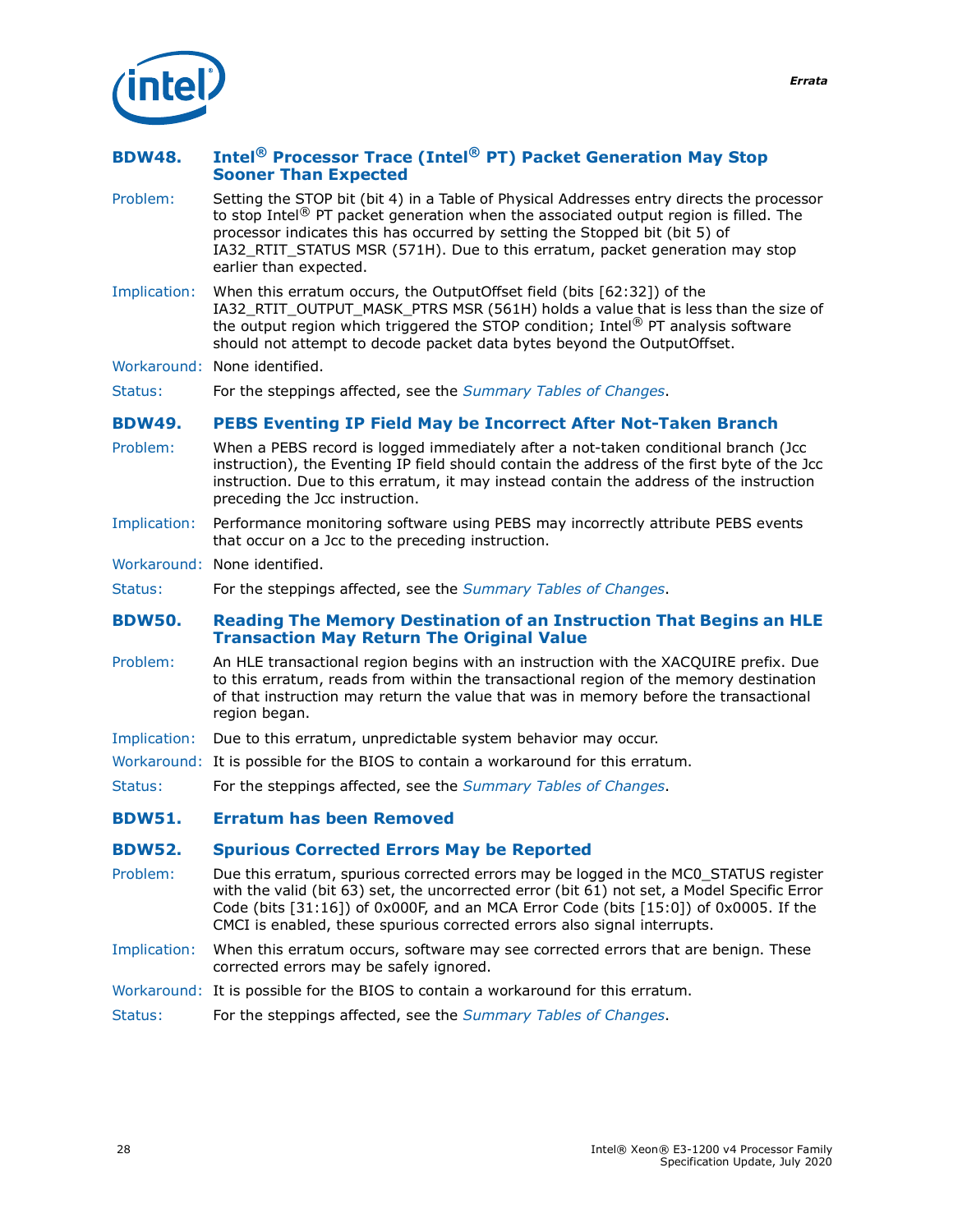#### <span id="page-28-0"></span>**BDW53. Performance Monitoring Event INSTR\_RETIRED.ALL May Generate Redundant PEBS Records For an Overflow**

<span id="page-28-1"></span>

| Problem:      | Due to this erratum, the performance monitoring feature Precise Distribution of<br>Instructions Retired (PDIR) for INSTR RETIRED.ALL (Event C0H; Umask 01H) will<br>generate redundant PEBS records for a counter overflow. This can occur if the lower 6<br>bits of the performance monitoring counter are not initialized or reset to 0, in the PEBS<br>counter reset field of the DS Buffer Management Area. |
|---------------|-----------------------------------------------------------------------------------------------------------------------------------------------------------------------------------------------------------------------------------------------------------------------------------------------------------------------------------------------------------------------------------------------------------------|
| Implication:  | The performance monitor feature PDIR, may generate redundant PEBS records for an<br>overflow.                                                                                                                                                                                                                                                                                                                   |
|               | Workaround: Initialize or reset the counters such that lower 6 bits are 0.                                                                                                                                                                                                                                                                                                                                      |
| Status:       | For the steppings affected, see the Summary Tables of Changes.                                                                                                                                                                                                                                                                                                                                                  |
| <b>BDW54.</b> | <b>Concurrent Core And Graphics Operation at Turbo Ratios May Lead to</b><br><b>System Hang</b>                                                                                                                                                                                                                                                                                                                 |
| Problem:      | Workloads that attempt concurrent operation of cores and graphics in their respective<br>turbo ranges, under certain conditions may result in a system hang.                                                                                                                                                                                                                                                    |
| Implication:  | Concurrent core and graphics operation may hang the system.                                                                                                                                                                                                                                                                                                                                                     |
|               | Workaround: It is possible for the BIOS to contain a workaround for this erratum.                                                                                                                                                                                                                                                                                                                               |
| Status:       | For the steppings affected, see the Summary Tables of Changes.                                                                                                                                                                                                                                                                                                                                                  |
| <b>BDW55.</b> | The System May Hang on First Package C6 or deeper C-State                                                                                                                                                                                                                                                                                                                                                       |
| Problem:      | Under certain conditions following a cold boot, exiting the first package C6 or deeper C-<br>state may hang the system.                                                                                                                                                                                                                                                                                         |
| Implication:  | Due to this erratum, the system may hang exiting a package C6 or deeper C-State.                                                                                                                                                                                                                                                                                                                                |
|               | Workaround: It is possible for the BIOS to contain a workaround for this erratum.                                                                                                                                                                                                                                                                                                                               |
| Status:       | For the steppings affected, see the Summary Tables of Changes.                                                                                                                                                                                                                                                                                                                                                  |
| <b>BDW56.</b> | <b>Using The FIVR Spread Spectrum Control Mailbox May Not Produce</b><br><b>The Requested Range</b>                                                                                                                                                                                                                                                                                                             |
| Problem:      | Values programmed into the Fully Integrated Voltage Regulator Spread Spectrum<br>Control (FIVR SSC) Mailbox may not result in the expected spread spectrum range.                                                                                                                                                                                                                                               |
| Implication:  | The actual FIVR spread spectrum range may not be the same as the programmed<br>values affecting the usefulness of FIVR SSC Mailbox as a means to reduce<br>Electromagnetic Interference (EMI).                                                                                                                                                                                                                  |
|               | Workaround: It is possible for the BIOS to contain a workaround for this erratum.                                                                                                                                                                                                                                                                                                                               |

<span id="page-28-3"></span><span id="page-28-2"></span>Status: For the steppings affected, see the *[Summary Tables of Changes](#page-6-0)*.

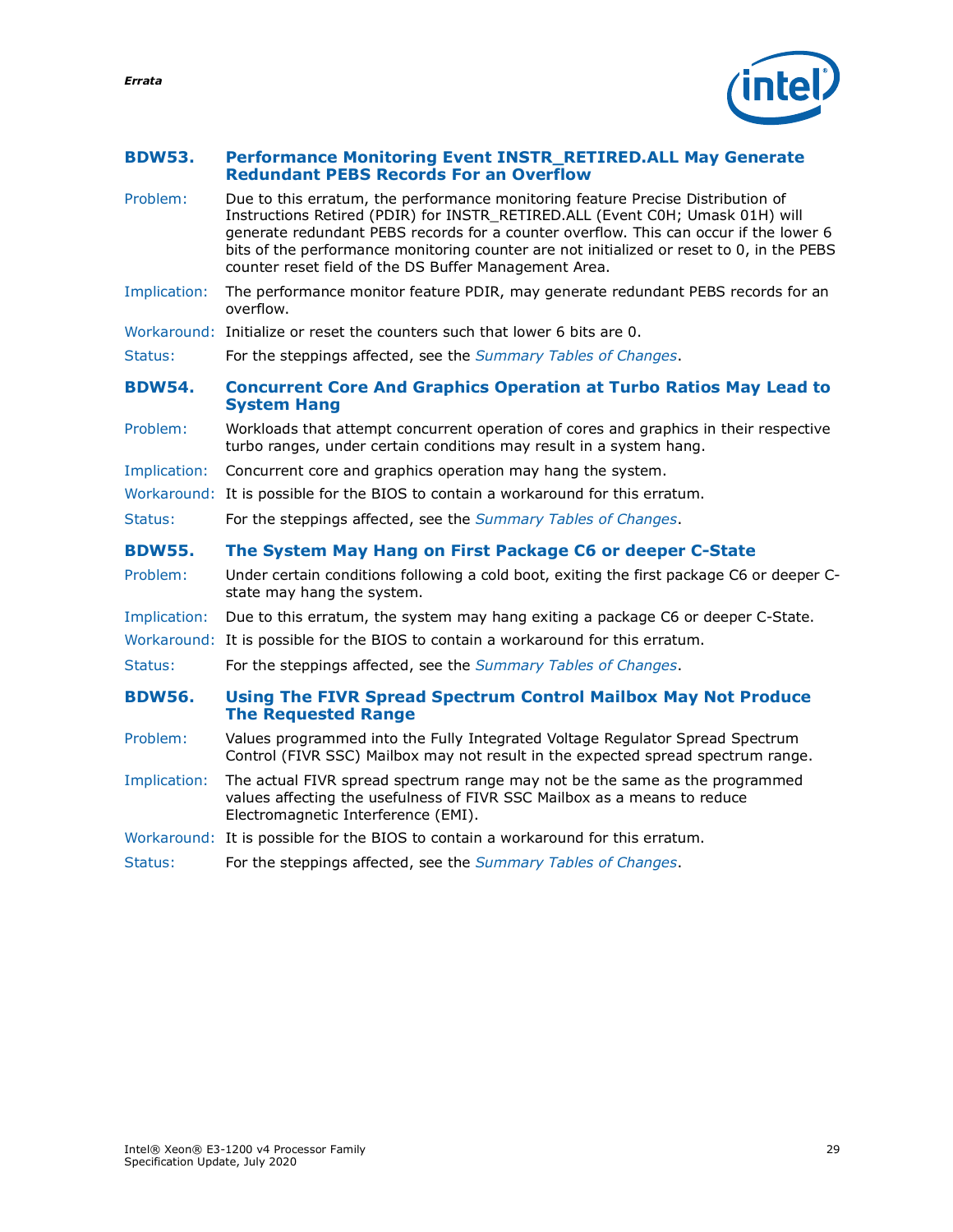

#### <span id="page-29-0"></span>**BDW57. Intel® PT MODE.Exec, PIP, and CBR Packets Are Not Generated as Expected**

- Problem: The Intel® PT MODE.Exec (MODE packet Execution mode leaf), Paging Information Packet (PIP), and Core:Bus Ratio (CBR) packets are generated at the following Packet Stream Boundary (PSB+) event rather than at the time of the originating event as expected.
- Implication: The decoder may not be able to properly disassemble portions of the binary or interpret portions of the trace because many packets may be generated between the MODE.Exec, PIP, and CBR events and the following PSB+ event.
- Workaround: The processor inserts these packets as status packets in the PSB+ block. The decoder may have to skip forward to the next PSB+ block in the trace to obtain the proper updated information to continue decoding.
- Status: For the steppings affected, see the *[Summary Tables of Changes](#page-6-0)*.

#### <span id="page-29-1"></span>**BDW58. Performance Monitor Instructions Retired Event May Not Count Consistently**

- Problem: The Performance Monitor Instructions Retired event (Event C0H; Umask 00H) and the instruction retired fixed counter IA32\_FIXED\_CTR0 MSR (309H) are used to count the number of instructions retired. Due to this erratum, certain internal conditions may cause the counter(s) to increment when no instruction has retired or to intermittently not increment when instructions have retired.
- Implication: A performance counter counting instructions retired may over count or under count. The count may not be consistent between multiple executions of the same code.
- Workaround: None identified.
- Status: For the steppings affected, see the *[Summary Tables of Changes](#page-6-0)*.
- <span id="page-29-2"></span>**BDW59. General-Purpose Performance Counters May be Inaccurate with Any Thread**
- Problem: The IA32\_PMCx MSR (C1H C8H) general-purpose performance counters may report inaccurate counts when the associated event selection IA32\_PERFEVTSELx MSR's (186H - 18DH) AnyThread field (bit 21) is set and either the OS field (bit 17) or USR field (bit 16) is set (but not both set).
- Implication: Due to this erratum, IA32\_PMCx counters may be inaccurate.
- Workaround: None identified
- Status: For the steppings affected, see the *[Summary Tables of Changes](#page-6-0)*.
- <span id="page-29-3"></span>**BDW60. An Incorrect LBR or Intel® PT Packet May Be Recorded Following a Transactional Abort**
- Problem: Use of Intel<sup>®</sup> TSX may result in a transactional abort. If an abort occurs immediately following a branch instruction, an incorrect branch target may be logged in an LBR or in an Intel<sup>®</sup> PT packet before the LBR or the Intel<sup>®</sup> PT packet produced by the abort.
- Implication: The LBR or the Intel<sup>®</sup> PT packet immediately preceding a transactional abort may indicate an unexpected branch target.
- Workaround: None identified.
- Status: For the steppings affected, see the *[Summary Tables of Changes](#page-6-0)*.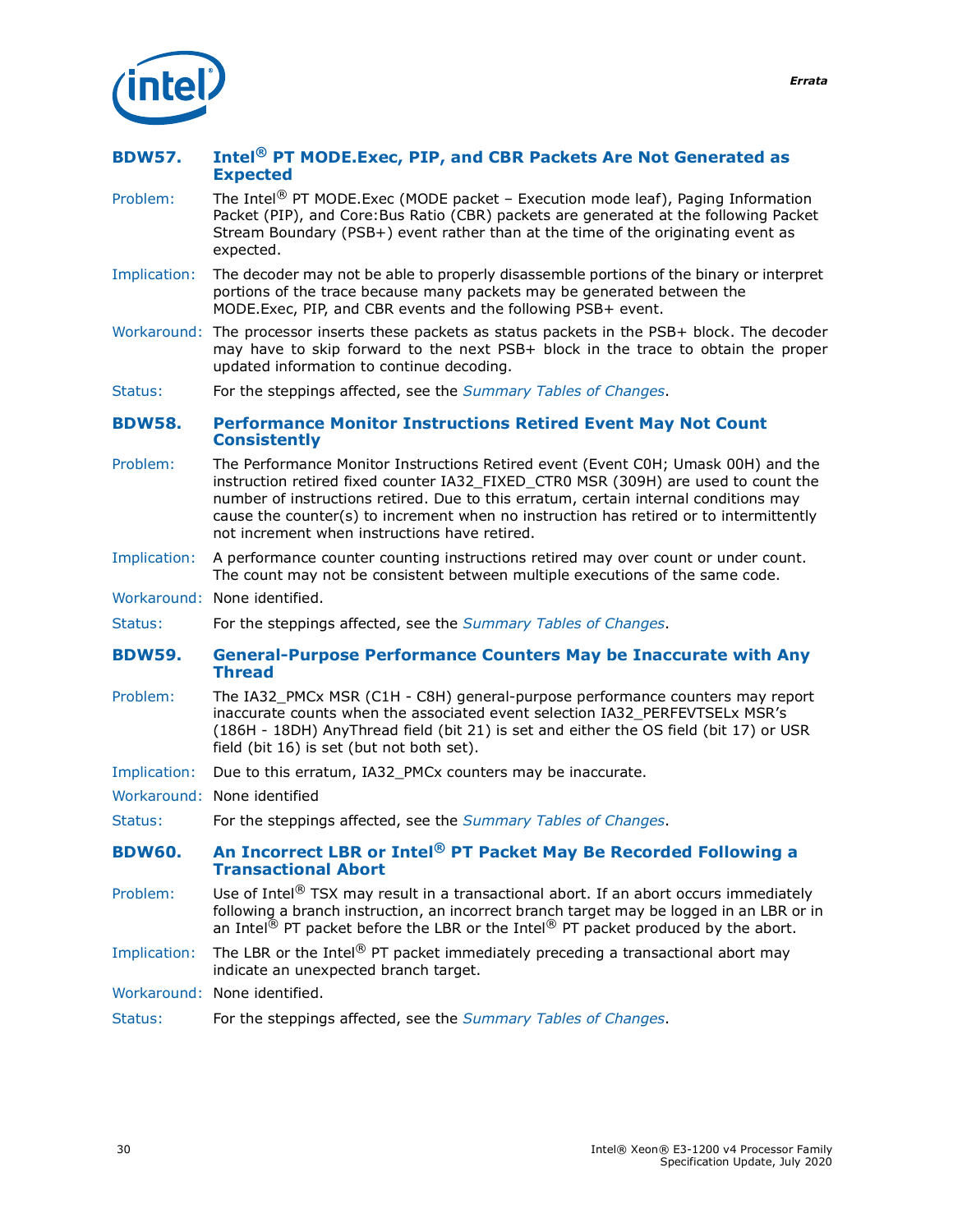#### <span id="page-30-0"></span>**BDW61. Executing an RSM Instruction With Intel® PT Enabled Will Signal a #GP**

- Problem: Upon delivery of a SMI, the processor saves and then clears TraceEn in the IA32\_RTIT\_CTL MSR (570H), thus disabling Intel<sup>®</sup> PT. If the SMI handler enables Intel<sup>®</sup> PT and it remains enabled when an RSM instruction is executed, a shutdown event should occur. Due to this erratum, the processor does not shutdown but instead generates a #GP.
- Implication: When this erratum occurs, a #GP will be signaled.
- Workaround: If software enables the Intel<sup>®</sup> PT in system-management mode, it should disable Intel<sup>®</sup> PT before executing RSM.
- Status: For the steppings affected, see the *[Summary Tables of Changes](#page-6-0)*.

#### <span id="page-30-1"></span>**BDW62. Intel® Processor Trace PIP May be Unexpectedly Generated**

- Problem: When Intel<sup>®</sup> PT is enabled, Packet Stream Boundary packets may include a PIP even though the OS field (bit 2) of IA32\_RTIT\_CTL MSR  $(570H)$  is 0.
- Implication: When this erratum occurs, user-mode tracing (indicated by IA32\_RTIT\_CTL.OS = 0) may include CR3 address information. This may be an undesirable leakage of kernel information.
- Workaround: It is possible for the BIOS to contain a workaround for this erratum
- Status: For the steppings affected, see the *[Summary Tables of Changes](#page-6-0)*.

#### <span id="page-30-2"></span>**BDW63. A Virtualization Exception (#VE) May Not Invalidate Cached Translation Information**

- Problem: An EPT violation that causes a #VE may not invalidate the guest-physical mappings that were used to translate the guest-physical address that caused the EPT violation.
- Implication: Due to this erratum, the system may hang.
- Workaround: It is possible for the BIOS to contain a workaround for this erratum.
- Status: For the steppings affected, see the *[Summary Tables of Changes](#page-6-0)*.

#### <span id="page-30-3"></span>**BDW64. Some Performance Monitor Events May Overcount During TLB Misses**

- Problem: The following Performance Monitor Events may significantly overcount when multiple TLB misses happen nearly concurrently:
	- 1. ITLB\_MISSES (Event 85H, Umask 01H, 02H, 04H, 08H, 10H)
	- 2. DTLB\_LOAD\_MISSES (Event 08H, Umask 01H, 02H, 04H, 08H, 10H)
	- 3. DTLB\_STORE\_MISSES (Event 49H, Umask 01H, 02H, 04H, 08H, 10H)
	- 4. PAGE\_WALKER\_LOADS (Event BCH, all Umasks)
- Implication: When this erratum occurs, counts accumulated for the listed events may significantly exceed the correct counts.
- Workaround: It is possible for the BIOS to contain a workaround for this erratum.
- Status: For the steppings affected, see the *[Summary Tables of Changes](#page-6-0)*.

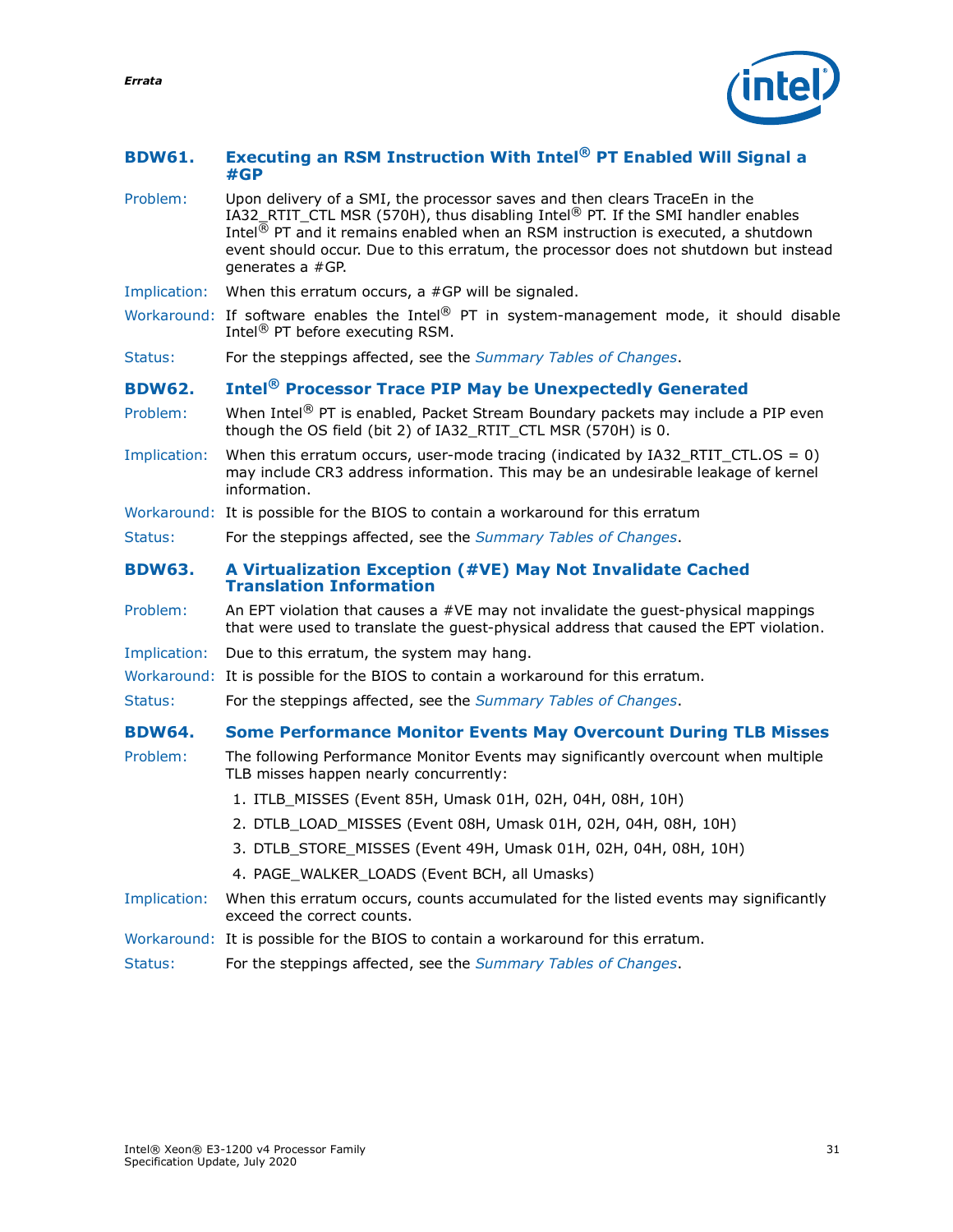

#### <span id="page-31-0"></span>**BDW65. Intel® PT PSB+ Packets May Contain Unexpected Packets**

<span id="page-31-4"></span><span id="page-31-3"></span><span id="page-31-2"></span><span id="page-31-1"></span>Problem: Some Intel<sup>®</sup> PT packets should be issued only between Target IP Packet.Packet Generation Enable (TIP.PGE) and Target IP Packet.Packet Generation Disable (TIP.PGD) packets. Due to this erratum, when a TIP.PGE packet is generated it may be preceded by a PSB+ (Packet Stream Boundary) that incorrectly includes Flow Update Packet (FUP) and MODE.Exec packets. Implication: Due to this erratum, FUP and MODE.Exec may be generated unexpectedly. Workaround: Decoders should ignore FUP and MODE.Exec packets that are not between TIP.PGE and TIP.PGD packets. Status: For the steppings affected, see the *[Summary Tables of Changes](#page-6-0)*. **BDW66. Writing Non-Zero Value to IA32\_RTIT\_CR3\_MATCH [63:48] Will Cause #GP** Problem: Bits [63:48] of the IA32\_RTIT\_CR3\_MATCH MSR (0572H) are incorrectly treated as reserved and therefore writing non-zero values to them will cause a #GP Implication: Due to this erratum, a #GP fault will occur if a non-zero value is written to IA32\_RTIT\_CR3\_MATCH[63:48]. Workaround: Software should avoid writing non-zero values to bits [63:48] of the IA32\_RTIT\_CR3\_MATCH\_MSR. Status: For the steppings affected, see the *[Summary Tables of Changes](#page-6-0)*. **BDW67. Core C6 May Cause Interrupts to be Serviced Out of Order** Problem: If the APIC In-Service Register (ISR) indicates in-progress interrupt(s) at Core C6 entry, a lower priority interrupt pending in the Interrupt Request Register (IRR) may be executed after Core C6 exit, delaying completion of the higher priority interrupt's service routine. Implication: An interrupt may be processed out of its intended priority order immediately after Core C6 exit. Workaround: It is possible for the BIOS to contain a workaround for this erratum. Status: For the steppings affected, see the *[Summary Tables of Changes](#page-6-0)* **BDW68. LPDDR3 Memory Training May Cause Platform Boot Failure** Problem: Due to this erratum, LPDDR3 memory sub-systems may not successfully complete training. Implication: When this erratum occurs, the platform may fail to boot successfully Workaround: A BIOS code change has been identified and may be implemented as a workaround for this erratum. Status: For the steppings affected, see the *[Summary Tables of Changes](#page-6-0)*. **BDW69. Aggressive Ramp Down of Voltage May Result in Unpredictable Behavior** Problem: Aggressive ramp down of Vcc voltage may result in insufficient voltage to meet power demand. Implication: Due to this erratum, unpredictable system behavior or hangs may be observed. Workaround: It is possible for the BIOS to contain a workaround for this erratum. Status: For the steppings affected, see the *[Summary Tables of Changes](#page-6-0)*.

*Errata*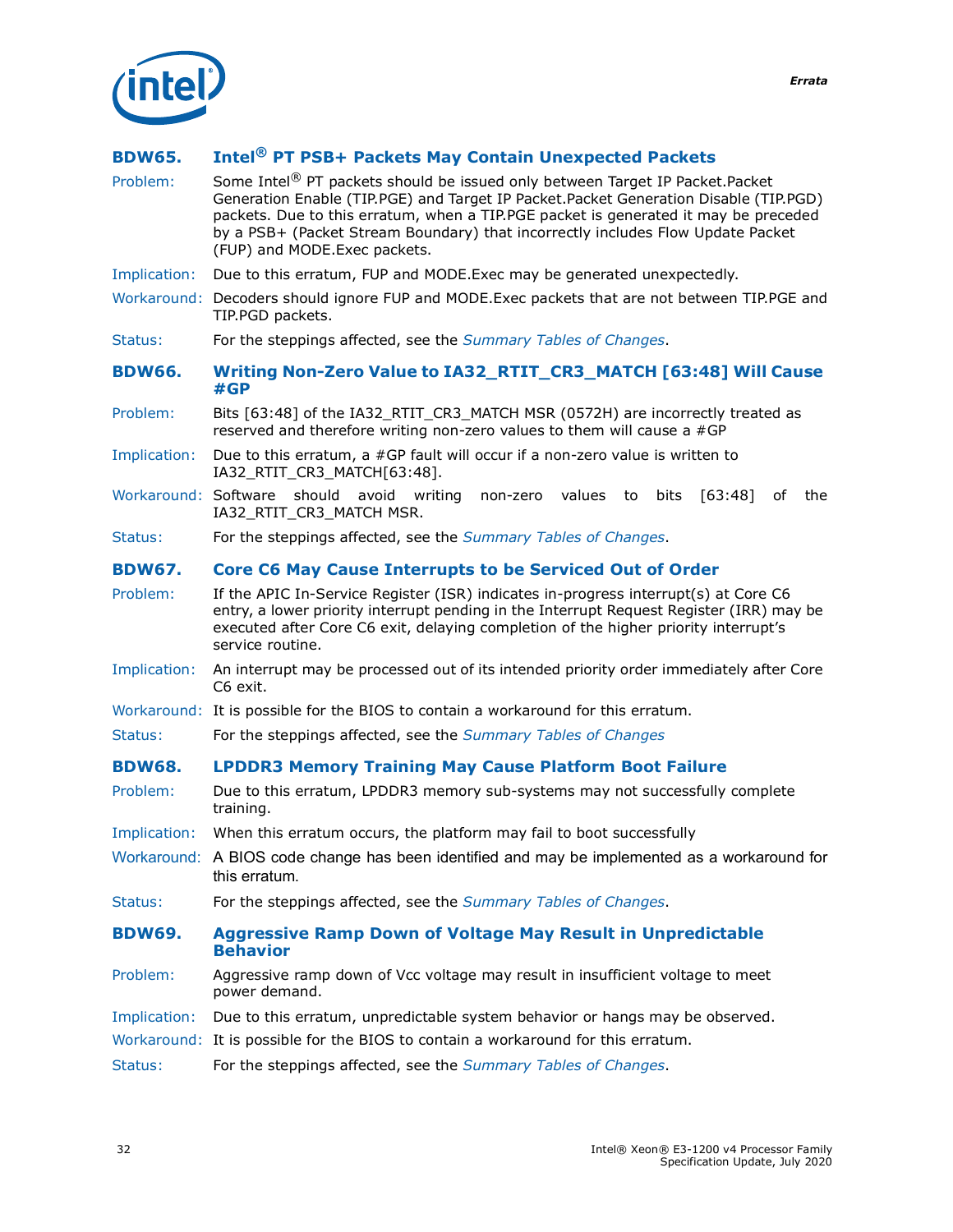

#### <span id="page-32-0"></span>**BDW70. Performance Monitor Event For Outstanding Offcore Requests And Snoop Requests May be Incorrect**

- Problem: The performance monitor event OFFCORE\_REQUESTS\_OUTSTANDING (Event 60H, any Umask Value) should count the number of offcore outstanding transactions each cycle. Due to this erratum, the counts may be higher or lower than expected.
- Implication: The performance monitor event OFFCORE\_REQUESTS\_OUTSTANDING may reflect an incorrect count.
- Workaround: None identified.

Status: For the steppings affected, see the *[Summary Tables of Changes](#page-6-0)*.

#### <span id="page-32-1"></span>**BDW71. DR6 Register May Contain an Incorrect Value When a MOV to SS or POP SS Instruction is Followed by an XBEGIN Instruction**

- Problem: If XBEGIN is executed immediately after an execution of MOV to SS or POP SS, a transactional abort occurs and the logical processor restarts execution from the fallback instruction address. If execution of the instruction at that address causes a debug exception, bits [3:0] of the DR6 register may contain an incorrect value.
- Implication: When the instruction at the fallback instruction address causes a debug exception, DR6 may report a breakpoint that was not triggered by that instruction, or it may fail to report a breakpoint that was triggered by the instruction.
- Workaround: Avoid following a MOV SS or POP SS instruction immediately with an XBEGIN instruction.
- Status: For the steppings affected, see the *[Summary Tables of Changes](#page-6-0)*.

#### <span id="page-32-2"></span>**BDW72. Instruction Fetch May Cause Machine Check if Page Size Was Changed Without Invalidation**

- Problem: This erratum may cause a machine-check error (IA32\_MCi\_STATUS.MCACOD=005H with IA32\_MCi\_STATUS.MSCOD=00FH or IA32\_MCi\_STATUS.MCACOD=0150H with IA32\_MCi\_STATUS.MSCOD=00FH) on the fetch of an instruction. It applies only if (1) instruction bytes are fetched from a linear address translated using a 4-Kbyte page and cached in the processor; (2) the paging structures are later modified so that these bytes are translated using a large page (2-Mbyte, 4-Mbyte or 1-GByte) with a different Physical Address (PA), memory type (PWT, PCD and PAT bits), or User/Supervisor (U/S) bit; and (3) the same instruction is fetched after the paging structure modification but before software invalidates any TLB entries for the linear region.
- Implication: Due to this erratum an unexpected machine check with error code 0150H with MSCOD 00FH may occur, possibly resulting in a shutdown. This erratum could also lead to unexpected correctable machine check (IA32\_MCi\_STATUS.UC=0) with error code 005H with MSCOD 00FH.
- Workaround: Software should not write to a paging-structure entry in a way that would change the page size and either the physical address, memory type or User/Supervisor bit. It can instead use one of the following algorithms: first clear the P flag in the relevant pagingstructure entry (for example: PDE); then invalidate any translations for the affected linear addresses; and then modify the relevant paging-structure entry to set the P flag and establish the new page size. An alternative algorithm: first change the physical page attributes (combination of physical address, memory type and User/Supervisor bit) in all 4K pages in the affected linear addresses; then invalidate any translations for the affected linear addresses; and then modify the relevant paging-structure entry to establish the new page size.

Status: For the steppings affected, see the *[Summary Tables of Changes](#page-6-0)*.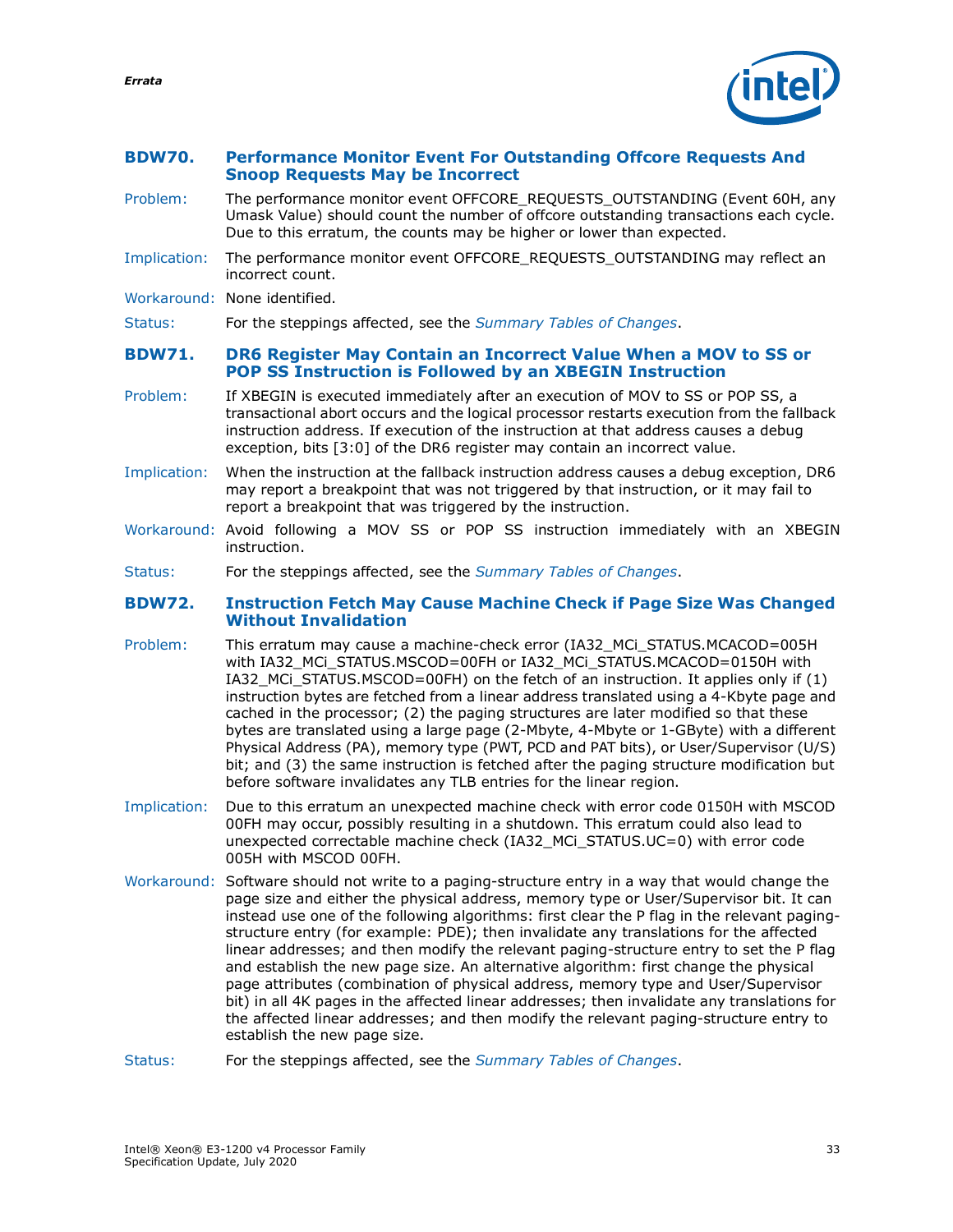

#### <span id="page-33-0"></span>**BDW73. The Corrected Error Count Overflow Bit in IA32\_ MC0\_STATUS is Not Updated After a UC Error is Logged**

- Problem: When a UC error is logged in the IA32\_MC0\_STATUS MSR (401H), corrected errors will continue to update the lower 14 bits (bits 51:38) of the Corrected Error Count. Due to this erratum, the sticky count overflow bit (bit 52) of the Corrected Error Count will not get updated after a UC error is logged.
- Implication: The Corrected Error Count Overflow indication will be lost if the overflow occurs after an uncorrectable error has been logged.
- Workaround: None identified.

Status: For the steppings affected, see the *[Summary Tables of Changes](#page-6-0)*.

#### <span id="page-33-1"></span>**BDW74. Operand-Size Override Prefix Causes 64-bit Operand Form of MOVBE Instruction to Cause a #UD**

- Problem: Execution of a 64 bit operand MOVBE instruction with an operand-size override instruction prefix (66H) may incorrectly cause an #UD.
- Implication: A MOVBE instruction with both REX.W=1 and a 66H prefix will unexpectedly cause a #UD. Intel has not observed this erratum with any commercially available software.
- Workaround: Do not use a 66H instruction prefix with a 64-bit operand MOVBE instruction.
- Status: For the steppings affected, see the *[Summary Tables of Changes](#page-6-0)*.
- <span id="page-33-2"></span>**BDW75. Processor Operation at Turbo Frequencies Above 3.2 GHz May Cause The Processor to Hang**
- Problem: The processor may not run reliably when operating at turbo frequencies above 3.2 GHz.
- Implication: Due to this erratum, the processor may hang.
- Workaround: It is possible for the BIOS to contain a workaround for this erratum.
- Status: For the steppings affected, see the *[Summary Tables of Changes](#page-6-0)*.

#### <span id="page-33-3"></span>**BDW76. DDR-1600 With a Reference Clock of 100Mhz May Cause S3 Entry Failure**

- Problem: Due to this erratum, Platform State S3 entry with a DDR-1600 memory subsystem may cause the DDR reference clock, when configured at 100 MHz, to briefly switch to 133 MHz resulting in unpredictable system behavior.
- Implication: When this erratum occurs, the system may experience unpredictable system behavior.
- Workaround: A BIOS code change has been identified and may be implemented as a workaround for this erratum.
- Status: For the steppings affected, see the *[Summary Tables of Changes](#page-6-0)*.

#### <span id="page-33-4"></span>**BDW77. POPCNT Instruction May Take Longer to Execute Than Expected**

- Problem: POPCNT instruction execution with a 32 or 64 bit operand may be delayed until previous non-dependent instructions have executed.
- Implication: Software using the POPCNT instruction may experience lower performance than expected.
- Workaround: None identified.
- Status: For the steppings affected, see the *[Summary Tables of Changes](#page-6-0)*.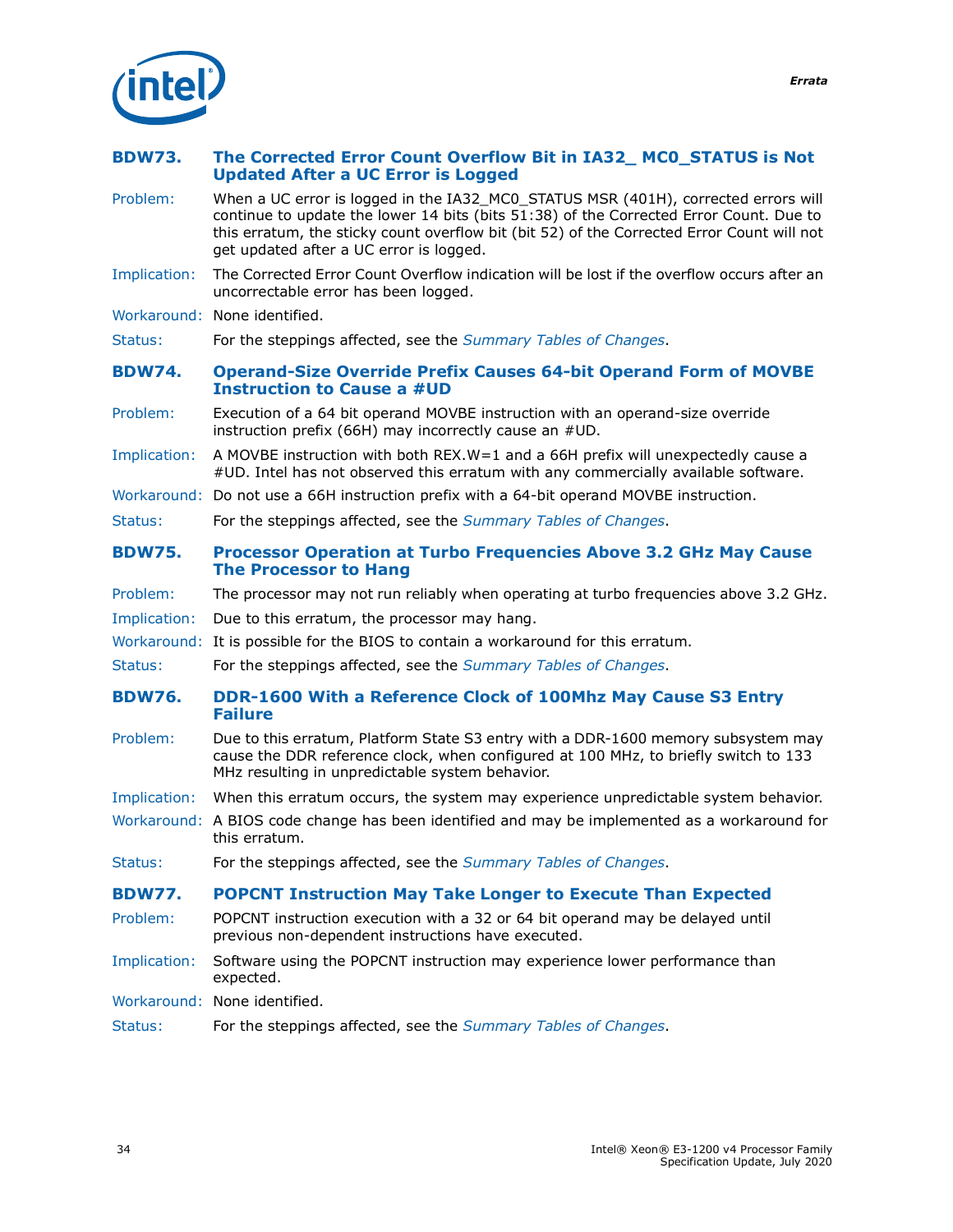

<span id="page-34-4"></span><span id="page-34-3"></span><span id="page-34-2"></span><span id="page-34-1"></span><span id="page-34-0"></span>

| <b>BDW78.</b> | System May Hang or Video May be Distorted After Graphics RC6 Exit                                                                                                                                                                                                                 |
|---------------|-----------------------------------------------------------------------------------------------------------------------------------------------------------------------------------------------------------------------------------------------------------------------------------|
| Problem:      | In a specific scenario, when the processor graphics exits RC6 and a processor core exits<br>C6 at the same time, the system may become unresponsive or the video may become<br>distorted.                                                                                         |
| Implication:  | The system may hang or video may be distorted.                                                                                                                                                                                                                                    |
|               | Workaround: It is possible for the BIOS to contain a workaround for this erratum.                                                                                                                                                                                                 |
| Status:       | For the steppings affected, see the Summary Tables of Changes.                                                                                                                                                                                                                    |
| <b>BDW79.</b> | Certain Embedded DisplayPort* (eDP*) Displays May Not Function as<br><b>Expected</b>                                                                                                                                                                                              |
| Problem:      | When the processor attempts to receive data on the eDP AUX bus, the impedance seen<br>by the display's AUX bus drivers will be significantly below the VESA* eDP*<br>specification's requirement for the Vaux(Rx) (eDP* Auxiliary Channel) input impedance.                       |
| Implication:  | Certain eDP* displays may not operate as expected.                                                                                                                                                                                                                                |
|               | Workaround: None identified.                                                                                                                                                                                                                                                      |
| Status:       | For the steppings affected, see the Summary Tables of Changes.                                                                                                                                                                                                                    |
| <b>BDW80.</b> | <b>Instruction Fetch Power Saving Feature May Cause Unexpected</b><br><b>Instruction Execution</b>                                                                                                                                                                                |
| Problem:      | Under a complex set of micro-architectural conditions, an instruction fetch dynamic<br>power savings feature may cause the processor to execute unexpected instructions.                                                                                                          |
| Implication:  | When this erratum occurs, instances of unexpected $#GP$ or Page fault ( $#PF$ ) have been<br>observed. Unexpected faults may lead to an application or operating system crash.                                                                                                    |
|               | Workaround: It is possible for the BIOS to contain a workaround for this erratum.                                                                                                                                                                                                 |
| Status:       | For the steppings affected, see the Summary Tables of Changes.                                                                                                                                                                                                                    |
| <b>BDW81.</b> | IA Core Ratio Change Coincident With Outstanding Read to the Display<br><b>Engine (DE) May Cause a System Hang</b>                                                                                                                                                                |
| Problem:      | An outstanding read from an IA core to the DE that is coincident with an IA core ratio<br>change may result in a system hang.                                                                                                                                                     |
| Implication:  | Due to this erratum, the system may hang.                                                                                                                                                                                                                                         |
|               | Workaround: It is possible for the BIOS to contain a workaround for this erratum.                                                                                                                                                                                                 |
| Status:       | For the steppings affected, see the Summary Tables of Changes.                                                                                                                                                                                                                    |
| <b>BDW82.</b> | PL3 Power Limit Control Mechanism May Not Release Frequency<br><b>Restrictions</b>                                                                                                                                                                                                |
| Problem:      | The PL3 mechanism imposes peak frequency constraints on all domains (Core,<br>Graphics, and Ring) when a current spike that might cause accelerated battery aging is<br>detected. Due to this erratum, these constraints may not be released when the current<br>spike has ended. |
| Implication:  | The processor clock frequencies may be unnecessarily limited.                                                                                                                                                                                                                     |
|               | Workaround: It is possible for the BIOS to contain a workaround for this erratum.                                                                                                                                                                                                 |
| Status:       | For the steppings affected, see the Summary Tables of Changes.                                                                                                                                                                                                                    |
|               |                                                                                                                                                                                                                                                                                   |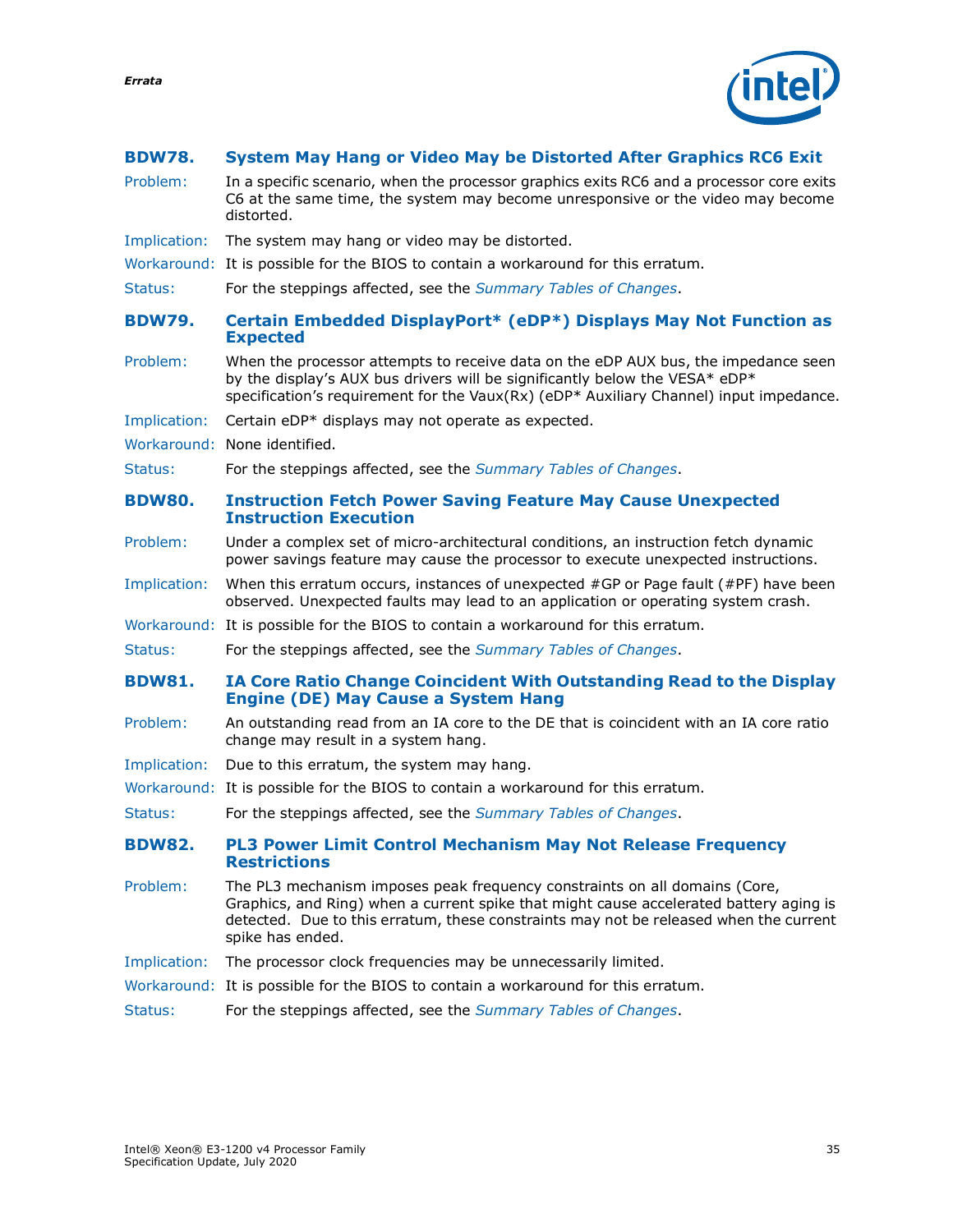

### <span id="page-35-3"></span><span id="page-35-2"></span><span id="page-35-1"></span><span id="page-35-0"></span>**BDW83. I/O Subsystem Clock Gating May Cause a System Hang** Problem: Certain complex internal conditions and timing relationships during clock gating of the I/O subsystem may cause a system hang and may lead to a timeout machine check with an IA32\_MCi\_STATUS.MCACOD of 0400H. Implication: Due to this erratum, the processor may hang and may report a machine check. Workaround: It is possible for the BIOS to contain a workaround for this erratum. Status: For the steppings affected, see the *[Summary Tables of Changes](#page-6-0)*. **BDW84. PAGE\_WALKER\_LOADS Performance Monitoring Event May Count Incorrectly** Problem: Due to this erratum, the PAGE\_WALKER\_LOADS (Event BCH) performance monitoring event may overcount or may undercount. Implication: These performance monitoring events may not produce reliable results. Workaround: None identified. Status: For the steppings affected, see the *[Summary Tables of Changes](#page-6-0)*. **BDW85. Some DRAM And L3 Cache Performance Monitoring Events May Undercount** Problem: Due to this erratum, the supplier may be mis-attributed to unknown, and the following events may undercount: MEM\_LOAD\_UOPS\_RETIRED.L3\_HIT (Event D1H Umask 04H) MEM\_LOAD\_UOPS\_RETIRED.L3\_MISS (Event D1H Umask 20H) MEM\_LOAD\_UOPS\_L3\_HIT\_RETIRED.XSNP\_MISS (Event D2H Umask 01H) MEM\_LOAD\_UOPS\_L3\_HIT\_RETIRED.XSNP\_HIT (Event D2H Umask 02H) MEM\_LOAD\_UOPS\_L3\_HIT\_RETIRED.XSNP\_HITM (Event D2H Umask 04H) MEM\_LOAD\_UOPS\_L3\_HIT\_RETIRED.XSNP\_NONE (Event D2H Umask 08H) MEM\_LOAD\_UOPS\_L3\_MISS\_RETIRED.LOCAL\_DRAM (Event D3H Umask 01H) MEM\_TRANS\_RETIRED.LOAD\_LATENCY (Event CDH Umask 01H) Implication: The affected events may undercount, resulting in inaccurate memory profiles. For the affected events that are precise, PEBS records may be generated at incorrect points. Intel has observed incorrect counts by as much as 20%. Workaround: None identified. Status: For the steppings affected, see the *[Summary Tables of Changes](#page-6-0)*. **BDW86. The System May Hang When Executing a Complex Sequence of Locked Instructions** Problem: Under certain internal timing conditions while executing a complex sequence of locked instructions, the system may hang. Implication: The system may hang while executing a complex sequence of locked instructions and cause an Internal Timeout Error Machine Check (IA32 MCi STATUS.MCACOD=0400H). Workaround: It is possible for the BIOS to contain a workaround for this problem.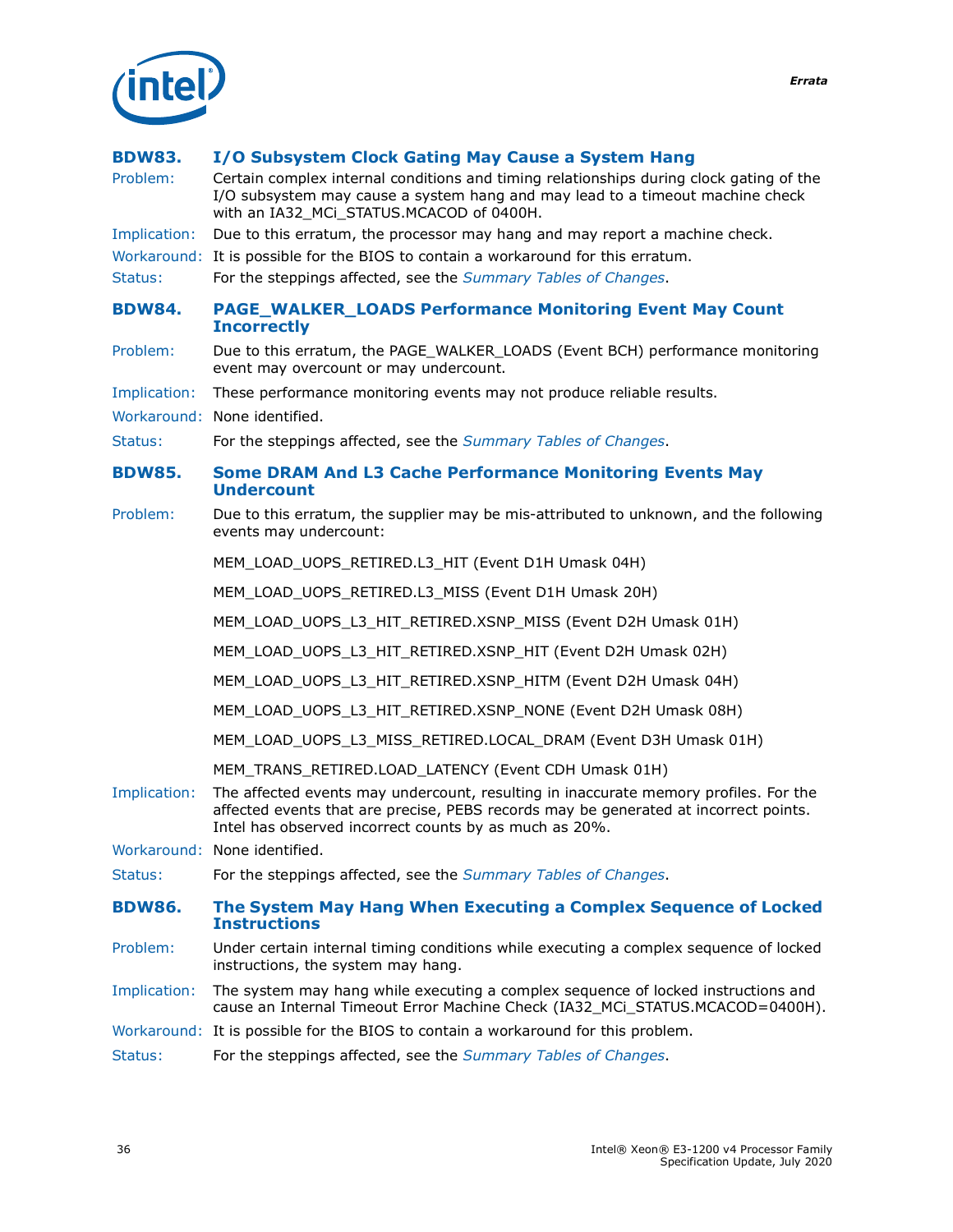#### <span id="page-36-0"></span>**BDW87. Certain Settings of VM-Execution Controls May Result in Incorrect Linear-Address Translations**

- Problem: If VM exit occurs from a guest with primary processor-based VM-execution control "activate secondary controls" set to 0 and the secondary processor-based VMexecution control "enable VPID" set to 1, then after a later VM entry with VPID fully enabled ("activate secondary controls" and "enable VPID" set to 1), the processor may use stale linear address translations.
- Implication: The processor may incorrectly translate linear addresses. Intel has not observed this erratum with any commercially available software.
- Workaround: Software should not enter a guest with "enable VPID" set to 1 when "activate secondary controls" is set to 0.

Status: For the steppings affected, see the *[Summary Tables of Changes](#page-6-0)*.

#### <span id="page-36-1"></span>**BDW88. An IRET Instruction That Results in a Task Switch Does Not Serialize The Processor**

- Problem: An IRET instruction that results in a task switch by returning from a nested task does not serialize the processor (contrary to the *Software Developer's Manual Vol. 3* section titled "Serializing Instructions").
- Implication: Software which depends on the serialization property of IRET during task switching may not behave as expected. Intel has not observed this erratum to impact the operation of any commercially available software.
- Workaround: None identified. Software can execute an MFENCE instruction immediately prior to the IRET instruction if serialization is needed.
- Status: For the steppings affected, see the *[Summary Tables of Changes](#page-6-0)*.

#### <span id="page-36-2"></span>**BDW89. Attempts to Retrain a PCIe\* Link May be Ignored**

- Problem: A PCIe\* link should retrain when Retrain Link (bit 5) in the Link Control register (Bus 0; Device 1; Functions 0,1,2; Offset 0xB0) is set. Due to this erratum, if the link is in the L1 state, it may ignore the retrain request.
- Implication: The PCIe\* link may not behave as expected.
- Workaround: It is possible for the BIOS to contain a workaround for this erratum.
- Status: For the steppings affected, see the *[Summary Tables of Changes](#page-6-0)*.

#### <span id="page-36-3"></span>**BDW90. Attempting Concurrent Enabling of Intel® PT With LBR, BTS, or BTM Results in a #GP**

- Problem: If the LBR, the BTS, or the BTM are enabled in the IA32\_DEBUGCTL MSR (1D9H), an attempt to enable Intel® PT in IA32\_RTIT\_CTL MSR (570H) results in a #GP. (Note that the BTM enable bit in IA32\_DEBUGCTL MSR is named "TR".) Correspondingly, if Intel<sup>®</sup> PT was previously enabled when an attempt is made to enable the LBR, the BTS, or the BTM, a #GP will occur.
- Implication: An unexpected #GP may occur when concurrently enabling any one of the LBR, the BTS, or the BTM with Intel<sup>®</sup> PT.
- Workaround: None identified.
- Status: For the steppings affected, see the *[Summary Tables of Changes](#page-6-0)*.

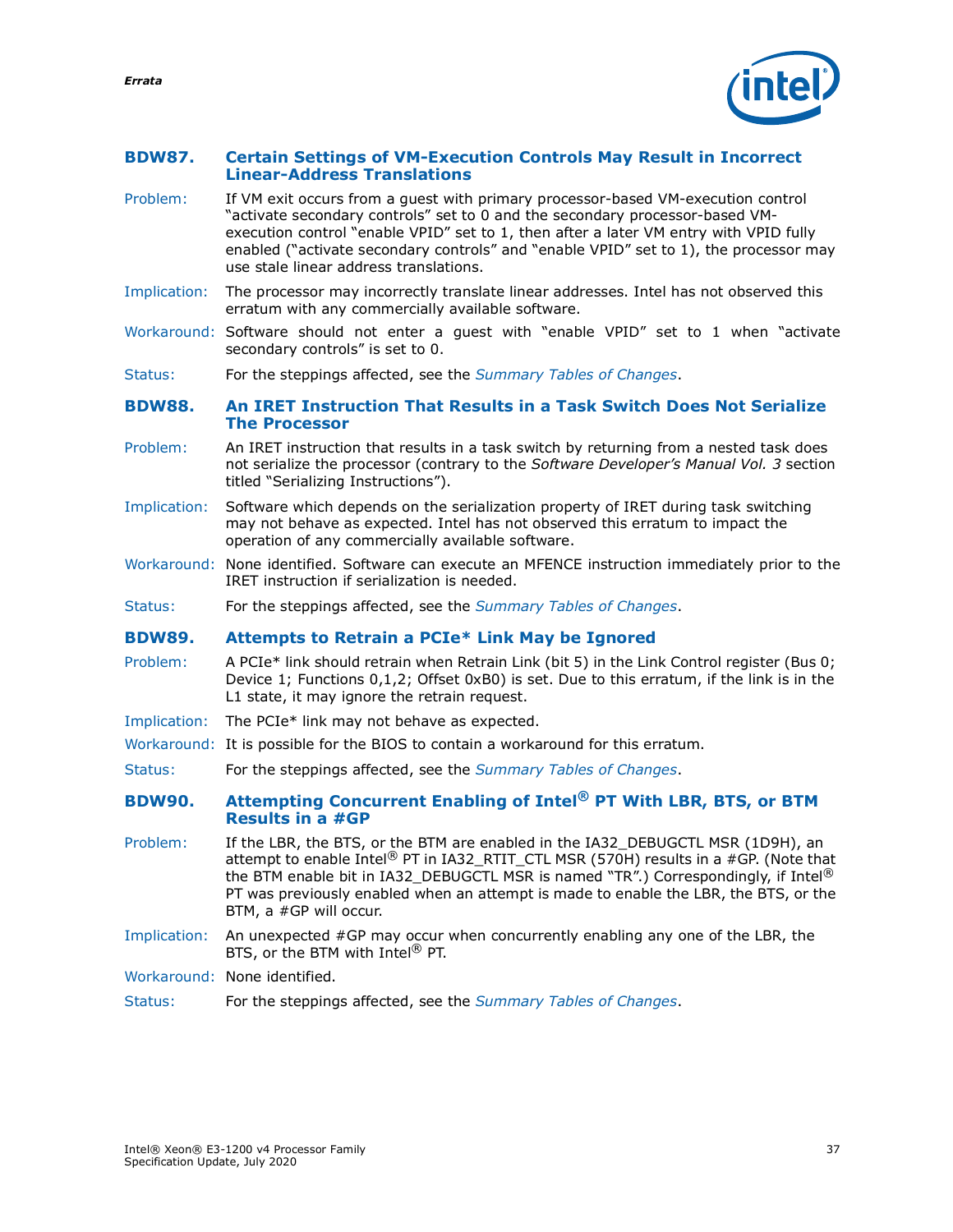

#### <span id="page-37-0"></span>**BDW91. Setting TraceEn While Clearing BranchEn in IA32\_RTIT\_CTL Causes a #GP**

Problem: A WRMSR to IA32\_RTIT\_CTL (MSR 0570H) that sets TraceEn (bit 0) and clears BranchEn (bit 13) will cause a #GP.

Implication: Intel® Processor Trace cannot be enabled without enabling control flow trace packets.

Workaround: None identified.

Status: For the steppings affected, see the *[Summary Tables of Changes](#page-6-0)*.

#### <span id="page-37-1"></span>**BDW92. Processor Graphics I/O Memory Management Unit (IOMMU) Unit May Not Mask DMA Remapping Faults**

- Problem: Intel<sup>®</sup> VT-d specification specifies setting the Fault Processing Disable (FPD) field in the context (or extended-context) entry of IOMMU to mask recording of qualified DMA remapping faults for the DMA requests processed through that context entry. Due to this erratum, the IOMMU unit for Processor Graphics device may record the DMA remapping faults from Processor Graphics device (Bus: 0; Device: 2; Function: 0) even when the FPD field is set to 1.
- Implication: Software may continue to observe the DMA remapping faults recorded in the IOMMU Fault Recording Register even after setting the FPD field.
- Workaround: None identified. Software may mask the fault reporting event by setting the Interrupt Mask (IM) field in the IOMMU Fault Event Control register (Offset 038H in GFXVTBAR).
- Status: For the steppings affected, see the *[Summary Tables of Changes](#page-6-0)*.

#### <span id="page-37-2"></span>**BDW93. Processor Graphics IOMMU Unit May Report Spurious Faults**

- Problem: The IOMMU unit for Processor Graphics pre-fetches context (or extended-context) entries to improve performance. Due to the erratum, the IOMMU unit may report spurious DMA remapping faults if prefetching encounters a context (or extendedcontext) entry which is not marked present.
- Implication: Software may observe spurious DMA remapping faults when the present bit for the context (or extended-context) entry corresponding to the Processor Graphics device (Bus: 0; Device: 2; Function: 0) is cleared. These faults may be reported when the Processor Graphics device is quiescent.
- Workaround: None identified. Instead of marking a context not present, software should mark the context (or extended-context) entry present while using the page table to indicate all the memory pages referenced by the context entry is not present.
- Status: For the steppings affected, see the *[Summary Tables of Changes](#page-6-0)*.
- **BDW94. Platform Environmental Control Interface (PECI) Frequency Limited to 1 MHz**
- Problem: The PECI 3.1 specification's operating frequency range is 0.2 MHz to 2 MHz. Due to this erratum, PECI may be unreliable when operated above 1 MHz.
- Implication: Platforms attempting to run PECI above 1 MHz may not behave as expected.
- Workaround: None identified. Platforms should limit PECI operating frequency to 1 MHz.
- Status: For the steppings affected, see the *[Summary Tables of Changes](#page-6-0)*.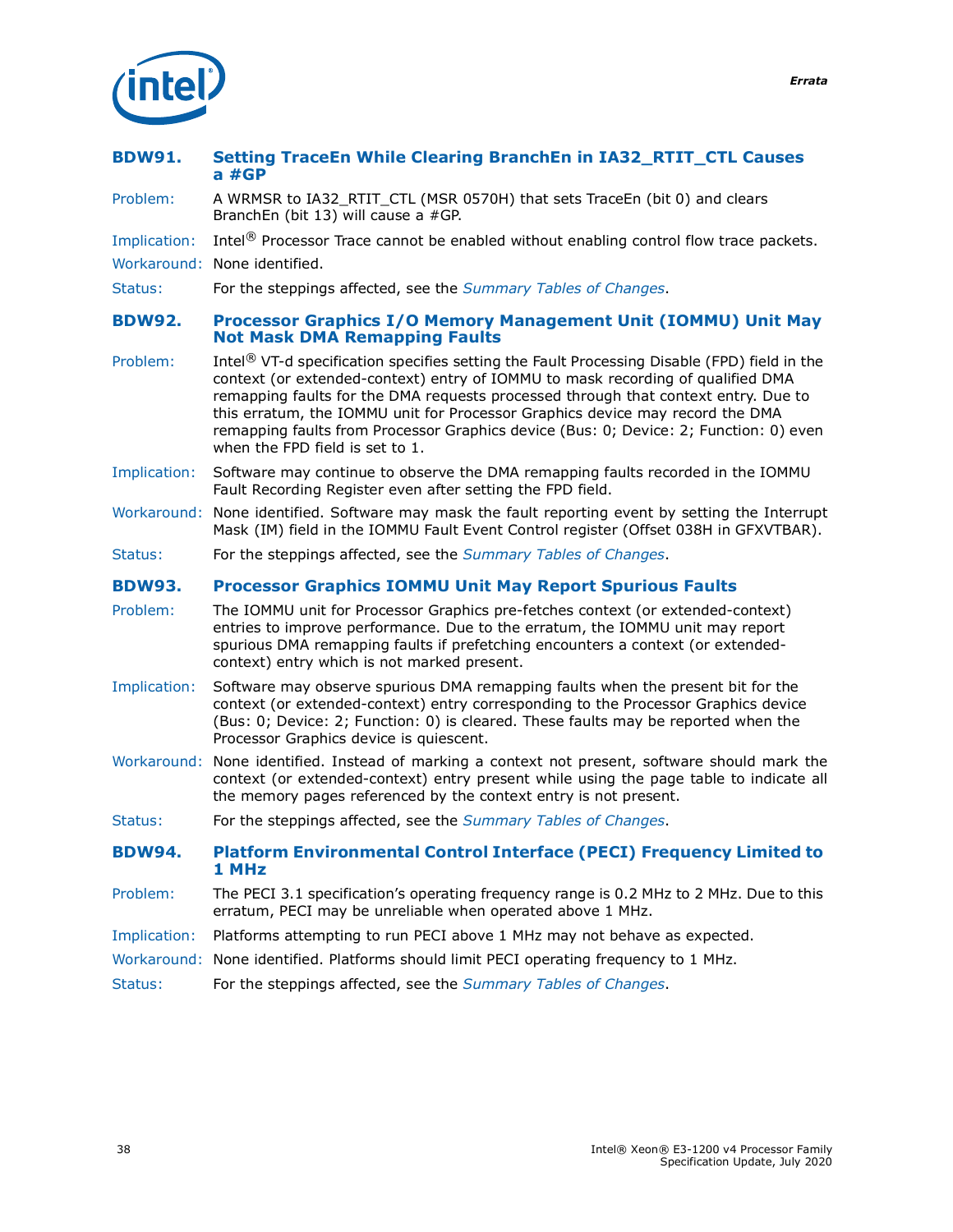

#### <span id="page-38-0"></span>**BDW95. Reads or Writes to LBRs with Intel® PT Enabled Will Result in a #GP**

- Problem: On processors where the use of Intel<sup>®</sup> PT and the LBRs are mutually exclusive, reads of the LBR MSRs should return 0s and writes to them should be ignored. Due to this erratum, reads and writes to the LBR MSRs while IA32\_RTIT\_CTL\_MSR (570H) TraceEn bit 0 is 1 will result in a #GP.
- Implication: When this erratum occurs, a #GP will occur. LBRs are not available when Intel<sup>®</sup> PT is enabled.
- Workaround: None identified.

Status: For the steppings affected, see the *[Summary Tables of Changes](#page-6-0)*.

#### <span id="page-38-1"></span>**BDW96. Frequency Difference Between Intel Architecture (IA) Core(s) and Ring Domains May Cause Unpredictable System Behavior**

Problem: Operating one or more of the IA cores at a frequency significantly higher than the ring operating frequency may cause unpredictable system behavior. Intel has observed this erratum to occur when the software explicitly requests the ring and IA core(s) to operate at different frequencies or when IA core(s) are transitioning in and out of Cstates with the IA core(s) operating at frequencies much higher than the ring frequency. Exposure to this erratum may be increased when the IA cores run at or close to P0 P-state frequency.

#### Implication: Due to this erratum, system may hang or experience unpredictable system behavior.

- Workaround: It is possible for the BIOS to contain a workaround for this erratum.
- Status: For the steppings affected, see the *[Summary Tables of Changes](#page-6-0)*.

#### <span id="page-38-2"></span>**BDW97. Back-to-Back Page Walks Due to Instruction Fetches May Cause a System Hang**

- Problem: Multiple code fetches in quick succession that generate page walks may result in a system hang causing an Internal Timer Error (an MCACOD value of 0400H) logged into IA32\_MCi\_STATUS bits [15:0].
- Implication: Due to this erratum, the processor may hang and report a machine check.
- Workaround: It is possible for the BIOS to contain a workaround for this erratum.

Status: For the steppings affected, see the *[Summary Tables of Changes](#page-6-0)*.

#### <span id="page-38-3"></span>**BDW98. Performance Monitoring Counters May Produce Incorrect Results for BR\_INST\_RETIRED Event on Logical Processor**

- Problem: Performance monitoring event BR\_INST\_RETIRED (C4H) counts retired branch instructions. Due to this erratum, when operating on logical processor 1 of any core, BR\_INST\_RETIRED.FAR\_BRANCH (Event C4H; Umask 40H) and BR\_INST\_RETIRED. ALL\_BRANCHES (Event C4H; Umask 04H) may count incorrectly. Logical processor 0 of all cores and cores with SMT disabled are not affected by this erratum.
- Implication: Due to this erratum, certain performance monitoring event may produce unreliable results when SMT is enabled.
- Workaround: None identified.
- Status: For the steppings affected, see the *[Summary Tables of Changes](#page-6-0)*.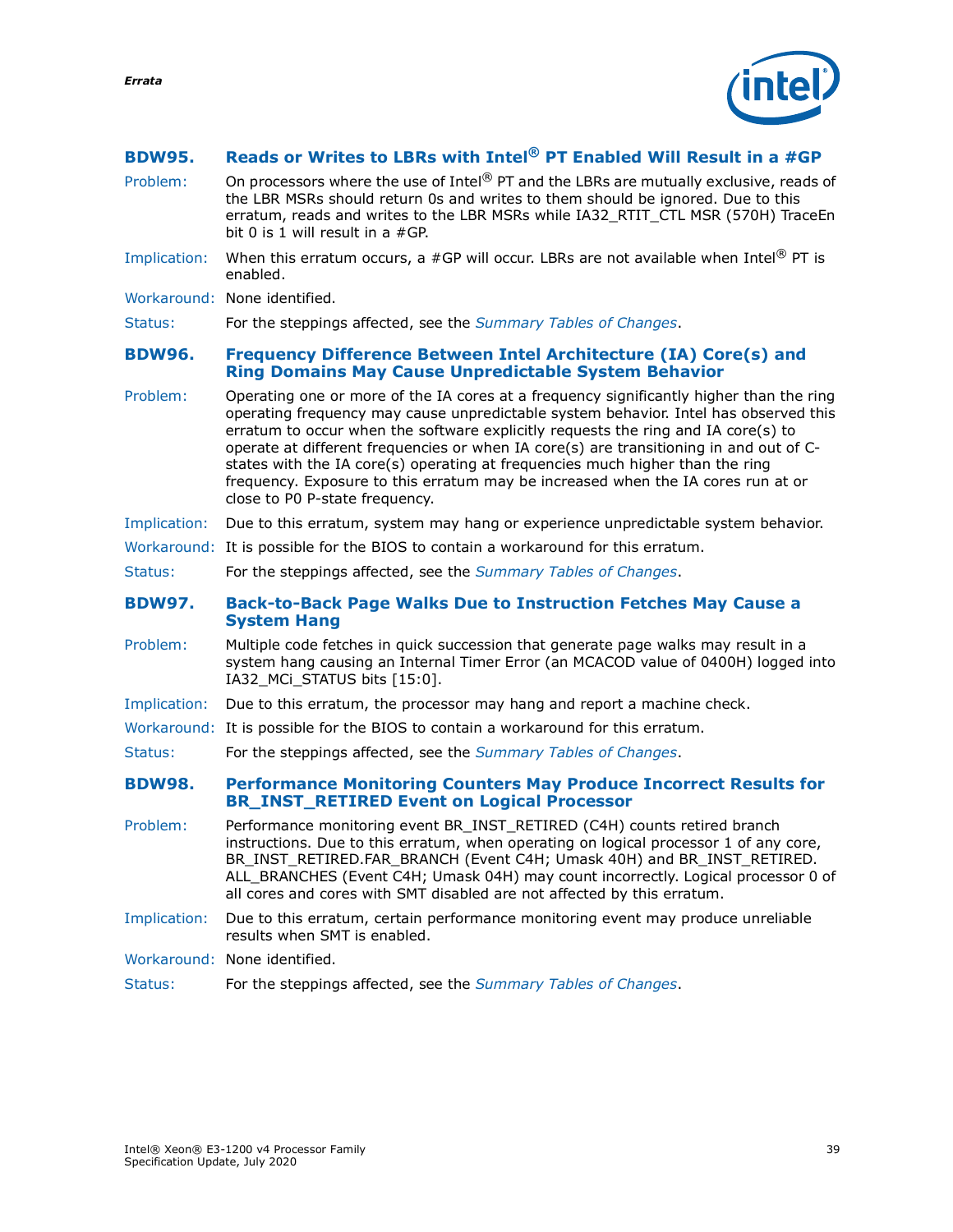

#### <span id="page-39-0"></span>**BDW99. PEBS Record May Be Generated After Being Disabled**

- Problem: A performance monitoring counter may generate a PEBS record after disabling PEBS or the performance monitoring counter by clearing the corresponding enable bit in IA32\_PEBS\_ENABLE MSR (3F1H) or IA32\_PERF\_GLOBAL\_CTRL MSR (38FH).
- Implication: A PEBS record generated after a VMX transition will store into memory according to the post-transition DS (Debug Store) configuration. These stores may be unexpected if PEBS is not enabled following the transition.
- Workaround: It is possible for the BIOS to contain a workaround for this erratum. A software workaround is possible through disallowing PEBS during VMX non-root operation and disabling PEBS prior to VM entry.
- Status: For the steppings affected, see the *[Summary Tables of Changes](#page-6-0)*.

#### <span id="page-39-1"></span>**BDW100. Some OFFCORE\_RESPONSE Performance Monitoring Events Related to RFO Request Types May Count Incorrectly**

- Problem: The performance monitoring events OFFCORE\_RESPONSE (Events B7H and BBH) should count uncore responses matching the request-response configuration specified in MSR\_OFFCORE\_RSP\_0 (1A6H) and MSR\_OFFCORE\_RSP\_1 (1A7H) for coreoriginated requests. However, due to this erratum, response type NO\_SUPP bit [17] may be reported instead of LOCAL bit [26] for request types DMND\_RFO bit [1] and PF\_RFO bit [5].
- Implication: The specified performance monitoring events may count incorrectly.
- Workaround: None identified.
- Status: For the steppings affected, see the *[Summary Tables of Changes](#page-6-0)*.

#### <span id="page-39-2"></span>**BDW101. MOVNTDQA From Write Combining (WC) Memory May Pass Earlier Locked Instructions**

- Problem: An execution of (V)MOVNTDQA (streaming load instruction) that loads from WC memory may appear to pass an earlier locked instruction that accesses a different cache line.
- Implication: Software that expects a lock to fence subsequent (V)MOVNTDQA instructions may not operate properly.
- Workaround: None identified. Software that relies on a locked instruction to fence subsequent executions of (V)MOVNTDQA should insert an MFENCE instruction between the locked instruction and subsequent (V)MOVNTDQA instruction.
- Status: For the steppings affected, see the *Summary Table of Changes*.
- <span id="page-39-3"></span>**BDW102. Data Breakpoint Coincident With a Machine Check Exception May be Lost**
- Problem: If a data breakpoint occurs coincident with a machine check exception, then the data breakpoint may be lost.
- Implication: Due to this erratum, a valid data breakpoint may be lost.
- Workaround: None identified.
- Status: For the steppings affected, see the *[Summary Tables of Changes](#page-6-0)*.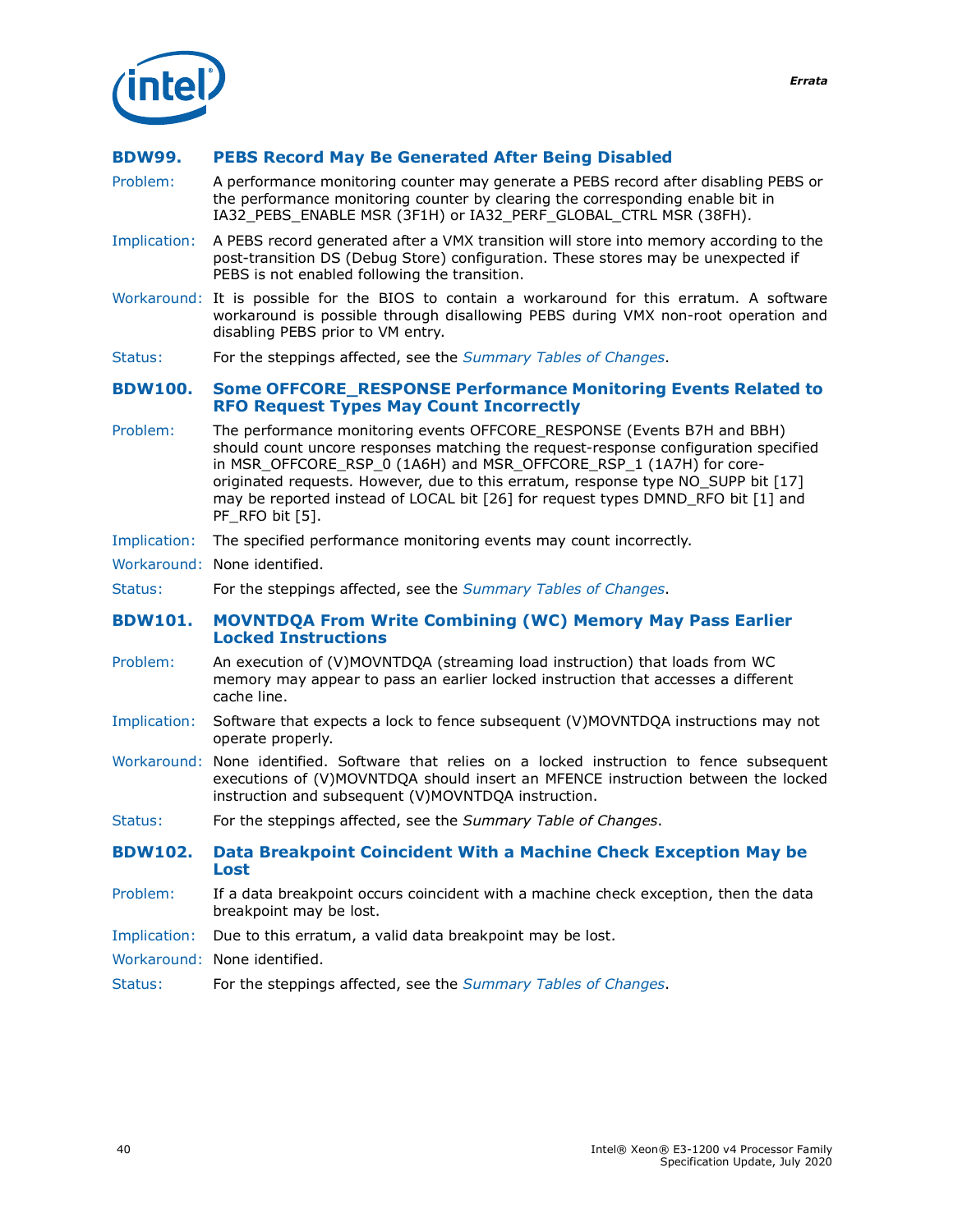#### <span id="page-40-0"></span>**BDW103. Internal Parity Errors May Incorrectly Report Overflow in the IA32\_MC0\_STATUS MSR**

<span id="page-40-2"></span><span id="page-40-1"></span>

| Problem:       | Due to this erratum, an uncorrectable internal parity error with an<br>IA32_MC0_STATUS.MCACOD (bits [15:0]) value of 0005H may incorrectly set the<br>IA32_MC0_STATUS.OVER flag (bit 62) indicating an overflow when a single error has<br>been observed                                                                                                                                                                                          |
|----------------|---------------------------------------------------------------------------------------------------------------------------------------------------------------------------------------------------------------------------------------------------------------------------------------------------------------------------------------------------------------------------------------------------------------------------------------------------|
| Implication:   | IA32_MC0_STATUS.OVER may not accurately indicate multiple occurrences of errors.<br>There is no other impact to normal processor functionality.                                                                                                                                                                                                                                                                                                   |
|                | Workaround: None identified.                                                                                                                                                                                                                                                                                                                                                                                                                      |
| Status:        | For the steppings affected, see the Summary Tables of Changes.                                                                                                                                                                                                                                                                                                                                                                                    |
| <b>BDW104.</b> | Software Using Intel <sup>®</sup> TSX May Behave Unpredictably                                                                                                                                                                                                                                                                                                                                                                                    |
| Problem:       | Under a complex set of internal timing conditions and system events, software using<br>the Intel <sup>®</sup> TSX instructions may behave unpredictably.                                                                                                                                                                                                                                                                                          |
| Implication:   | This erratum may result in unpredictable behavior of the software using Intel® TSX.                                                                                                                                                                                                                                                                                                                                                               |
|                | Workaround: It is possible for the BIOS to contain a workaround for this erratum.                                                                                                                                                                                                                                                                                                                                                                 |
| Status:        | For the steppings affected, see the Summary Tables of Changes.                                                                                                                                                                                                                                                                                                                                                                                    |
| <b>BDW105.</b> | <b>Incorrect VMCS Used for Page Modification Log (PML)-Index field on</b><br><b>VMX Transitions Into and Out of SMM</b>                                                                                                                                                                                                                                                                                                                           |
| Problem:       | The (PML index field is saved to an incorrect VMCS on an SMM VM exit. VM entries that<br>return from SMM restore the PML-index field from that same incorrect VMCS.                                                                                                                                                                                                                                                                               |
| Implication:   | The PML-index field is correctly maintained for expected use cases, in which the SMM-<br>transfer monitor (STM) does not access the PML-index field in the SMM VMCS. If the<br>STM uses VMREAD to read the field, it will get an incorrect value. In addition, the<br>processor will ignore any modification of the field that the STM makes using VMWRITE.<br>Intel has not observed this erratum to impact any commercially available software. |
|                | Workaround: None identified. To access the PML-index field, STM software should first load the<br>current-VMCS pointer with a pointer to the executive VMCS.                                                                                                                                                                                                                                                                                      |
| Status:        | For the steppings affected, see the Summary Tables of Changes.                                                                                                                                                                                                                                                                                                                                                                                    |
| <b>BDW106.</b> | An APIC Timer Interrupt During Core C6 Entry May be Lost                                                                                                                                                                                                                                                                                                                                                                                          |
| Problem:       | Due to this erratum, an APIC timer interrupt coincident with the core entering C6 state<br>may be lost rather than held for servicing later.                                                                                                                                                                                                                                                                                                      |
| Implication:   | A lost APIC timer interrupt may lead to missed deadlines or a system hang.                                                                                                                                                                                                                                                                                                                                                                        |
|                | Workaround: It is possible for the BIOS to contain a workaround for this erratum.                                                                                                                                                                                                                                                                                                                                                                 |

<span id="page-40-3"></span>Status: For the steppings affected, see the *[Summary Tables of Changes](#page-6-0)*.

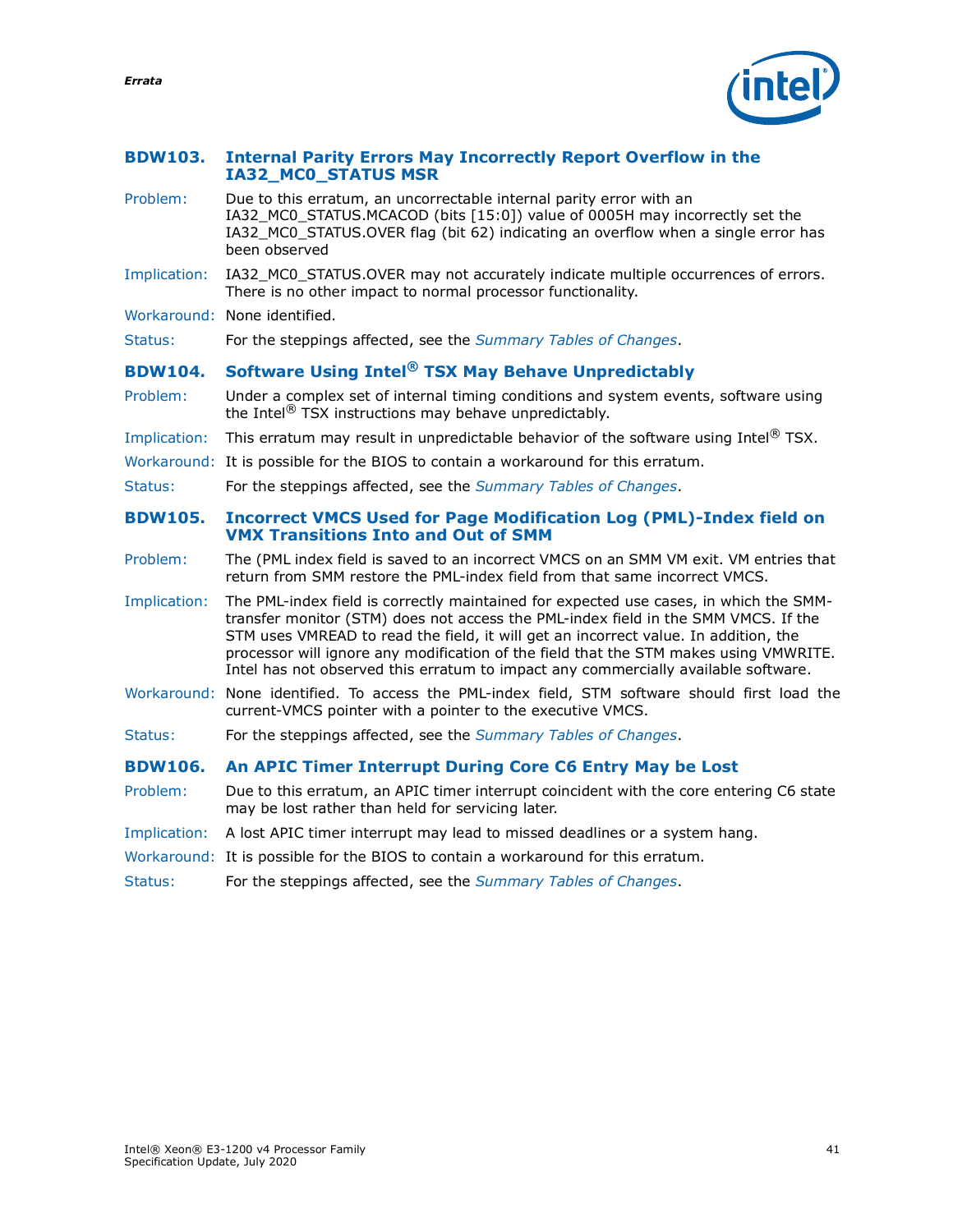

<span id="page-41-3"></span><span id="page-41-2"></span><span id="page-41-1"></span><span id="page-41-0"></span>

| <b>BDW107.</b> | An Intel <sup>®</sup> Hyper-Threading Technology (Intel <sup>®</sup> HT Technology)<br><b>Enabled Processor May Exhibit Internal Parity Errors or Unpredictable</b><br><b>System Behavior</b>                                                                                                                                                             |
|----------------|-----------------------------------------------------------------------------------------------------------------------------------------------------------------------------------------------------------------------------------------------------------------------------------------------------------------------------------------------------------|
| Problem:       | Under a complex series of microarchitectural events while running Intel $^\circledR$ HT<br>Technology, a correctable internal parity error or unpredictable system behavior<br>including may occur.                                                                                                                                                       |
| Implication:   | A correctable error (IA32_MC0_STATUS.MCACOD=0005H and<br>IA32 MC0_STATUS.MSCOD=0001H) may be logged. The unpredictable system<br>behavior frequently leads to faults (for example #UD, #PF, #GP).                                                                                                                                                         |
|                | Workaround: It is possible for the BIOS to contain a workaround for this erratum.                                                                                                                                                                                                                                                                         |
| Status:        | For the steppings affected, see the Summary Tables of Changes.                                                                                                                                                                                                                                                                                            |
| <b>BDW108.</b> | Data Breakpoint Coincident With a Machine Check Exception May be<br>Lost                                                                                                                                                                                                                                                                                  |
| Problem:       | If a data breakpoint occurs coincident with a machine check exception, then the data<br>breakpoint may be lost.                                                                                                                                                                                                                                           |
| Implication:   | Due to this erratum, a valid data breakpoint may be lost.                                                                                                                                                                                                                                                                                                 |
|                | Workaround: None identified.                                                                                                                                                                                                                                                                                                                              |
| Status:        | For the steppings affected, see the Summary Tables of Changes.                                                                                                                                                                                                                                                                                            |
| <b>BDW109.</b> | Performance Monitoring Counters May Undercount When Using a CPL<br><b>Filtering</b>                                                                                                                                                                                                                                                                       |
|                |                                                                                                                                                                                                                                                                                                                                                           |
| Problem:       | Performance Monitoring counters configured to count only OS or only USR events by<br>setting exactly one of bits 16 or 17 in IA32_PERFEVTSELx MSRs (186H-18DH) may not<br>count for a brief period during the transition to a new CPL.                                                                                                                    |
| Implication:   | A measurement of ring transitions (using the edge-detect bit 18 in IA32_PERFEVTSELx)<br>may undercount, such as CPL_CYCLES.RING0_TRANS (Event 5CH, Umask 01H).<br>Additionally, the sum of an OS-only event and a USR-only event may not exactly equal<br>an event counting both OS and USR. Intel has not observed any other software-visible<br>impact. |
|                | Workaround: None identified.                                                                                                                                                                                                                                                                                                                              |
| Status:        | For the steppings affected, see the Summary Tables of Changes.                                                                                                                                                                                                                                                                                            |
| <b>BDW110.</b> | An Intel <sup>®</sup> HT Technology Enabled Processor May Exhibit Internal<br><b>Parity Errors or Unpredictable System Behavior</b>                                                                                                                                                                                                                       |
| Problem:       | Under a complex series of microarchitectural events while running Intel® HT<br>Technology, a correctable internal parity error or unpredictable system behavior may<br>occur.                                                                                                                                                                             |
| Implication:   | A correctable error (IA32 MC0 STATUS.MCACOD=0005H and<br>IA32_MC0_STATUS.MSCOD=0001H) may be logged. The unpredictable system<br>behavior frequently leads to faults (for example #UD, #PF, #GP).                                                                                                                                                         |
|                | Workaround: It is possible for the BIOS to contain a workaround for this erratum.                                                                                                                                                                                                                                                                         |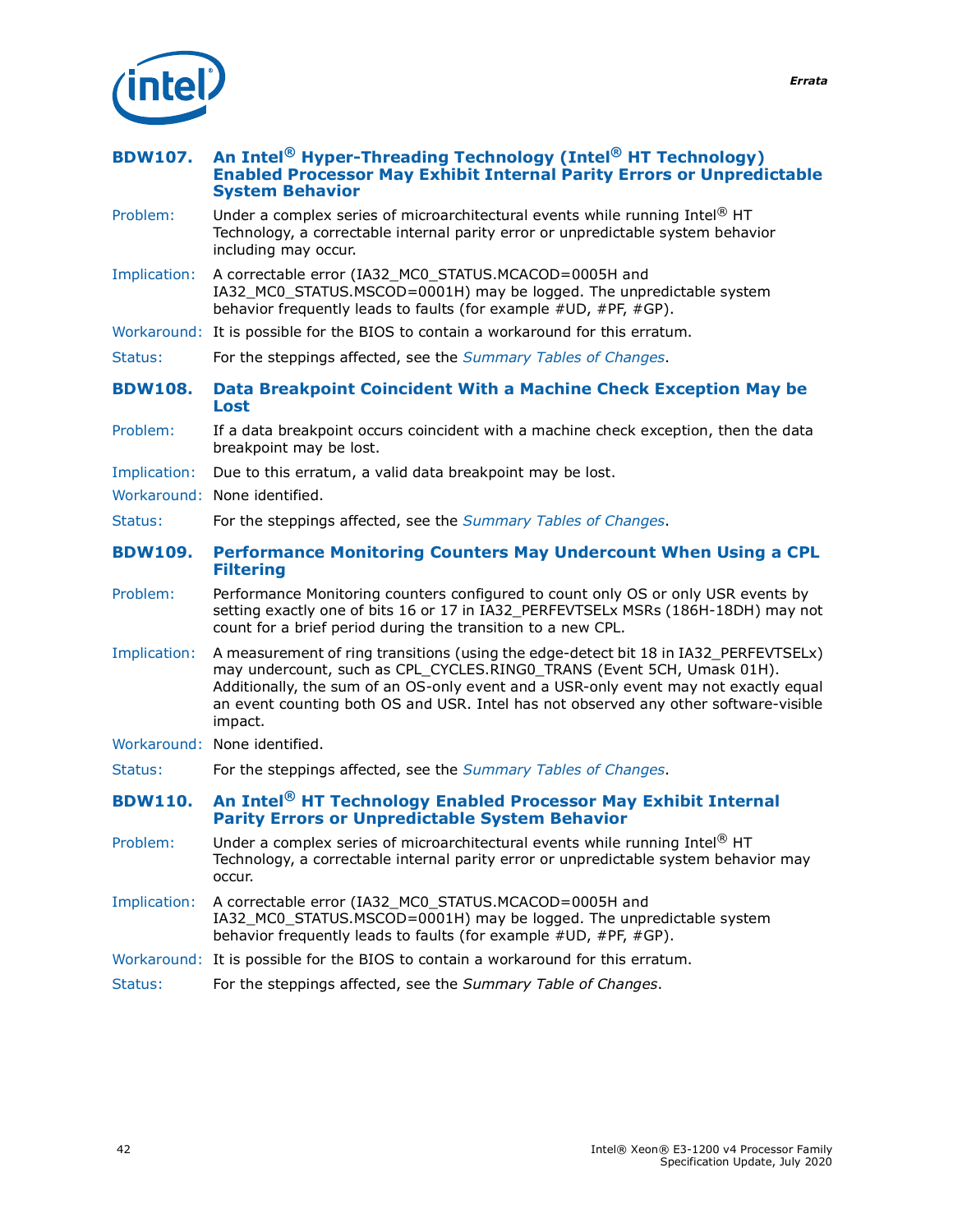

#### <span id="page-42-0"></span>**BDW111. PEBS EventingIP Field May Be Incorrect Under Certain Conditions**

- Problem: The EventingIP field in the PEBS record reports the address of the instruction that triggered the PEBS event. Under certain complex microarchitectural conditions, the EventingIP field may be incorrect.
- Implication: When this erratum occurs, performance monitoring software may not attribute the PEBS events to the correct instruction.
- Workaround: None identified.

Status: For the steppings affected, see the *[Summary Tables of Changes](#page-6-0)*.

- <span id="page-42-1"></span>**BDW112. RF May be Incorrectly Set in The EFLAGS That is Saved on a Fault in PEBS or BTS**
- Problem: After a fault due to a failed PEBS or BTS address translation, the Resume Flag (RF) may be incorrectly set in the EFLAGS image that is saved.
- Implication: When this erratum occurs, a code breakpoint on the instruction following the return from handling the fault will not be detected. This erratum only happens when the user does not prevent faults on PEBS or BTS.
- Workaround: Software should always prevent faults on PEBS or BTS.
- Status: For the steppings affected, see the *[Summary Tables of Changes](#page-6-0)*.

#### <span id="page-42-2"></span>**BDW113. Some Memory Performance Monitoring Events May Produce Incorrect Results When Filtering on Either OS or USR Modes**

Problem: The memory at-retirement performance monitoring events (listed below) may produce incorrect results when a performance counter is configured in OS-only or USR-only modes (bits 17 or 16 in IA32\_PERFEVTSELx MSR). Counters with both OS and USR bits set are not affected by this erratum.

The list of affected memory at-retirement events is as follows:

MEM\_UOPS\_RETIRED.STLB\_MISS\_LOADS event D0H, umask 11H

MEM\_UOPS\_RETIRED.STLB\_MISS\_STORES event D0H, umask 12H

MEM\_UOPS\_RETIRED.LOCK\_LOADS event D0H, umask 21H

MEM\_UOPS\_RETIRED.SPLIT\_LOADS event D0H, umask 41H

MEM\_UOPS\_RETIRED.SPLIT\_STORES event D0H, umask 42H

MEM\_LOAD\_UOPS\_RETIRED.L2\_HIT event D1H, umask 02H

MEM\_LOAD\_UOPS\_RETIRED.L3\_HIT event D1H, umask 04H

MEM\_LOAD\_UOPS\_RETIRED.L1\_MISS event D1H, umask 08H

MEM\_LOAD\_UOPS\_RETIRED.L2\_MISS event D1H, umask 10H

MEM\_LOAD\_UOPS\_RETIRED.L3\_MISS event D1H, umask 20H

MEM\_LOAD\_UOPS\_RETIRED.HIT\_LFB event D1H, umask 40H

MEM\_LOAD\_L3\_HIT\_RETIRED.XSNP\_MISS event D2H, umask 01H

MEM\_LOAD\_L3\_HIT\_RETIRED.XSNP\_HIT event D2H, umask 02H

MEM\_LOAD\_L3\_HIT\_RETIRED.XSNP\_HITM event D2H, umask 04H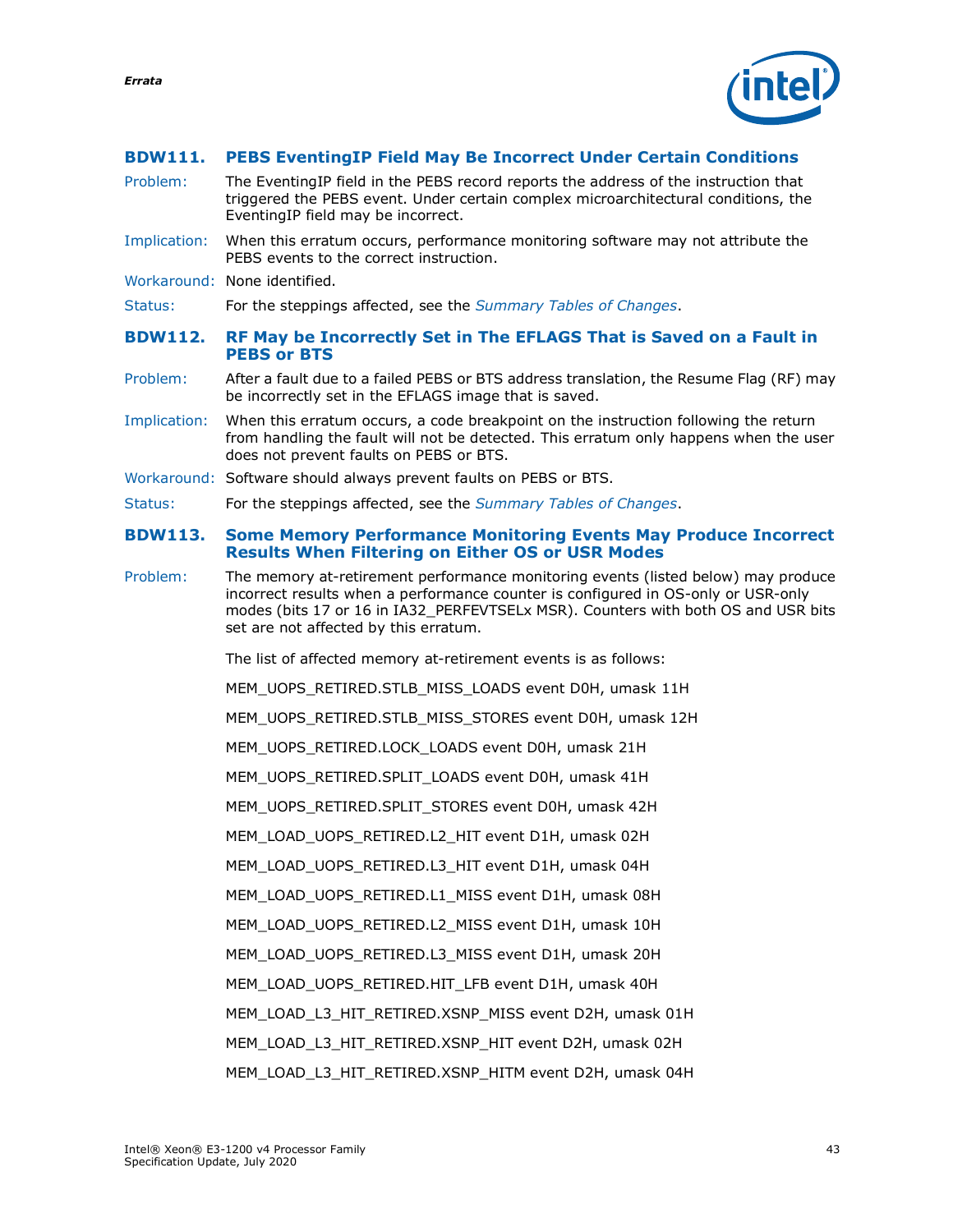



MEM\_LOAD\_L3\_HIT\_RETIRED.XSNP\_NONE event D2H, umask 08H

MEM\_LOAD\_UOPS\_L3\_MISS\_RETIRED.LOCAL\_DRAM event D3H, umask 01H

- Implication: The listed performance monitoring events may produce incorrect results including PEBS records generated at an incorrect point.
- Workaround: None identified.

Status: For the steppings affected, see the *[Summary Tables of Changes](#page-6-0)*.

#### <span id="page-43-0"></span>**BDW114. An x87 Store Instruction Which Pends Precision Exception (#PE) While EPT is Enabled May Lead to an Unexpected Machine Check and/ or Incorrect x87 State Information**

- Problem: The execution of an x87 store instruction which causes a #PE to be pended and also causes a VM-exit due to an EPT violation or misconfiguration may lead the VMM logging a machine check exception with a cache hierarchy error (IA32 MCi STATUS.MCACOD = 0150H and IA32\_MCi\_STATUS.MSCOD = 000FH). Additionally, FSW.PE and FSW.ES (bits 5 and 7 of the FPU Status Word) may be incorrectly set to 1, and the x87 Last Instruction Opcode (FOP) may be incorrect.
- Implication: When this erratum occurs, the VMM may receive an expected machine check exception and software attempting to handle the #PE may not behave as expected.
- Workaround: None identified.

Status: For the steppings affected, see the *[Summary Tables of Changes](#page-6-0)*.

#### <span id="page-43-1"></span>**BDW115. Load Latency Performance Monitoring Facility May Stop Counting**

- Problem: The performance monitoring events MEM\_TRANS\_RETIRED.LOAD\_LATENCY\_\* (Event CDH; UMask 01H; any latency) count load instructions whose latency exceed a predefined threshold, where the loads are randomly selected using the Load Latency facility (PEBS extension). However due to this erratum, load latency facility may stop counting load instructions when Intel® HT Technology is enabled.
- Implication: Counters programmed with the affected events stop incrementing and do not generate PEBS records.
- Workaround: None identified.
- Status: For the steppings affected, see the *[Summary Tables of Changes](#page-6-0)*.

#### <span id="page-43-2"></span>**BDW116. General-Purpose Performance Monitoring Counters 4-7 Do Not Count With USR Mode Only Filtering**

- Problem: The IA32\_PMC4-7 MSR (C5H-C8H) general-purpose performance monitoring counters will not count when the associated CPL filter selection in IA32\_PERFEVTSELx MSR's (18AH-18DH) USR field (bit 16) is set while OS field (bit 17) is not set.
- Implication: Software depending upon IA32 PMC4-7 to count only USR events will not operate as expected. Counting OS only events or OS and USR events together is unaffected by this erratum.
- Workaround: None identified.
- Status: For the steppings affected, see the *[Summary Tables of Changes](#page-6-0)*.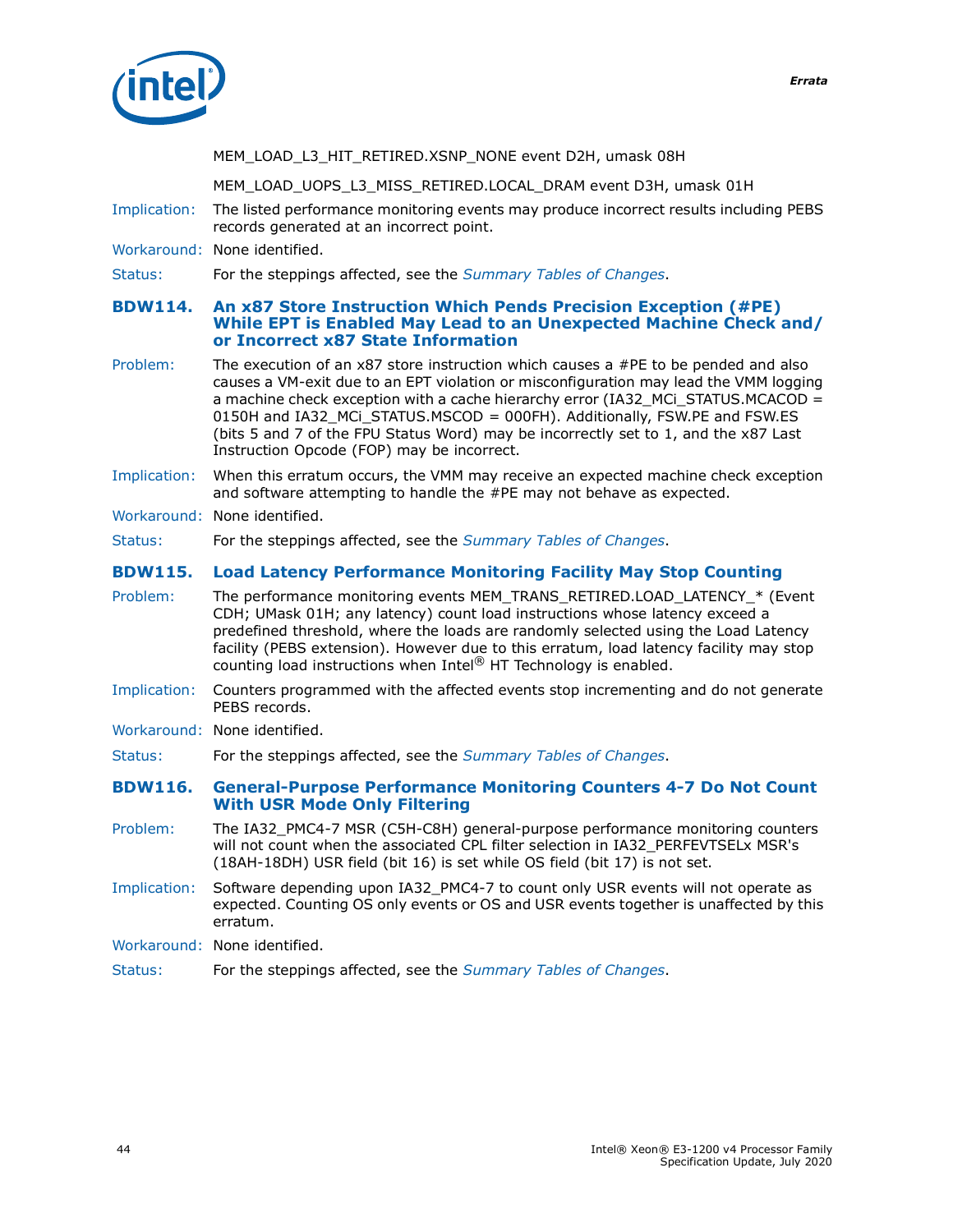*Errata*

#### <span id="page-44-0"></span>**BDW117. Writing MSR\_LASTBRANCH\_x\_FROM\_IP and MSR\_LER\_FROM\_LIP May #GP When Intel® TSX is Not Supported**

- Problem: Due to this erratum, on processors that do not support Intel<sup>®</sup> TSX (CPUID.07H.EBX bits 4 and 11 are both zero), writes to MSR\_LASTBRANCH\_x\_FROM\_IP (MSR 680H to 68FH) and MSR\_LER\_FROM\_LIP (MSR 1DDH) may #GP unless bits [62:61] are equal to bit [47].
- Implication: The value read from MSR\_LASTBRANCH\_x\_FROM\_IP and MSR\_LER\_FROM\_LIP is unaffected by this erratum; bits [62:61] contain IN\_TSX and TSX\_ABORT information respectively. Software restoring these MSRs from saved values are subject to this erratum.
- Workaround: Before writing MSR LASTBRANCH x FROM IP and MSR LER FROM LIP, ensure the value being written has bit [47] replicated in bits [62:61]. This is most easily accomplished by sign extending from bit [47] to bits [62:48].
- Status: For the steppings affected, see the *[Summary Tables of Changes](#page-6-0)*.

#### <span id="page-44-1"></span>**BDW118. APIC Timer Interrupt May Not be Generated at The Correct Time In TSC-Deadline Mode**

- Problem: After writing to the IA32\_TSC\_ADJUST MSR (3BH), any subsequent write to the IA32\_TSC\_DEADLINE MSR (6E0H) may incorrectly process the desired deadline. When this erratum occurs, the resulting timer interrupt may be generated at the incorrect time.
- Implication: When the local APIC timer is configured for TSC-Deadline mode, a timer interrupt may be generated much earlier than expected or much later than expected. Intel has not observed this erratum with most commercially available software.
- Workaround: It is possible for the BIOS to contain a workaround for this erratum.
- Status: For the steppings affected, see the *[Summary Tables of Changes](#page-6-0)*.

#### <span id="page-44-2"></span>**BDW119. Precise Performance Monitoring May Generate Redundant PEBS Records**

- Problem: The PEBS may generate redundant records for a counter overflow when used to profile cycles. This may occur when a precise performance monitoring event is configured on a general counter while setting the Invert and Counter Mask fields in IA32\_PERFEVTSELx MSRs (186H - 18DH), and the counter is reloaded with a value smaller than 1000 (through the PEBS-counter-reset field of the DS Buffer Management Area).
- Implication: PEBS may generate multiple redundant records, when used to profile cycles in certain conditions.
- Workaround: It is recommended for software to forbid the use of the Invert bit in IA32\_PERFEVTSELx MSRs or restrict PEBS-counter-reset value to a value of at least 1000.
- Status: For the steppings affected, see the *[Summary Tables of Changes](#page-6-0)*.

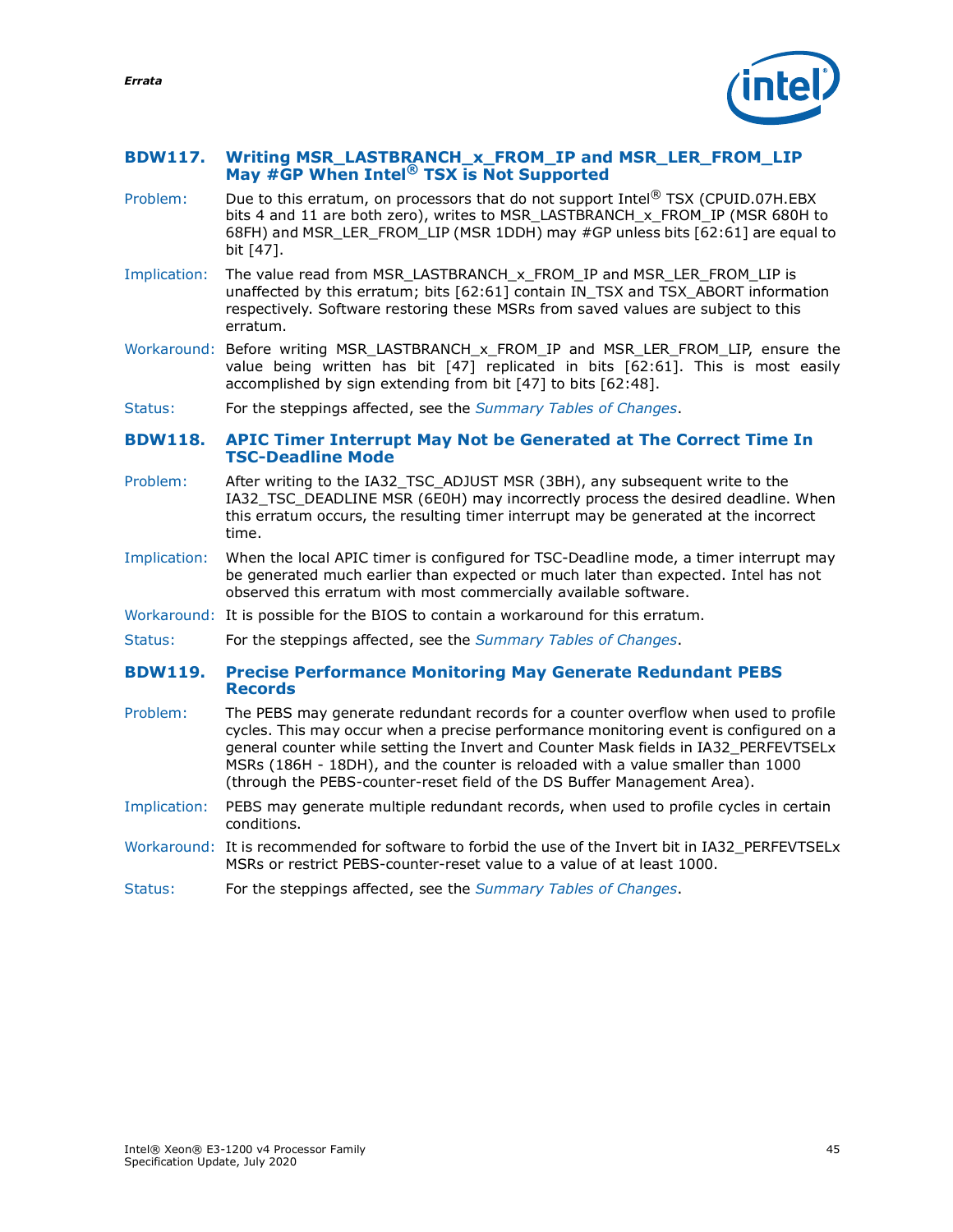

#### <span id="page-45-0"></span>**BDW120. Reads From MSR\_LER\_TO\_LIP May Not Return a Canonical Address**

- Problem: Due to this erratum, reads from MSR\_LER\_TO\_LIP (MSR 1DEH) may return values for bits [63:61] that are not equal to bit [47].
- Implication: Reads from MSR\_LER\_TO\_LIP may return a non-canonical address where bits [63:61] may be incorrect. Using this value as an address, including restoring the MSR value that was read, may cause a #GP.
- Workaround: Software should ensure the value read in MSR\_LER\_TO\_LIP bit [47] is replicated in bits [63:61]. This is most easily accomplished by sign extending from bit [47] to bits [63:48].
- Status: For the steppings affected, see the *[Summary Tables of Changes](#page-6-0)*.

#### <span id="page-45-1"></span>**BDW121. In eMCA2 Mode, When The Retirement Watchdog Timeout Occurs CATERR# May be Asserted**

- Problem: A Retirement Watchdog Timeout (MCACOD = 0x0400) in Enhanced MCA2 (eMCA2) mode will cause the CATERR# pin to be pulsed in addition to an MSMI# pin assertion. In addition, a Machine Check Abort (#MC) will be pended in the cores along with the MSMI.
- Implication: Due to this erratum, systems that expect to only see MSMI# will also see CATERR# pulse when a Retirement Watchdog Timeout occurs. The CATERR# pulse can be safely ignored.
- Workaround: None identified.

Status: For the steppings affected, see the *[Summary Tables of Changes](#page-6-0)*.

#### <span id="page-45-2"></span>**BDW122. VCVTPS2PH To Memory May Update MXCSR in The Case of a Fault on The Store**

- Problem: Execution of the VCVTPS2PH instruction with a memory destination may update the MXCSR exceptions flags (bits [5:0]) if the store to memory causes a fault (for example, #PF) or VM exit. The value written to the MXCSR exceptions flags is what would have been written if there were no fault.
- Implication: Software may see exceptions flags set in MXCSR, although the instruction has not successfully completed due to a fault on the memory operation. Intel has not observed this erratum to affect any commercially available software.
- Workaround: None identified.

Status: For the steppings affected, see the *[Summary Tables of Changes](#page-6-0)*.

#### <span id="page-45-3"></span>**BDW123. Using Intel® TSX Instructions May Lead to Unpredictable System Behavior**

- Problem: Under complex microarchitectural conditions, software using Intel® TSX may result in unpredictable system behavior. Intel has only seen this under synthetic testing conditions. Intel is not aware of any commercially available software exhibiting this behavior.
- Implication: Due to this erratum, unpredictable system behavior may occur.
- Workaround: the *Intel® Transactional Synchronization Extension*It is possible for BIOS to contain a workaround for this erratum.
- Status: For the steppings affected, see the *[Summary Tables of Changes](#page-6-0)*.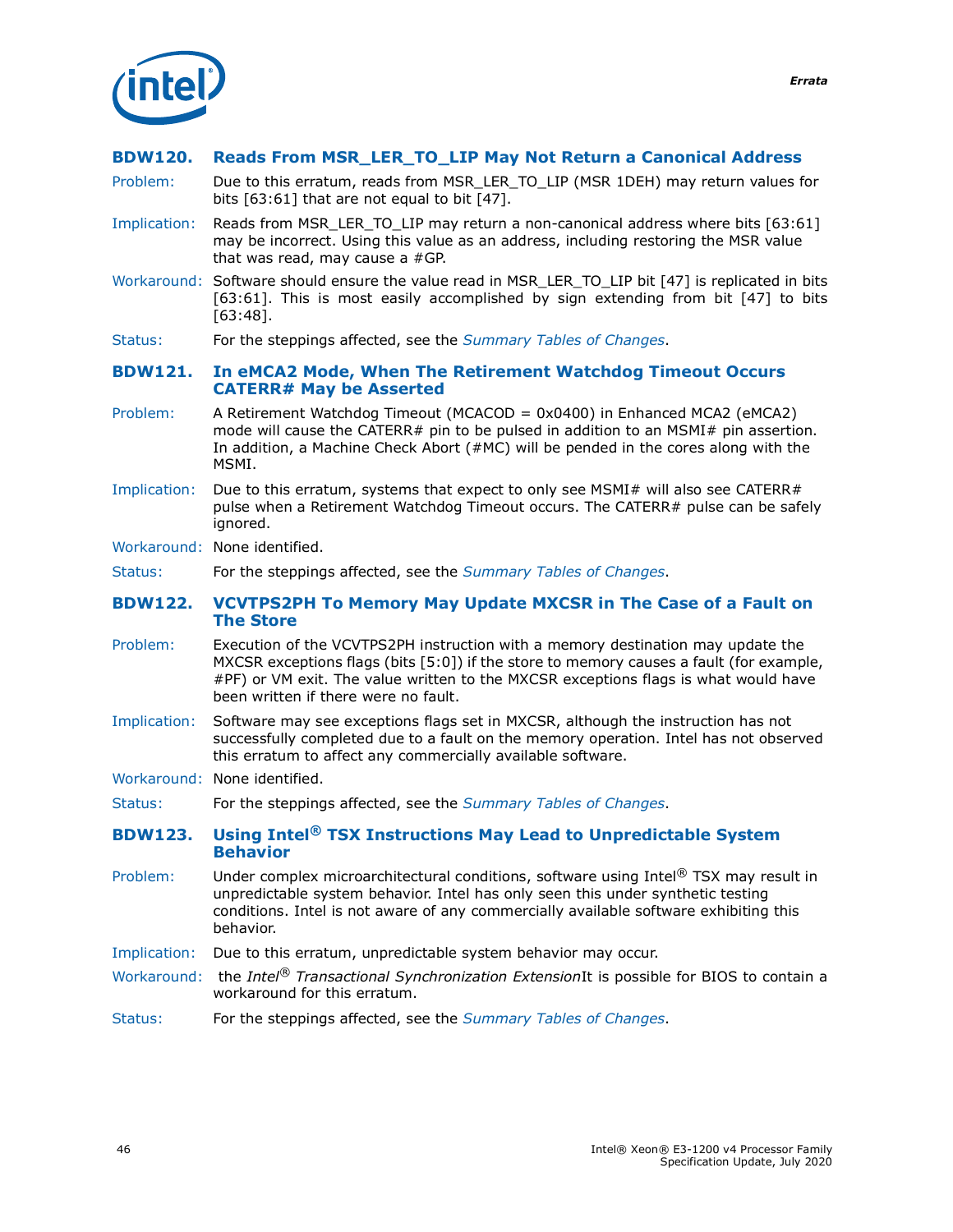

<span id="page-46-5"></span><span id="page-46-4"></span><span id="page-46-3"></span><span id="page-46-2"></span><span id="page-46-1"></span><span id="page-46-0"></span>

| <b>BDW124.</b> | <b>Graphics Intel<sup>®</sup> VT-d Hardware May Cache Invalid Entries</b>                                                                                                                                                               |
|----------------|-----------------------------------------------------------------------------------------------------------------------------------------------------------------------------------------------------------------------------------------|
| Problem:       | The processor's graphics IOMMU may cache invalid Intel® VT-d context entries. This<br>violates the Intel® VT-d specification for HW Caching Mode where hardware<br>implementations of this architecture must not cache invalid entries. |
| Implication:   | Due to this erratum, unpredictable system behavior and/or a system hang may occur.                                                                                                                                                      |
|                | Workaround: Software should flush the Gfx Intel® VT-d context cache after any update of context<br>table entries.                                                                                                                       |
| Status:        | For the steppings affected, see the Summary Tables of Changes.                                                                                                                                                                          |
| <b>BDW125.</b> | <b>Gen9 Graphics Intel<sup>®</sup> VT-d Hardware May Cache Invalid Entries</b>                                                                                                                                                          |
| Problem:       | The Gen9 graphics subsystem may cache invalid Intel <sup>®</sup> VT-d context entries.                                                                                                                                                  |
| Implication:   | Due to this erratum, unpredictable system behavior and/or a system hang may occur.                                                                                                                                                      |
|                | Workaround: Software should flush the Gfx Intel® VT-d context cache after any update of context<br>table entries.                                                                                                                       |
| Status:        | For the steppings affected, see the Summary Tables of Changes.                                                                                                                                                                          |
| <b>BDW126.</b> | <b>System May Hang Under Complex Conditions</b>                                                                                                                                                                                         |
| Problem:       | Under complex conditions, insufficient access control in graphics subsystem may lead<br>to a system hang or crash upon a register read.                                                                                                 |
| Implication:   | When this erratum occurs a system hang or crash may occur.                                                                                                                                                                              |
|                | Workaround: None identified.                                                                                                                                                                                                            |
| Status:        | For the steppings affected, see the Summary Tables of Changes.                                                                                                                                                                          |
| <b>BDW127.</b> | <b>Incorrect CPUID Reporting For Intel® Turbo Boost Max Technology</b><br><b>3.0 Capability</b>                                                                                                                                         |
| Problem:       | The CPUID instruction in leaf 06h does not report Intel® Turbo Boost Max Technology                                                                                                                                                     |
|                | 3.0 capability in EAX[14].                                                                                                                                                                                                              |
| Implication:   | Due to this Erratum, software cannot detect if Intel® Turbo Boost Max Technology 3.0<br>capability is supported.                                                                                                                        |
|                | Workaround: None identified.                                                                                                                                                                                                            |
| Status:        | For the steppings affected, see the Summary Tables of Changes.                                                                                                                                                                          |
| <b>BDW128.</b> | PMU MSR UNC PERF FIXED CTR is Cleared After Pkg C7 or Deeper                                                                                                                                                                            |
| Problem:       | The Performance Monitoring Unit Uncore Performance Fixed Counter<br>(MSR_UNC_PERF_FIXED_CTR (MSR 395h)) is cleared after pkg C7 or deeper.                                                                                              |
| Implication:   | Due to this erratum, once the system enters pkg C7 or deeper the uncore fixed counter<br>does not reflect the actual count.                                                                                                             |
|                | Workaround: None Identified.                                                                                                                                                                                                            |
| Status:        | For the steppings affected, see the Summary Tables of Changes.                                                                                                                                                                          |
| <b>BDW129.</b> | A Pending Fixed Interrupt May Be Dispatched Before an Interrupt of<br><b>The Same Priority Completes</b>                                                                                                                                |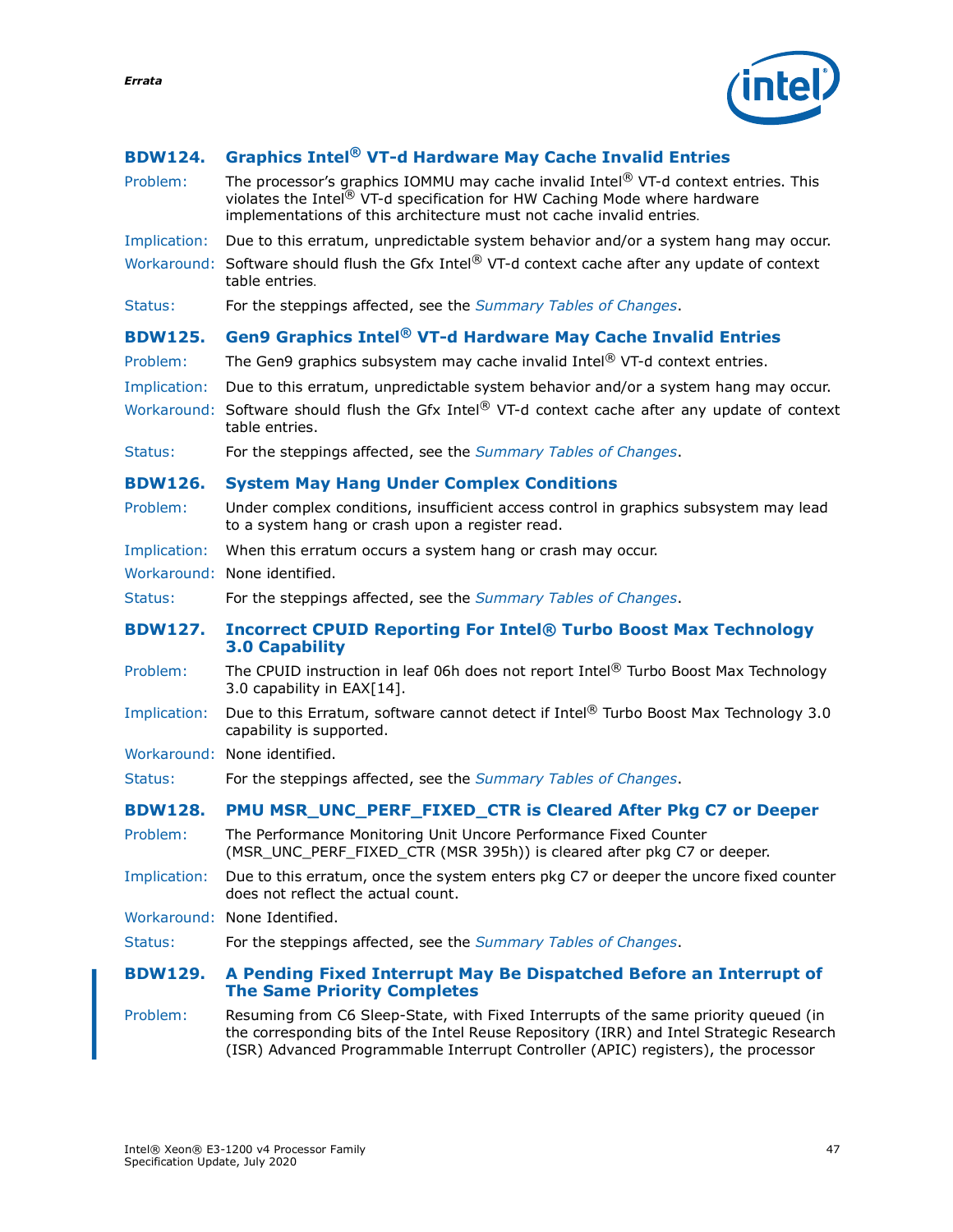

may dispatch the second interrupt (from the IRR bit) before the first interrupt has completed and written to the EOI register, causing the first interrupt to never complete. Implication: Due to this erratum, Software may behave unexpectedly when an earlier call to an Interrupt Handler routine is overridden with another call (to the same Interrupt Handler) instead of completing its execution. Workaround: None identified. Status: For the steppings affected, see the *[Summary Tables of Changes](#page-6-0)*.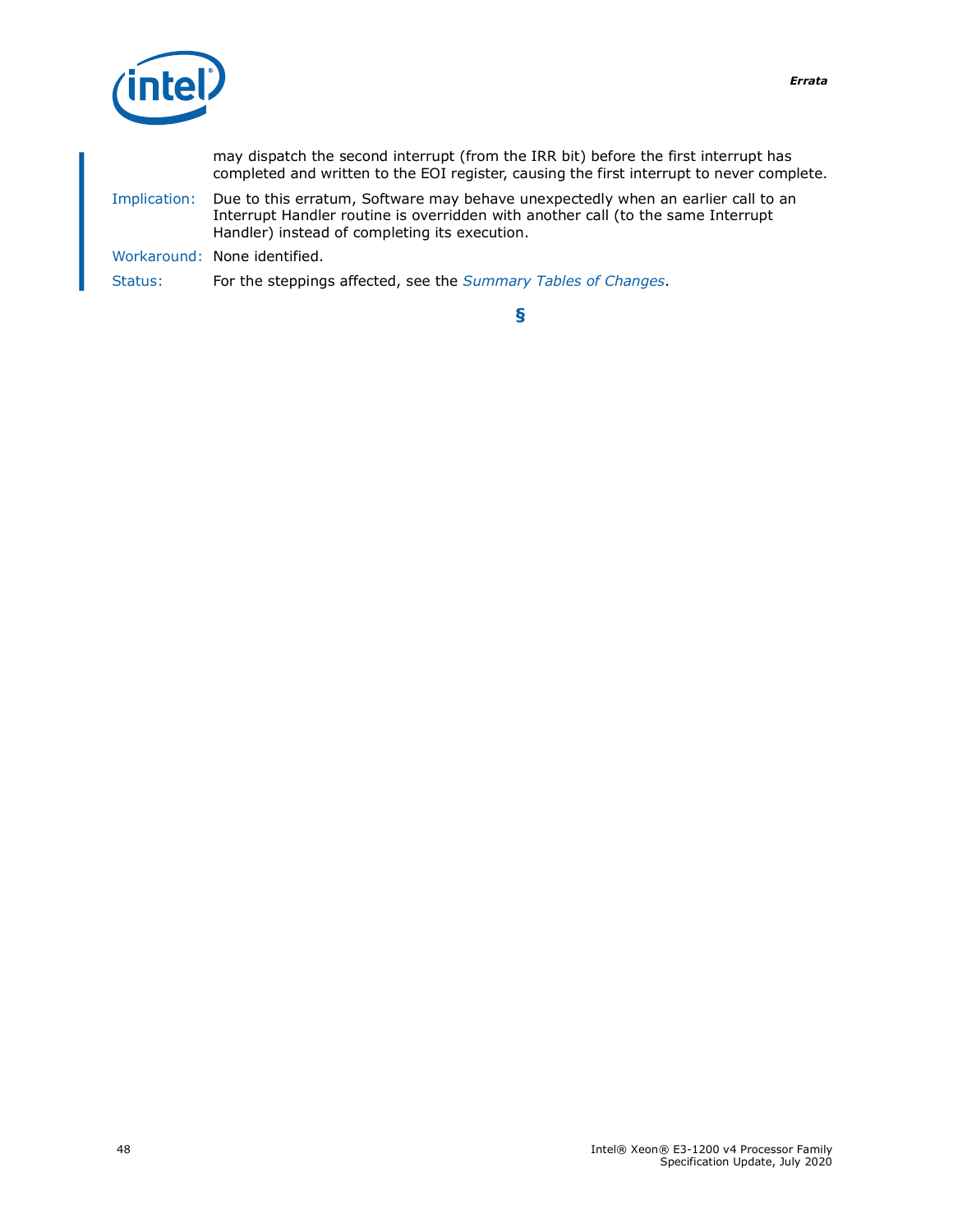

## <span id="page-48-0"></span>**Specification Changes**

The Specification Changes listed in this section apply to the following documents:

- *• Intel® 64 and IA-32 Architectures Software Developer's Manual, Volume 1: Basic Architecture*
- *• Intel® 64 and IA-32 Architectures Software Developer's Manual, Volume 2A: Instruction set reference, A-L*
- *• Intel® 64 and IA-32 Architectures Software Developer's Manual, Volume 2B: Instruction set reference, M-U*
- *• Intel® 64 and IA-32 Architectures Software Developer's Manual, Volume 2C: Instruction set reference, V-Z*
- *• Intel® 64 and IA-32 Architectures Software Developer's Manual, Volume 3A: System programming guide, part 1*
- *• Intel® 64 and IA-32 Architectures Software Developer's Manual, Volume 3B: System programming guide, part 2*

There are no new Specification Changes in this Specification Update revision.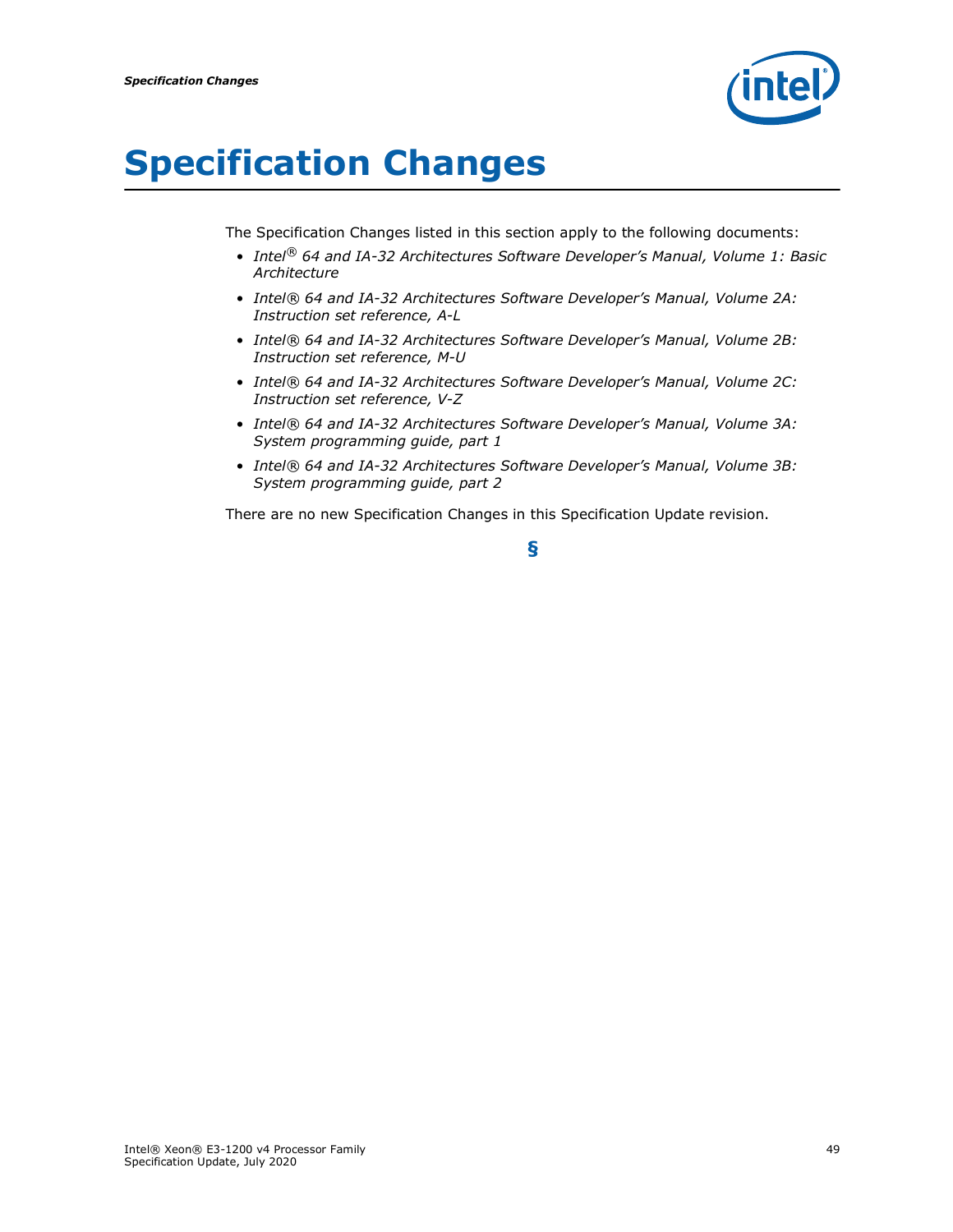

## <span id="page-49-0"></span>**Specification Clarifications**

The Specification Clarifications listed in this section may apply to the following documents:

- *• Intel® 64 and IA-32 Architectures Software Developer's Manual, Volume 1: Basic Architecture*
- *• Intel® 64 and IA-32 Architectures Software Developer's Manual, Volume 2A: Instruction set reference, A-L*
- *• Intel® 64 and IA-32 Architectures Software Developer's Manual, Volume 2B: Instruction set reference, M-U*
- *• Intel® 64 and IA-32 Architectures Software Developer's Manual, Volume 2C: Instruction set reference, V-Z*
- *• Intel® 64 and IA-32 Architectures Software Developer's Manual, Volume 3A: System programming guide, part 1*
- *• Intel® 64 and IA-32 Architectures Software Developer's Manual, Volume 3B: System programming guide, part 2*

There are no new Specification Changes in this Specification Update revision.